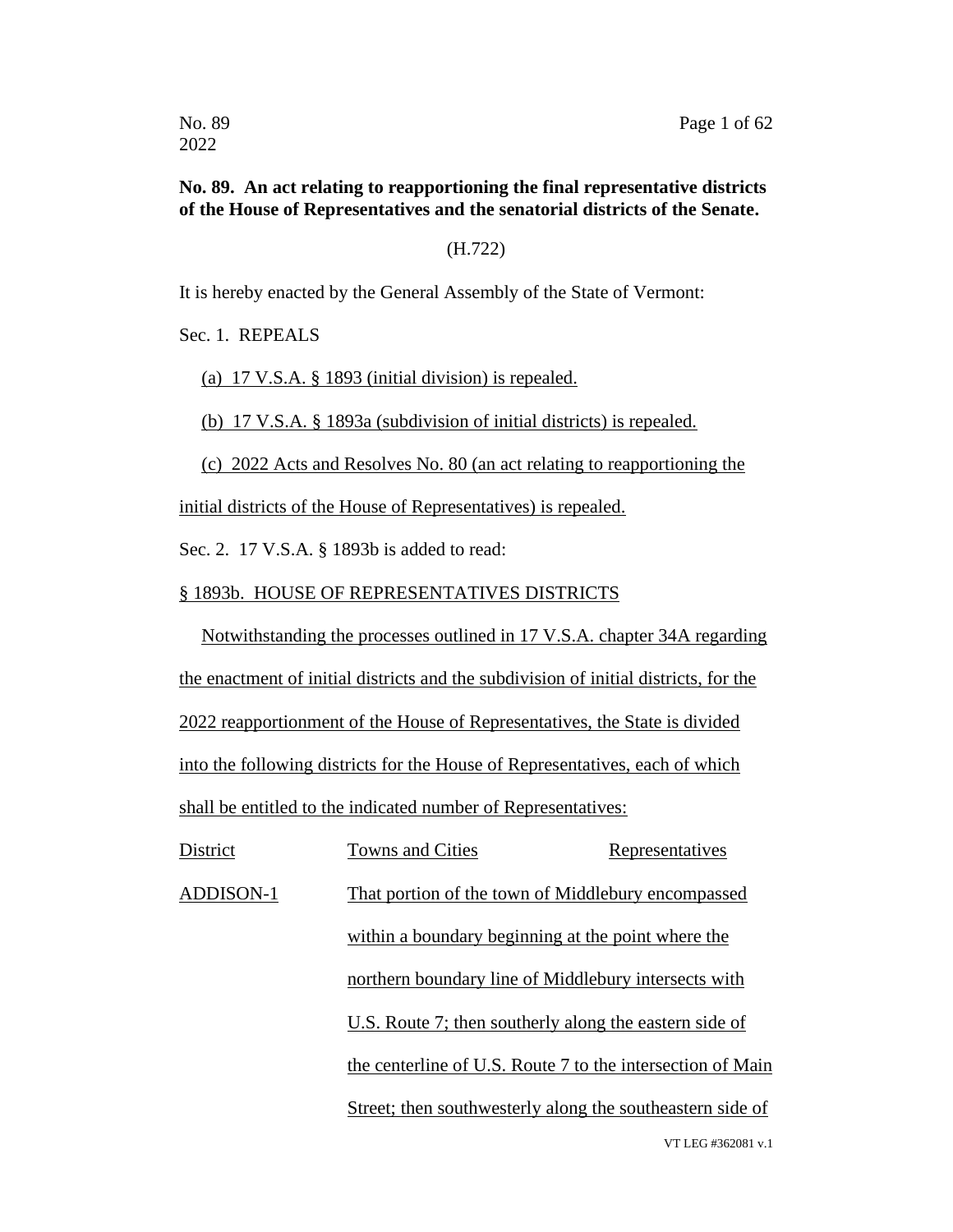the centerline of Main Street to the traffic circle; then along the southeastern side of the centerline of the northwestern section of the traffic circle to the beginning of College Street; then westerly along the southern side of the centerline of College Street to the intersection of Weybridge Street; then northwesterly along the southwestern side of the centerline of Weybridge Street to the boundary of the town of Weybridge; then westerly along the town line of Weybridge to the boundary of the town of Cornwall; then southerly along the town line of Cornwall to the boundary of the town of Salisbury; then easterly along the town line of Salisbury to the boundary of the town of Ripton; then northerly along the town line of Ripton to the boundary of Bristol; then northerly then westerly along the town line of Bristol to the boundary of the town of New Haven; then westerly along the town line of New Haven to the point of beginning  $\frac{2}{3}$ ADDISON-2 Cornwall, Goshen, Leicester, Ripton, and Salisbury 1 ADDISON-3 Addison, Ferrisburgh, Panton, Vergennes, Waltham and that portion of the town of New Haven encompassed within a boundary beginning at the point where the

northeastern boundary line of New Haven intersects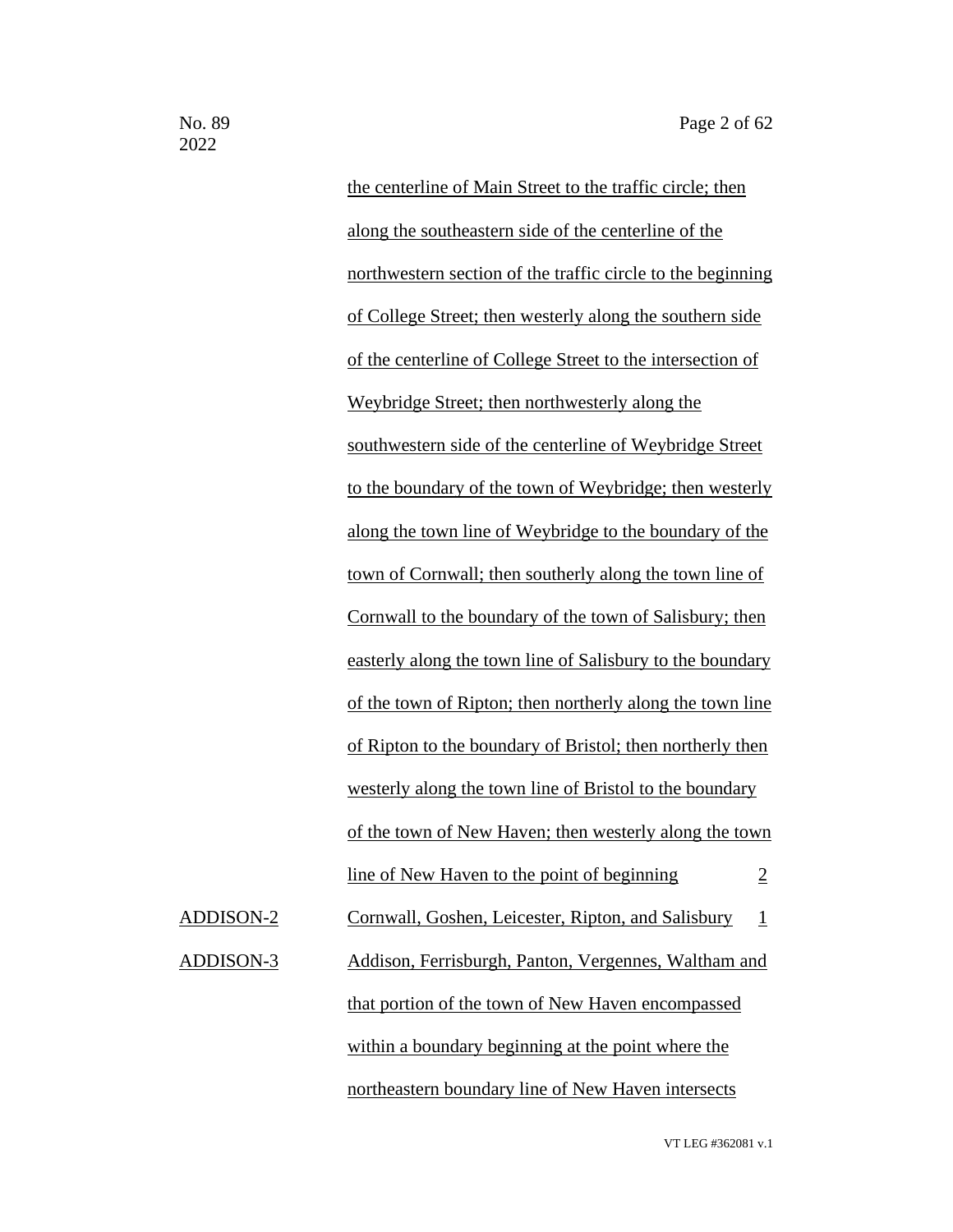with the Mud Creek tributary running parallel to Lime Kiln Road; then southerly along the western side of the Mud Creek tributary running parallel to Lime Kiln Road to where the Mud Creek tributary intersects with U.S. Route 7; then southerly along the western side of the centerline of U.S. Route 7 to where it intersects with the New Haven River; then westerly along the northern side of the New Haven River to where it intersects with the Otter Creek; then westerly along the northern side of the Otter Creek to where it intersects with Morgan Horse Farm Road and the boundary of the town of Weybridge; then westerly along the town line of Weybridge to the boundary of the town of Waltham; then easterly then northerly along the town line of Waltham to the boundary of the town of Ferrisburgh; then easterly along the town line of Ferrisburgh to the point of beginning 2 ADDISON-4 Bristol, Lincoln, Monkton, and Starksboro 2 ADDISON-5 Bridport, Weybridge, that portion of the town of Middlebury not included in ADDISON-1, and that portion of the town of New Haven not included in ADDISON-3 1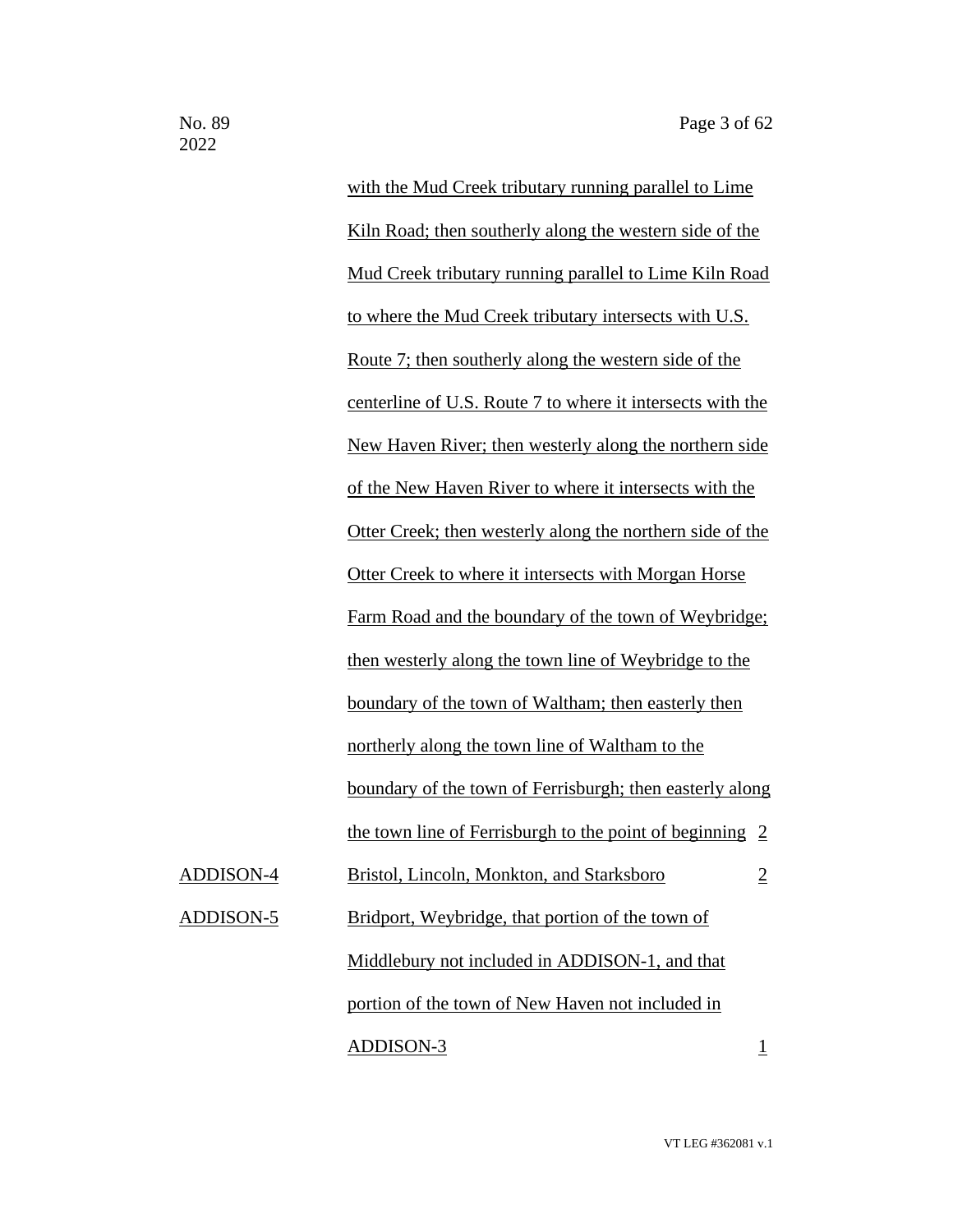## ADDISON-

| <b>IDDINOIT</b>     |                                                          |
|---------------------|----------------------------------------------------------|
| <b>RUTLAND</b>      | Hubbardton, Orwell, Shoreham, Sudbury, and Whiting       |
|                     | $\overline{1}$                                           |
| <b>BENNINGTON-1</b> | Readsboro, Searsburg, Stamford, Woodford, and that       |
|                     | portion of the town of Pownal encompassed within a       |
|                     | boundary beginning at the point where the northern       |
|                     | boundary line of the town of Pownal intersects with VT   |
|                     | Route 7; then southerly along the western side of the    |
|                     | centerline of VT Route 7 to the intersection of Barber   |
|                     | Pond Road; then easterly along the southern side of the  |
|                     | centerline of Barber Pond Road to the intersection of    |
|                     | South Stream Road; then easterly along the south side of |
|                     | the centerline of South Stream Road to where it          |
|                     | intersects with the power lines after 620 South Stream   |
|                     | Road and before 802 South Stream Road; then easterly     |
|                     | along the southern side of the power lines to where the  |
|                     | power lines intersect with the boundary of the town of   |
|                     | Stamford approximately one mile north of County Road;    |
|                     | then southerly along the town line of Stamford to the    |
|                     | state border of Massachusetts; then easterly along the   |

York; then northerly along the state border of New York

state border of Massachusetts to the state border of New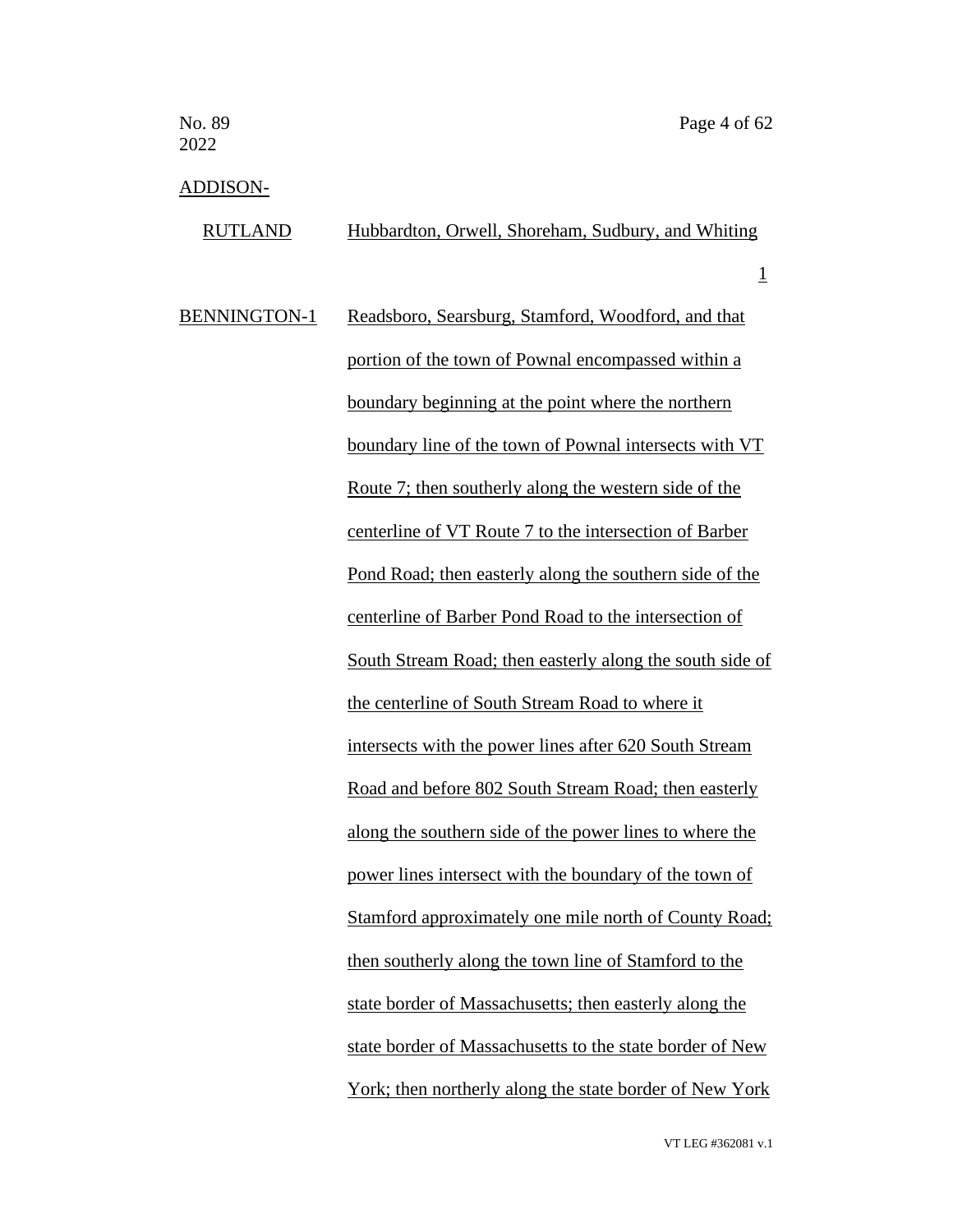to the boundary of the town of Bennington; then easterly along the town line of Bennington to the point of  $begin{array}{c|c}\n \hline\n \text{beginning}\n \end{array}$ BENNINGTON-2 That portion of the town of Bennington encompassed within a boundary beginning at the point where the eastern boundary line of the town of Bennington intersects with VT Route 9; then westerly along the northern side of the centerline of VT Route 9 to where it intersects with Roaring Branch; then easterly along the northern side of Roaring Branch to where it intersects with Park Street; then southerly along the western side of the centerline of Park Street to the intersection of Gage Street; then westerly along the northern side of the centerline of Gage Street to the intersection of North Street; then southerly along the western side of the centerline of North Street to the intersection of Main Street; then northwesterly along the northern side of the centerline of Main Street to the intersection of Dewey Street; then southerly along the western side of the centerline of Dewey Street to the intersection of Monument Avenue Extension; then southerly along the western side of Monument Avenue Extension to the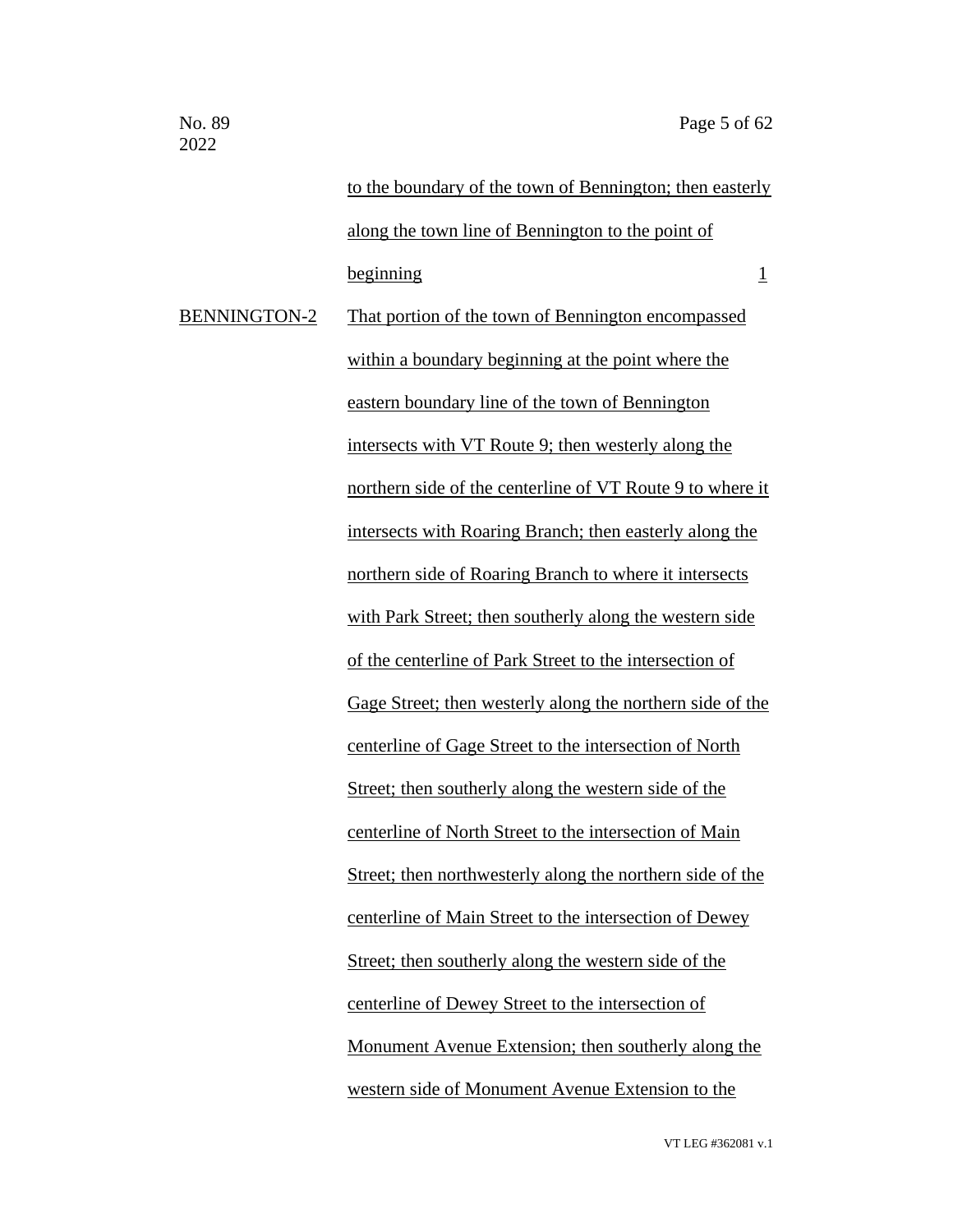intersection of Carpenter Hill Road; then briefly easterly along the southern side of the centerline of Carpenter Hill Road to the intersection of U.S. Route 7; then southerly along the western side of the centerline of U.S. Route 7 to the boundary of the town of Pownal; then westerly along the town line of Pownal to the state border of New York; then northerly along the state border of New York to the boundary of the town of Shaftsbury; then easterly along the town line of Shaftsbury to the boundary of the town of Woodford; then southerly along the town line of Woodford to the point of beginning 2

BENNINGTON-3 Glastenbury, Shaftsbury, and that portion of the town of Sunderland encompassed within a boundary beginning at the point where the northern boundary line of the town of Sunderland intersects with the Batten Kill River; then southwesterly along the eastern side of the Batten Kill River to where it intersects with Sunderland Hill Road; then westerly along the southern side of the centerline of Sunderland Hill Road to the intersection of Borough Road; then southerly along the eastern side of the centerline of Borough Road to the intersection of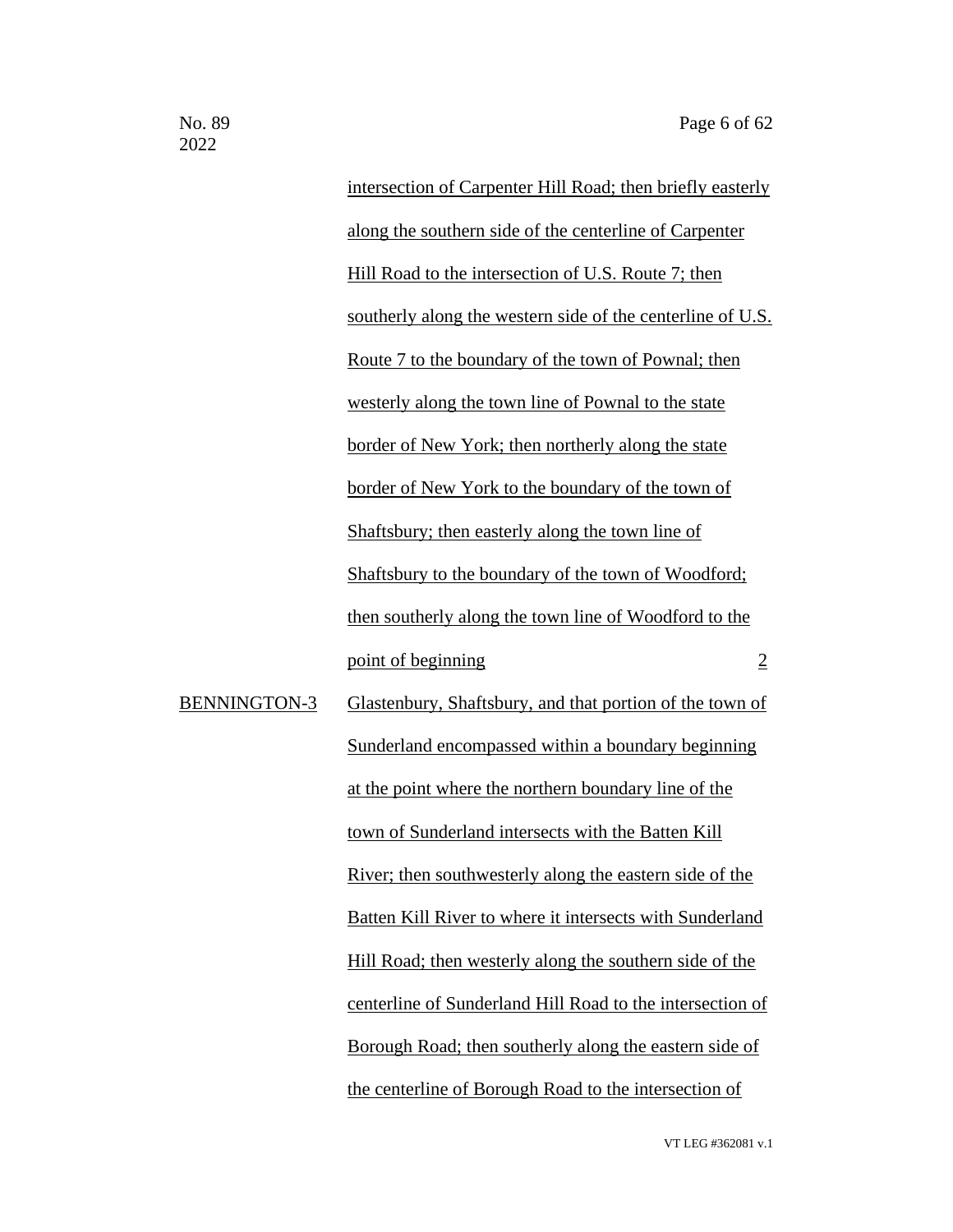North Road; then southerly along the eastern side of the centerline of North Road to the intersection of Shady Pines; then southwesterly along the eastern side of the centerline of Shady Pines to the intersection of Kesick Swamp Road; then easterly along the northern side of the centerline of Kesick Swamp Road to the intersection of North Road; then briefly southerly along the eastern side of the centerline of North Road to the intersection of U.S. Route 7; then southerly along the eastern side of the centerline of U.S. Route 7 to the intersection of Kansas Road; then westerly along the southern side of the centerline of Kansas Road to the boundary of the town of Arlington; then southerly along the town line of Arlington to the boundary of the town of Glastenbury; then easterly along the town line of Glastenbury to the boundary of the town of Somerset; then northerly along the town line of Somerset to the boundary of the town of Stratton; then northerly along the town line of Stratton to the boundary of the town of Winhall; then westerly along the town line of Winhall to the boundary of the town of Manchester; then westerly along the town line of Manchester to the point of beginning  $1$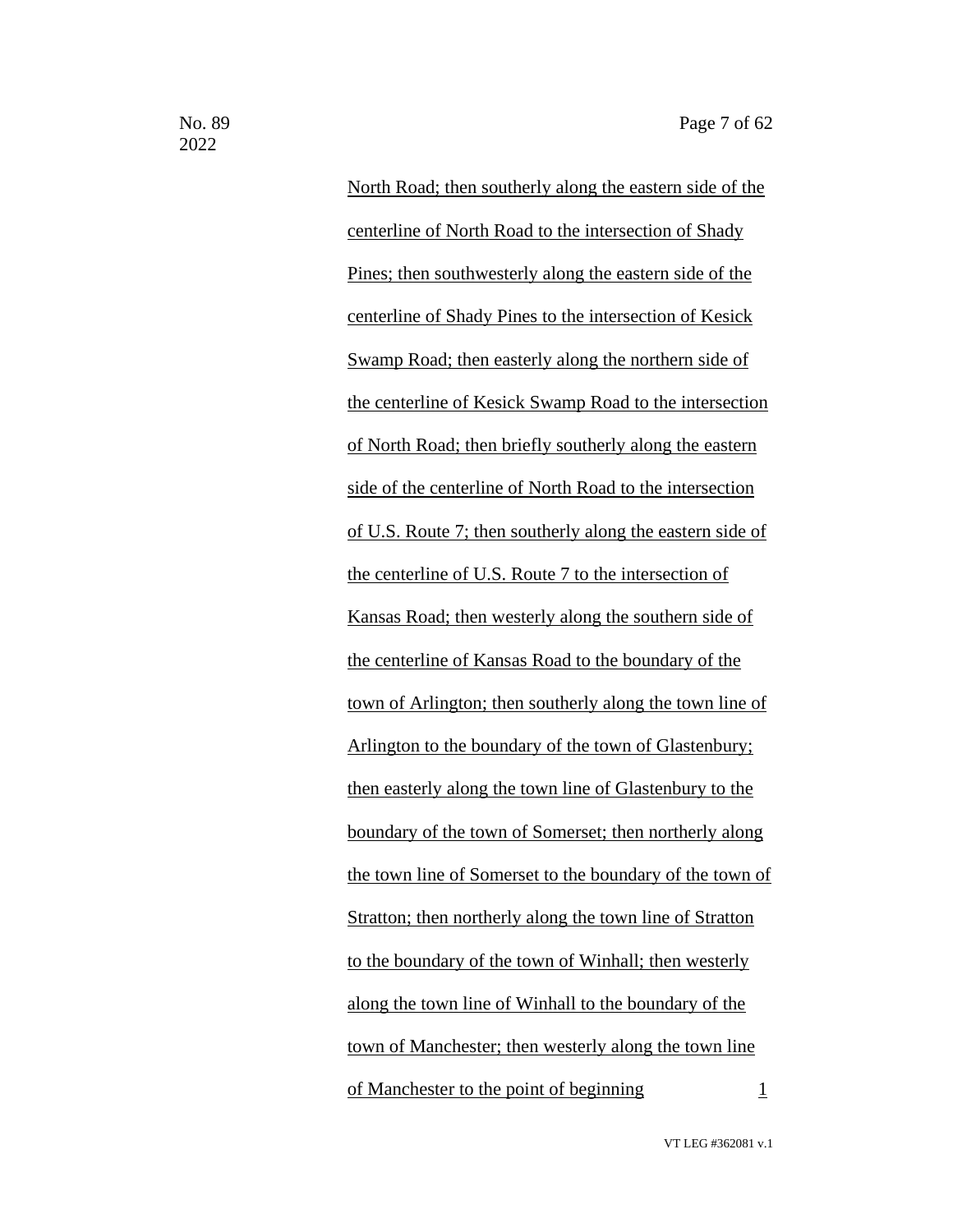| No. 89<br>2022      | Page 8 of 62                                             |                         |
|---------------------|----------------------------------------------------------|-------------------------|
| BENNINGTON-4        | Arlington, Manchester, Sandgate, and that portion of the |                         |
|                     | town of Sunderland not included in BENNINGTON-3          |                         |
|                     |                                                          | $\overline{2}$          |
| <b>BENNINGTON-5</b> | That portion of the town of Bennington not included in   |                         |
|                     | BENNINGTON-2 and that portion of the town of             |                         |
|                     | Pownal not included in BENNINGTON-1                      | $\overline{2}$          |
| <b>BENNINGTON-</b>  |                                                          |                         |
| <b>RUTLAND</b>      | Danby, Dorset, Landgrove, Mount Tabor, and Peru          | $\mathbf{1}$            |
| <b>CALEDONIA-1</b>  | Barnet, Ryegate, and Waterford                           | $\overline{\mathbf{1}}$ |
| <b>CALEDONIA-2</b>  | Hardwick, Stannard, and Walden                           | $\perp$                 |
| CALEDONIA-3         | Lyndon, Newark, Sheffield, Sutton, and Wheelock          | $\overline{2}$          |
| <b>CALEDONIA-</b>   |                                                          |                         |
| <b>ESSEX</b>        | Concord, Kirby, and St. Johnsbury                        | $\overline{2}$          |
| <b>CALEDONIA-</b>   |                                                          |                         |
| <b>WASHINGTON</b>   | Cabot, Danville, and Peacham                             | $\perp$                 |
| <b>CHITTENDEN-1</b> | Richmond                                                 | $\overline{1}$          |
| <b>CHITTENDEN-2</b> | That portion of the town of Williston encompassed        |                         |
|                     | within a boundary beginning at the point where the       |                         |
|                     | southern boundary line of the town of Williston          |                         |
|                     | intersects with Oak Hill Road; then northerly along the  |                         |
|                     | eastern side of the centerline of Oak Hill Road to the   |                         |
|                     | intersection of Old Creamery Road; then westerly along   |                         |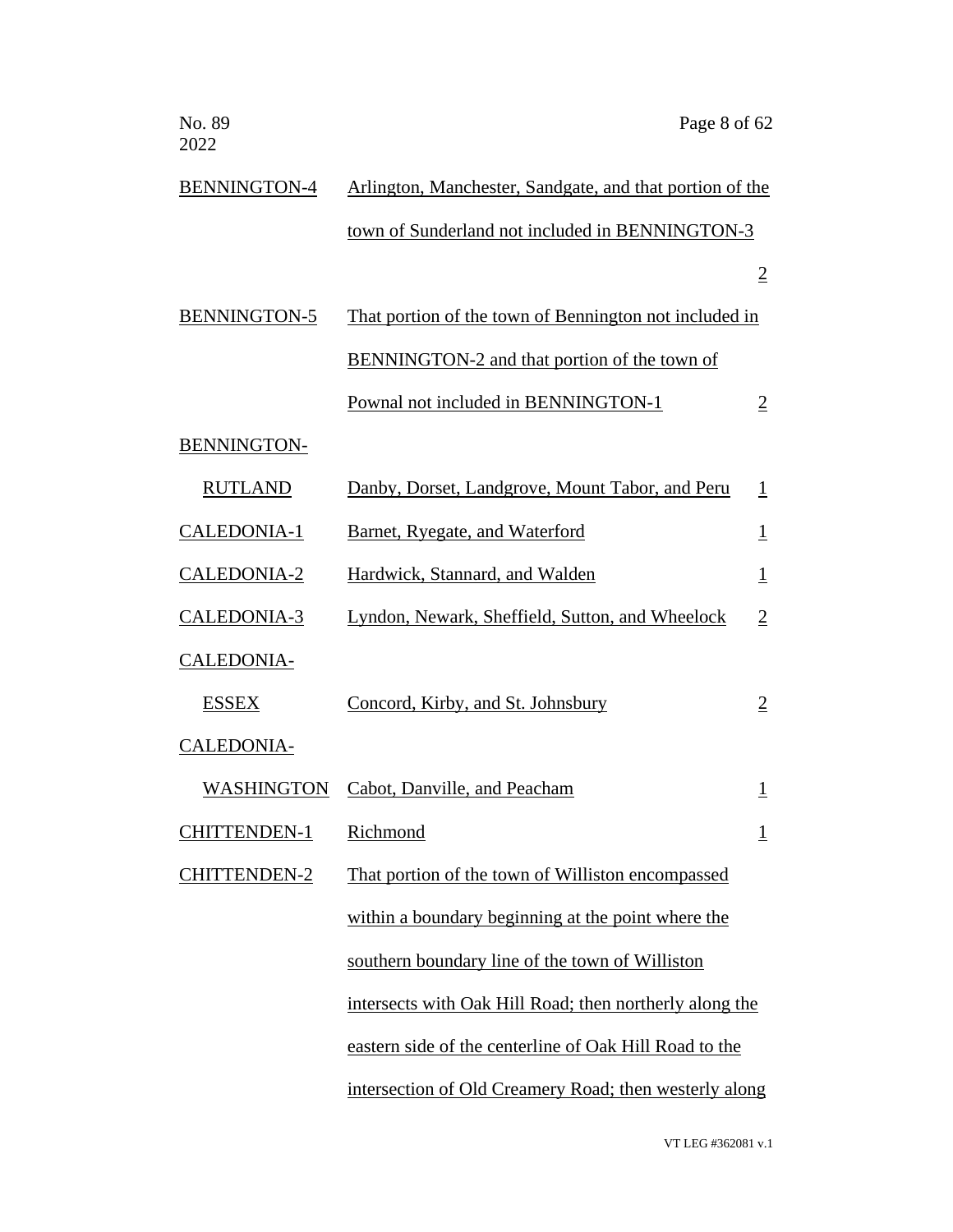the northern side of the centerline of Old Creamery Road to the intersection of VT Route 2A; then northerly along the eastern side of the centerline of VT Route 2A to where it intersects with the southbound lane of Interstate 89; then westerly along the northern side of the southbound lane of Interstate 89 to the boundary of the city of South Burlington; then northerly along the city line of South Burlington to the boundary of the town of Essex; then easterly along the town line of Essex to the boundary of the town of Jericho; then southerly along the town line of Jericho to the boundary of the town of Richmond; then southwesterly along the town line of Jericho to the boundary of the town of Hinesburg; then westerly along the town line of Hinesburg to the boundary of the town of St. George; then briefly northwesterly along the town line of St. George to the point of beginning 2 CHITTENDEN-3 Jericho and Underhill 2 CHITTENDEN-4 That portion of the town of Hinesburg not included in CHITTENDEN-5 1 CHITTENDEN-5 Charlotte and that portion of the town of Hinesburg encompassed within a boundary beginning at the point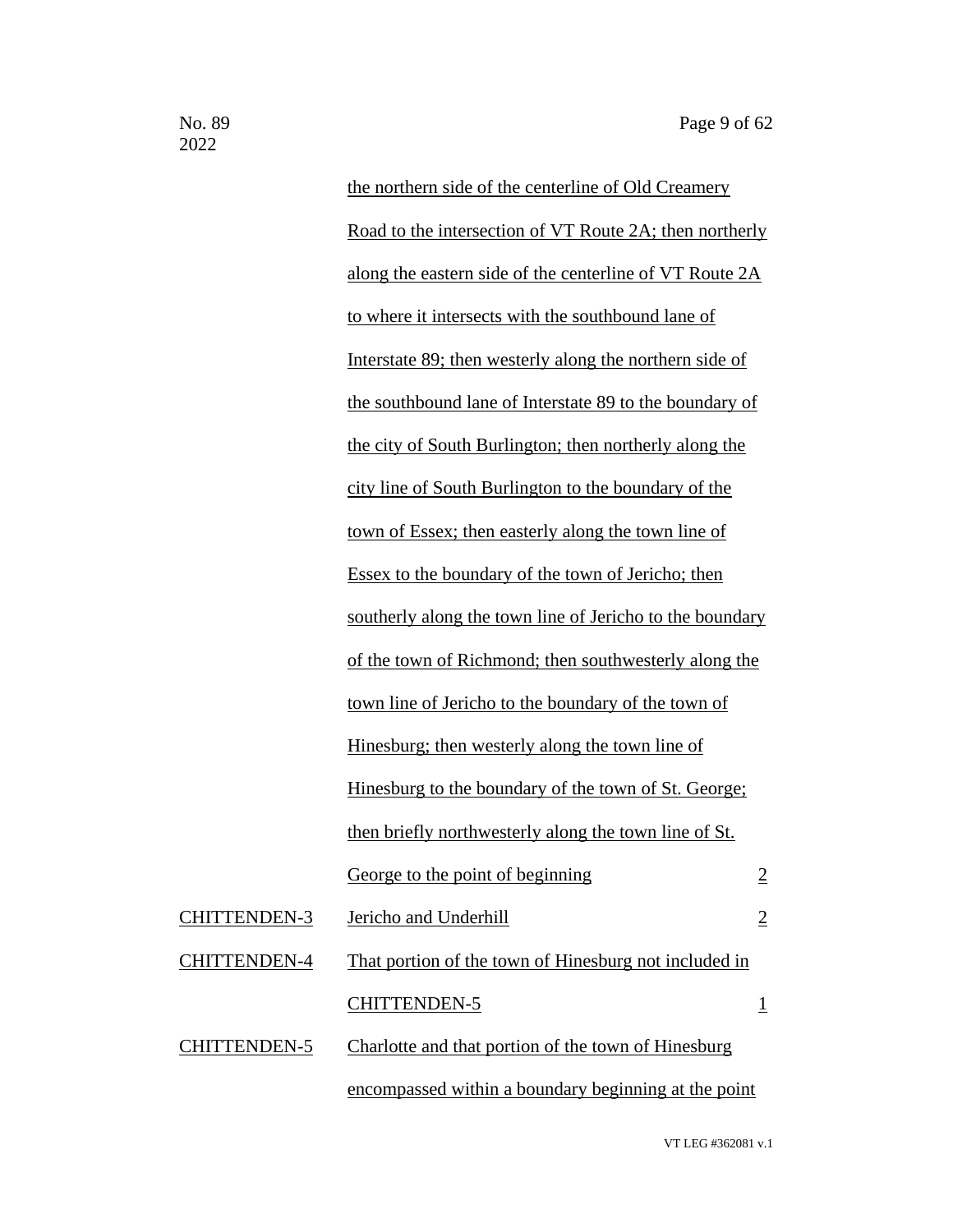where the western boundary line of the town of Hinesburg intersects with Burritt Road; then northeasterly along the southeastern side of the centerline of Burritt Road to the intersection of Baldwin Road; then southerly along the western side of the centerline of Baldwin Road to the boundary of the town of Monkton; then westerly along the town line of Monkton to the boundary of the town of Charlotte; then northerly along the town line of Charlotte to the point of beginning 1 CHITTENDEN-6 That portion of the town of Shelburne encompassed within a boundary beginning at the point where the boundary line of Shelburne and the town of Charlotte intersects with the shore of Lake Champlain; then northerly along the shore of Lake Champlain to the mouth of Munroe Brook, including all of the lake that is part of the town of Shelburne; then upstream along the western side of the centerline of Munroe Brook to the intersection with Spear Street; then southerly along the western side of the centerline of Spear Street to the boundary of Charlotte; then westerly along the Charlotte town line to the point of beginning  $1$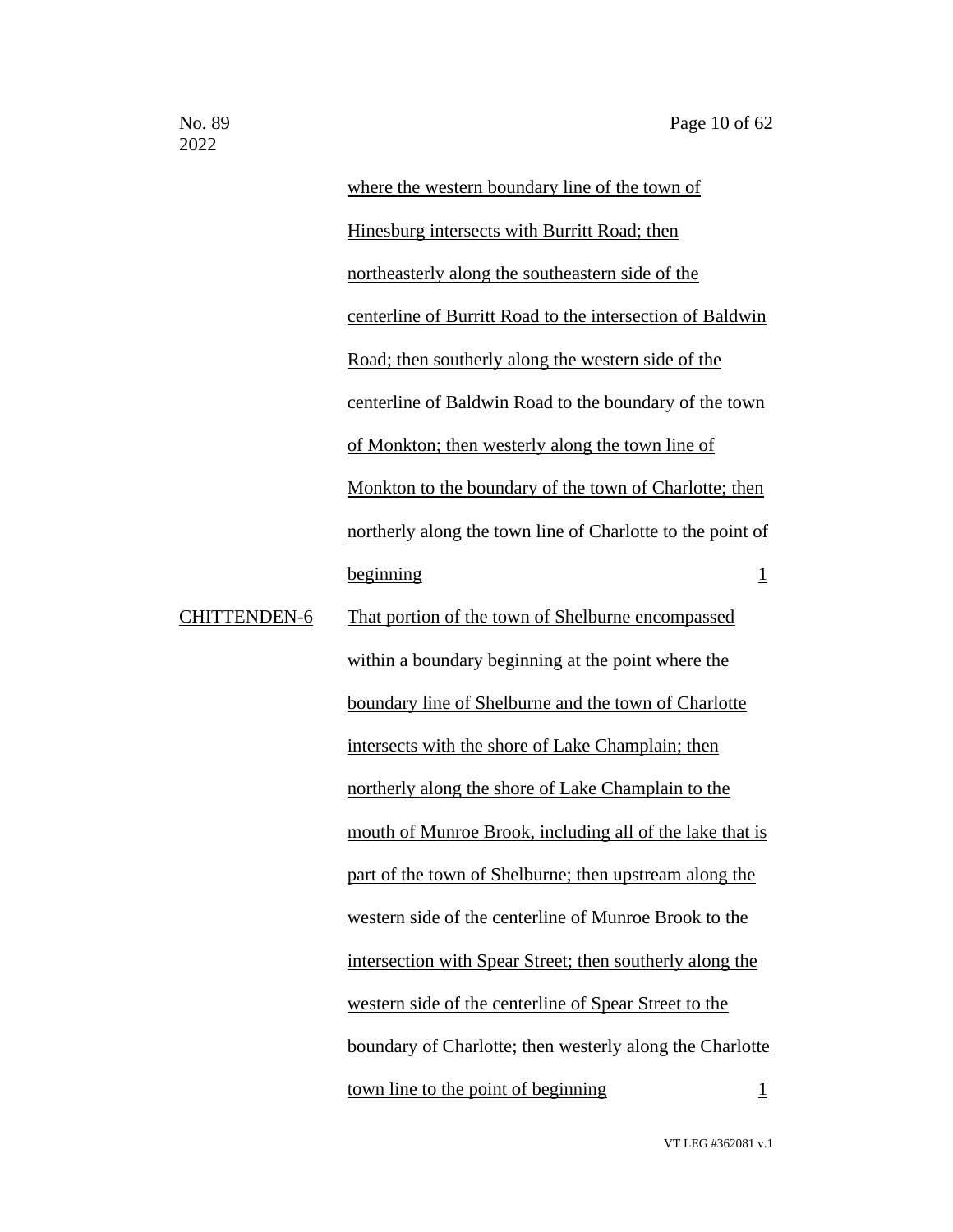| <b>CHITTENDEN-7</b> | St. George and that portion of the town of Shelburne not   |  |
|---------------------|------------------------------------------------------------|--|
|                     | included in CHITTENDEN-6<br>$\overline{1}$                 |  |
| <b>CHITTENDEN-8</b> | That portion of the town of Williston not included in      |  |
|                     | <b>CHITTENDEN-2</b> and that portion of the city of South  |  |
|                     | Burlington not included in CHITTENDEN-9,                   |  |
|                     | CHITTENDEN-10, CHITTENDEN-11, or                           |  |
|                     | <b>CHITTENDEN-12</b><br>$\overline{\mathbf{1}}$            |  |
| <b>CHITTENDEN-9</b> | That portion of the city of South Burlington               |  |
|                     | encompassed within a boundary beginning at the point       |  |
|                     | where the eastern boundary line of the city of South       |  |
|                     | Burlington intersects with U.S. Route 2; then westerly     |  |
|                     | along the southern side of the centerline of U.S. Route 2  |  |
|                     | to the intersection of Hinesburg Road; then southerly      |  |
|                     | along the eastern side of the centerline of Hinesburg      |  |
|                     | Road to the intersection of Kennedy Drive; then            |  |
|                     | westerly along the southern side of the centerline of      |  |
|                     | Kennedy Drive to the intersection of Dorset Street; then   |  |
|                     | southerly along the eastern side of the centerline of      |  |
|                     | Dorset Street to the intersection of Park Road; then       |  |
|                     | easterly along the northern side of the centerline of Park |  |
|                     | Road to where it intersects with Tributary 7 of the        |  |
|                     | Potash Brook before Golf Course Road; then                 |  |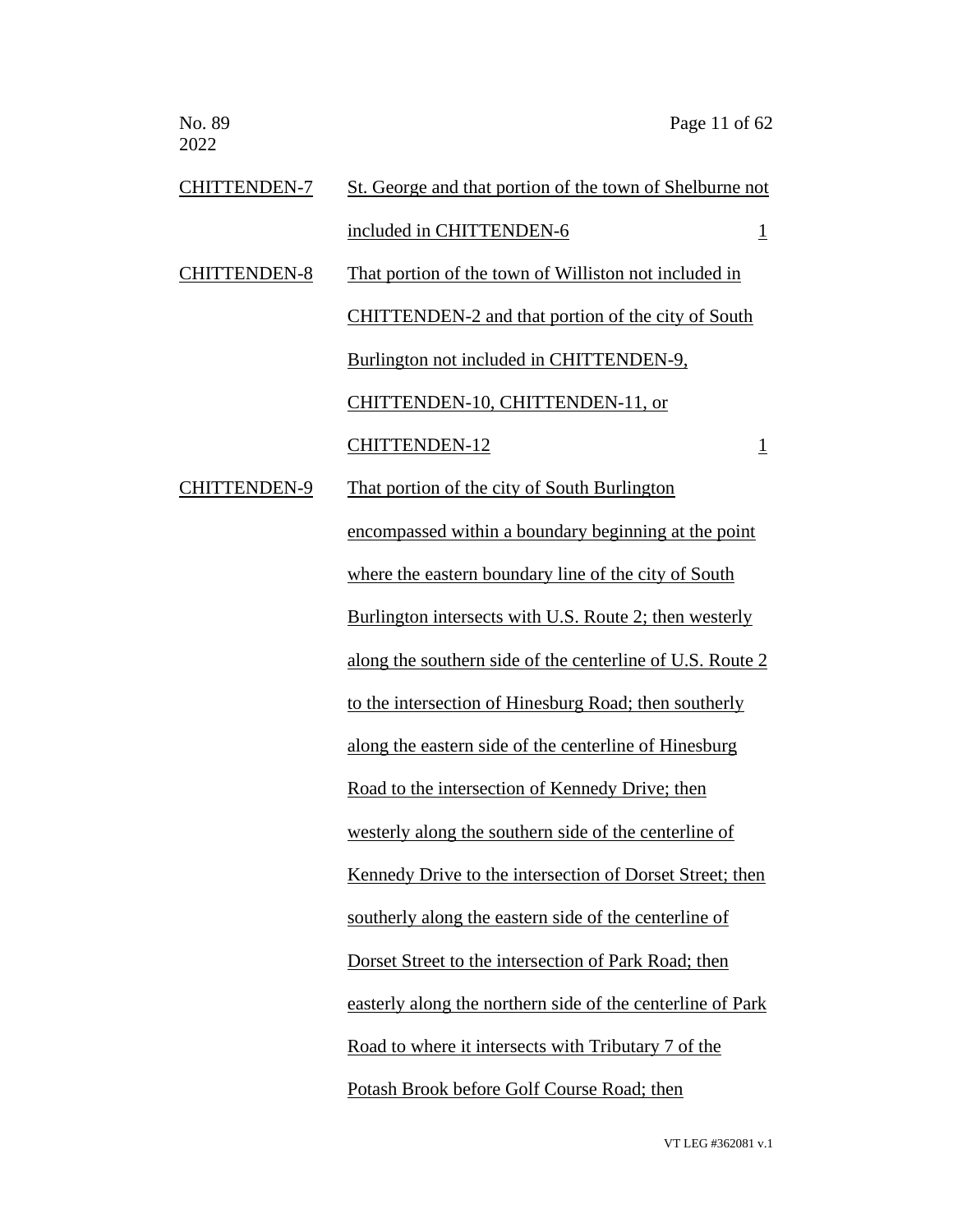northeasterly along the northwestern side of Tributary 7 of the Potash Brook to where it connects to a second branch of Tributary 7 of the Potash Brook east of the Wheeler Park Trail Head at the southeast corner of Brand Farm Drive; then southeasterly along the northwestern side of the second branch of Tributary 7 of the Potash Brook to where it intersects with Moss Glen Lane; then briefly easterly along the northern side of the centerline of Moss Glen Lane to the intersection of Mill Pond Lane; the northeasterly along the northwestern side of the centerline of Mill Pond Lane to the intersection of Oak Creek Drive; then southerly along the eastern side of Oak Creek Drive to the intersection of Butler Drive; then easterly along the northern side of Butler Drive to the intersection of Hinesburg Road; then northerly along the western side of Hinesburg Road to where it intersects with the southbound lane of Interstate 89; then easterly along the northern side of the southbound lane of Interstate 89 to the boundary of the town of Williston; then northerly along the town line of Williston to the point of beginning 1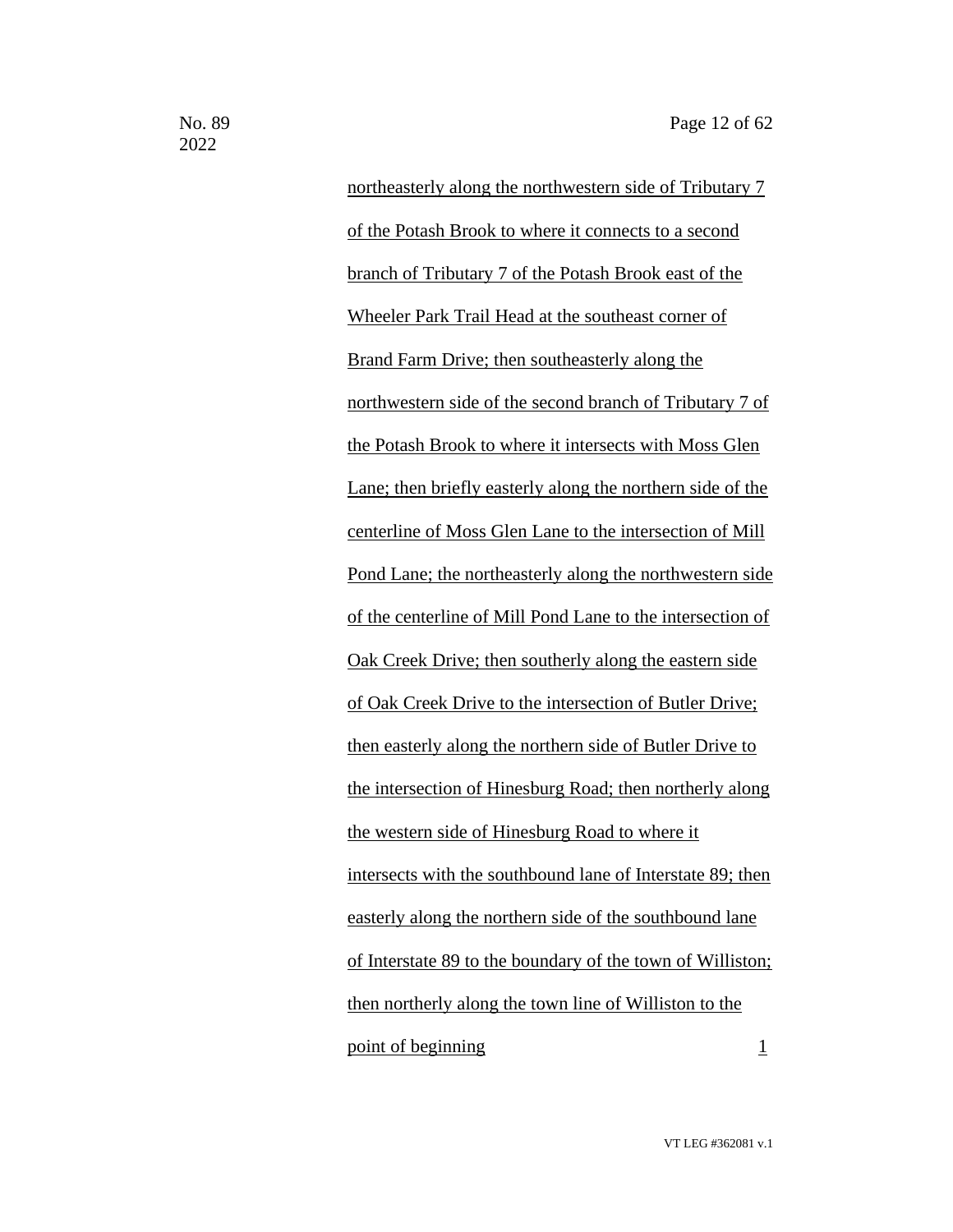CHITTENDEN-10 That portion of the city of South Burlington encompassed within a boundary beginning at the point where the eastern boundary line of the city of South Burlington intersects with Williston Road; then westerly along the northern side of the centerline of Williston Road to the intersection of Hinesburg Road; then southerly along the western side of the centerline of Hinesburg Road to the intersection of Kennedy Drive; then westerly along the northern side of the centerline of Kennedy Drive to the intersection of Dorset Street; then northerly along the eastern side of the centerline of Dorset Street to the intersection of Williston Road; then westerly along the northern side of the centerline of Williston Road to the boundary of the city of Burlington; then northeasterly along the city line of Burlington to the boundary of the city of Winooski; then northeasterly along the city line of Winooski to the boundary of the town of Colchester; then easterly along the town line of Colchester to the boundary of the town of Essex; then easterly along the town line of Essex to the boundary of the town of Williston; then southerly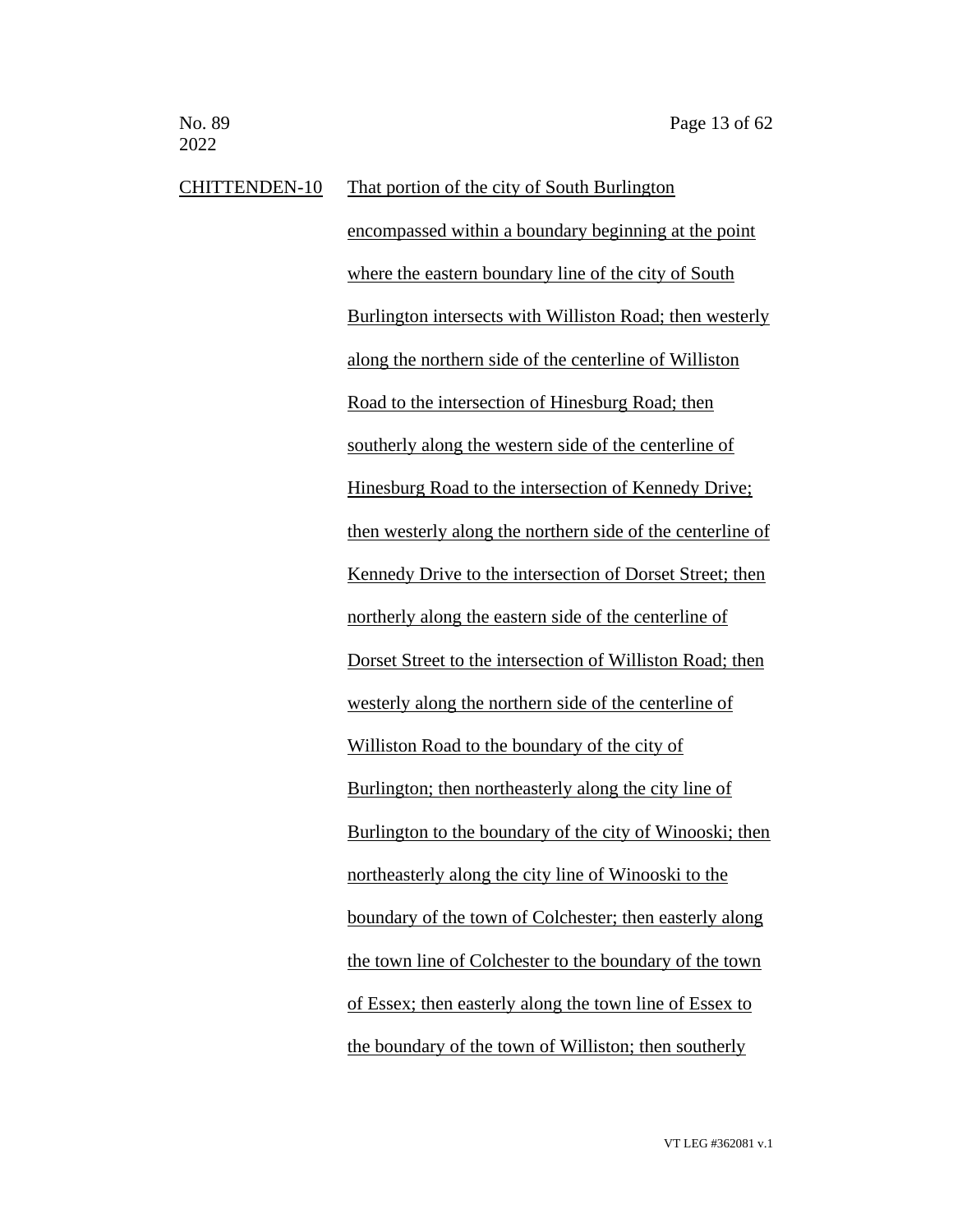|                      | along the town line of Williston to the point of            |
|----------------------|-------------------------------------------------------------|
|                      | beginning<br>$\overline{1}$                                 |
| <b>CHITTENDEN-11</b> | That portion of the city of South Burlington                |
|                      | encompassed within a boundary beginning at the point        |
|                      | where the northern boundary line of the city of South       |
|                      | Burlington intersects with Williston Road; then             |
|                      | southeasterly along the southern side of the centerline of  |
|                      | Williston Road to the intersection of Dorset Street; then   |
|                      | southerly along the western side of the centerline of       |
|                      | Dorset Street to the intersection of Swift Street; then     |
|                      | westerly along the northern side of the centerline of       |
|                      | Swift Street to the boundary of the city of Burlington at   |
|                      | U.S. Route 7; then northerly along the city line of         |
|                      | Burlington, then follow the city line of Burlington to the  |
|                      | point of beginning<br>$\overline{1}$                        |
| <b>CHITTENDEN-12</b> | That portion of the city of South Burlington                |
|                      | encompassed within a boundary beginning at the point        |
|                      | where the western boundary line of the city of South        |
|                      | Burlington intersects with Swift Street at the intersection |
|                      | of Swift Street and U.S. Route 7; then easterly along the   |
|                      | southern side of the centerline of Swift Street to the      |
|                      | intersection of Dorset Street; then southerly along the     |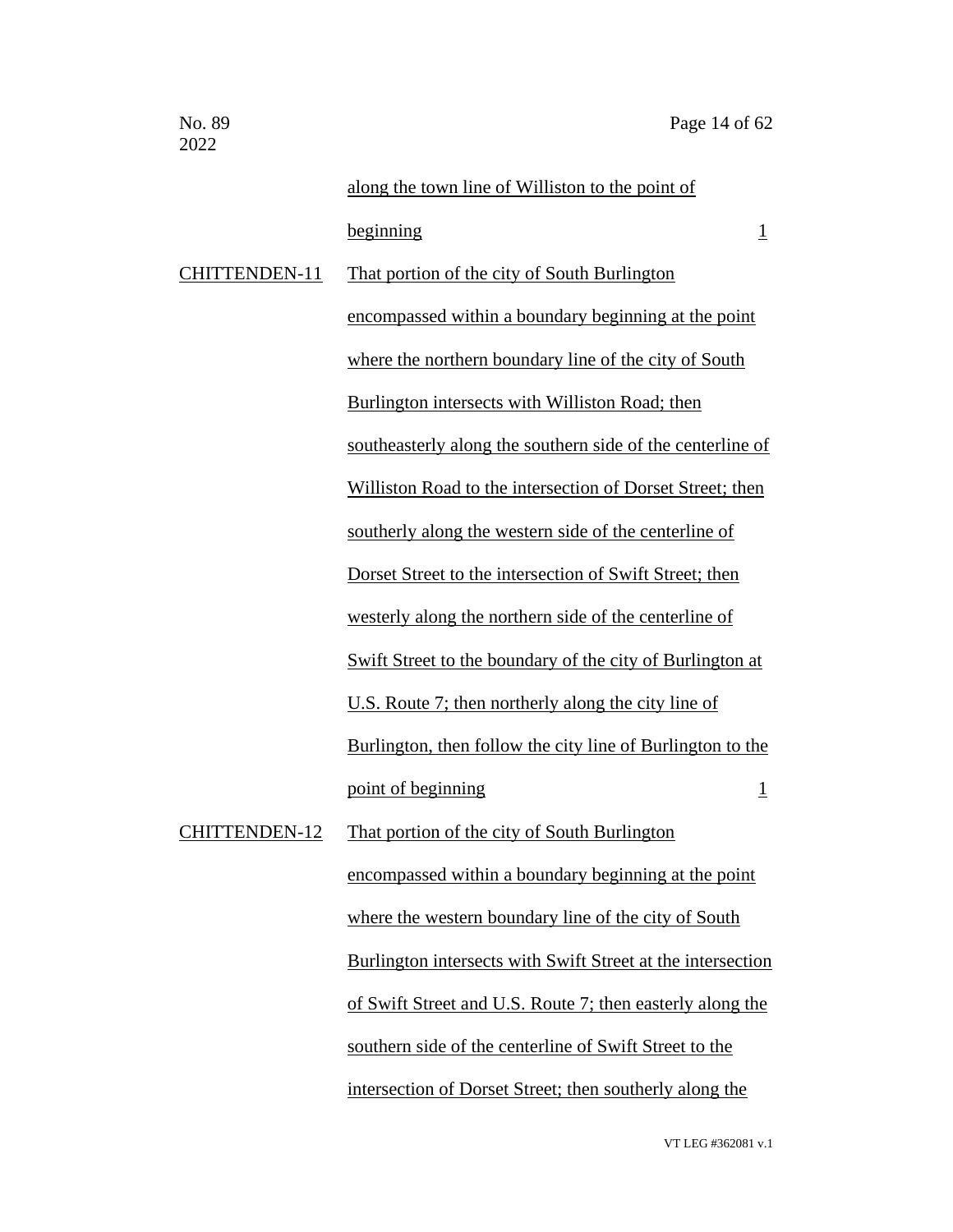western side of the centerline of Dorset Street to the intersection of Nowland Farm Road; then westerly along the northern side of the centerline of Nowland Farm Road to the intersection of Spear Street; then southerly along the western side of the centerline of Spear Street to the intersection of Allen Road; then westerly along the northern side of Allen Road to the intersection of U.S. Route 7; then briefly southerly along the western side of the centerline of U.S. Route 7 to the boundary of the town of Shelburne; then westerly along the town line of Shelburne to where it intersects with Shelburne Bay; then northerly along the eastern side of the town line of Shelburne as it runs along Shelburne Bay; then westerly along the town line of Shelburne across Lake Champlain to the state border of New York; then northerly along the state border of New York to the boundary of the town of Colchester; then easterly along the town line of Colchester to the boundary of the city of Burlington; then southerly along the city line of Burlington, then follow the city line of Burlington to the point of beginning 1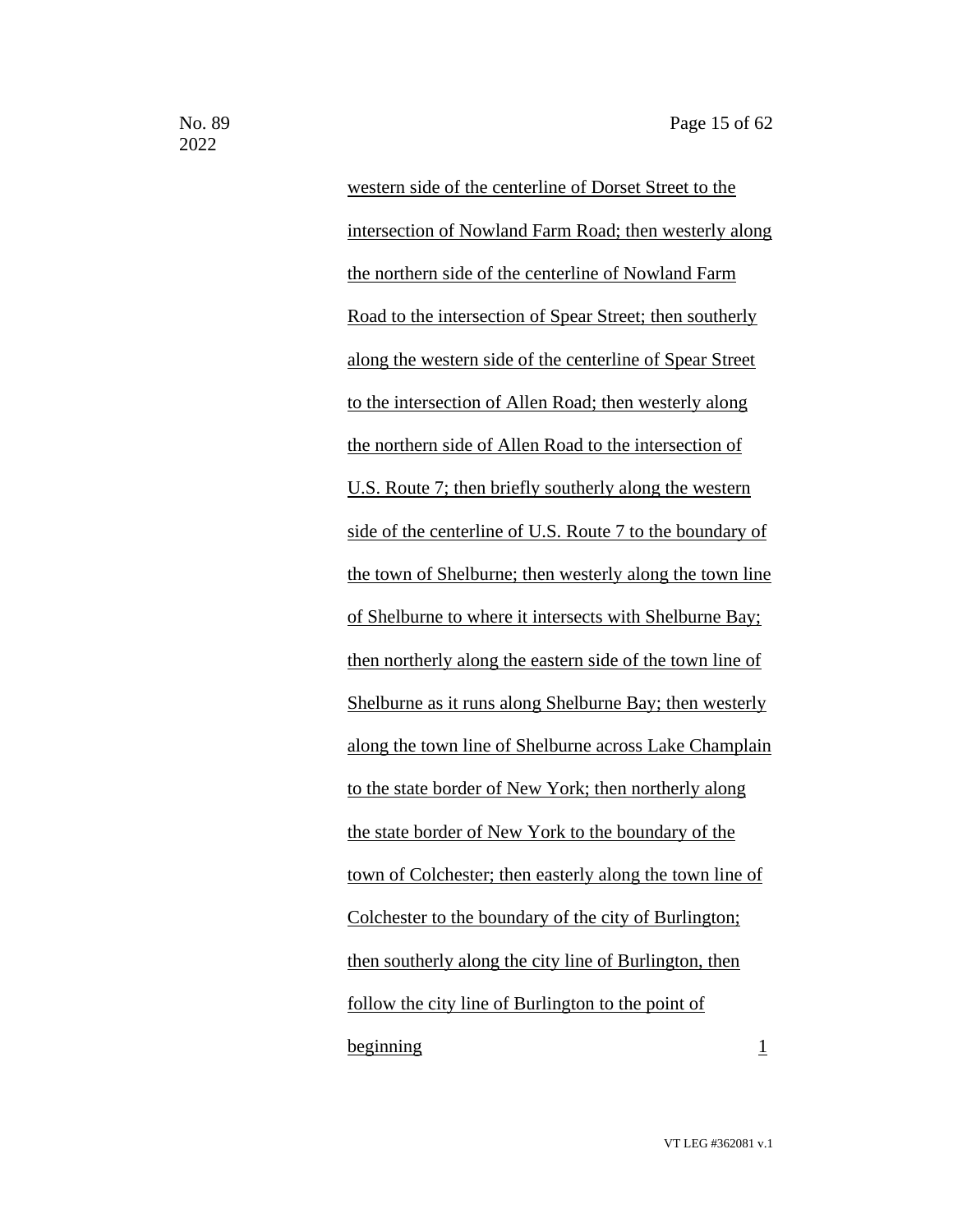CHITTENDEN-13 That portion of the city of Burlington encompassed within a boundary beginning at the point where the eastern boundary line of the city of Burlington intersects with South Burlington Recreation Path; then westerly along the southern side of the boundary between the South Burlington Recreation Path and the Burlington Country Club to where the South Burlington Recreation Path turns north; then continuing westerly along the southern side of the property line of the Burlington Country Club to the property boundary line between 544 South Prospect Street and 500 South Prospect Street; then westerly along the southern side of the property line between 544 South Prospect Street and 500 Prospect Street to where it intersects with South Prospect Street; then northerly along the western side of the centerline of South Prospect Street to the intersection of Cliff Street; then westerly along the southern side of the centerline of Cliff Street to the intersection of U.S. Route 7; then briefly northerly along the western side of the centerline of U.S. Route 7 to the intersection of Spruce Street; then westerly along the southern side of the centerline of Spruce Street to the intersection of South Union Street;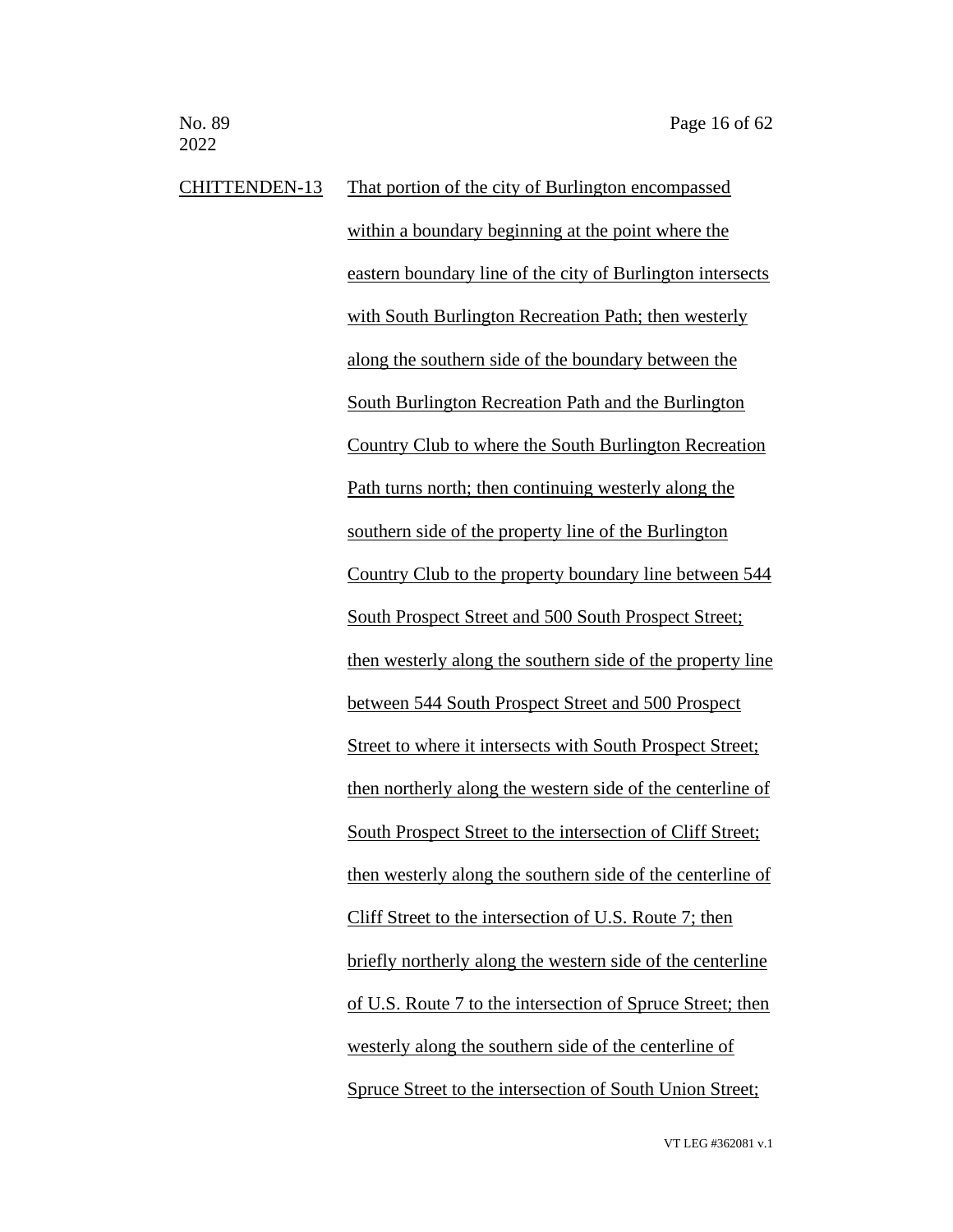then northerly along the western side of the centerline of South Union Street to the intersection of Adams Street; then westerly along the southern side of the centerline of Adams Street to the intersection of South Winooski Avenue; then northerly along the western side of the centerline of South Winooski Avenue to the intersection of Maple Street; then westerly along the southern side of the centerline of Maple Street to the end of Maple Street; then continue in a line due west to the boundary of the city of South Burlington in Lake Champlain; then southeasterly along the city line of South Burlington, then follow the city line of South Burlington to the point of beginning 2 CHITTENDEN-14 That portion of the city of Burlington encompassed within a boundary beginning at the point where the eastern boundary line of the city of Burlington intersects with the South Burlington Recreation Path; then westerly along the northern side of the boundary between the South Burlington Recreation Path and the Burlington Country Club to where the South Burlington

Recreation Path turns north; then continuing westerly

along the northern side of the property boundary of the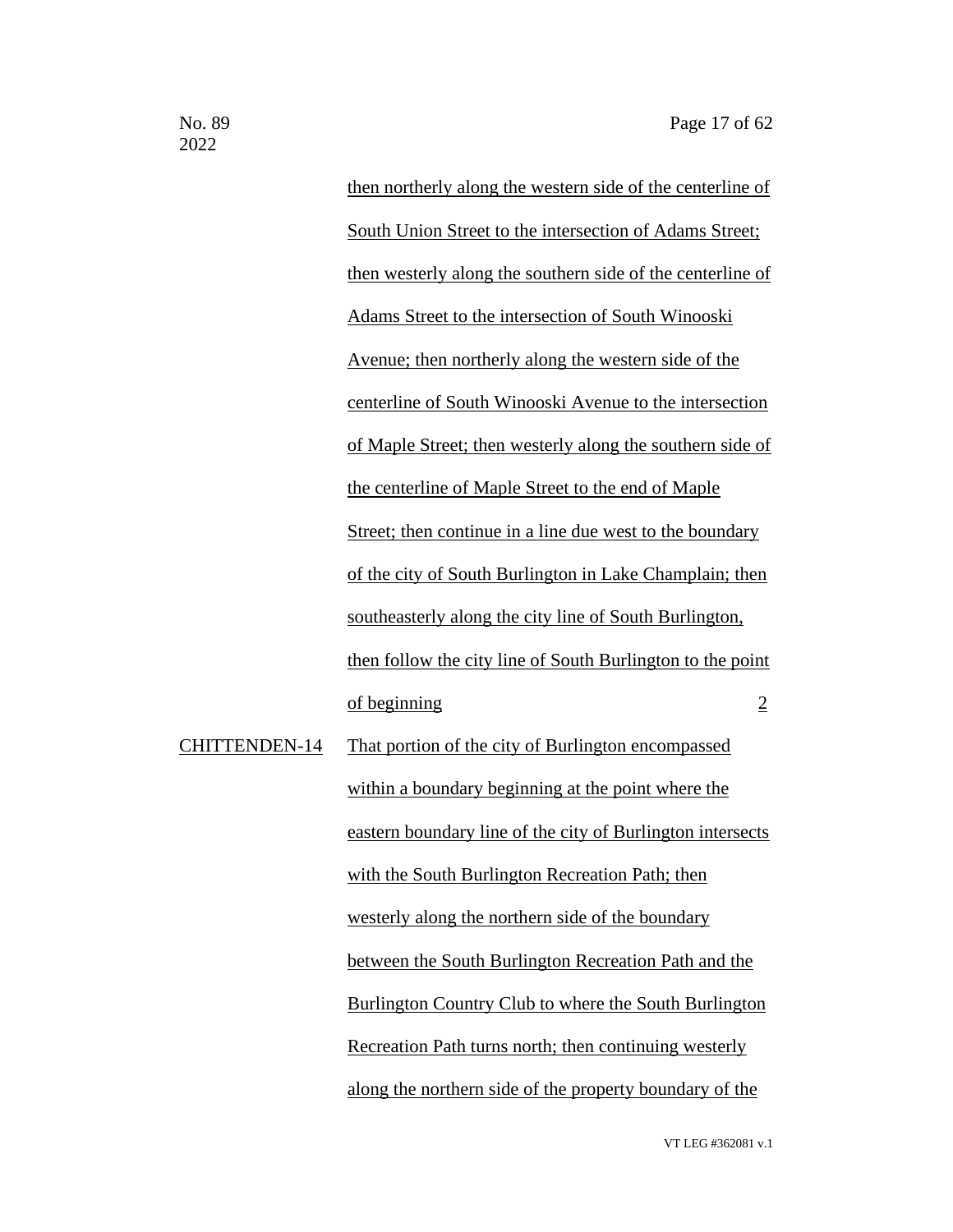Burlington Country Club to the property boundary line between 544 South Prospect Street and 500 South Prospect Street; then westerly along the northern side of the property line between 544 South Prospect Street and 500 Prospect Street to where it intersects with South Prospect Street; then northerly along the eastern side of the centerline of South Prospect Street to the intersection of Cliff Street; then westerly along the northern side of the centerline of Cliff Street to the intersection of U.S. Route 7; then briefly northerly along the eastern side of the centerline of U.S. Route 7 to the intersection of Spruce Street; then westerly along the northern side of the centerline of Spruce Street to the intersection of South Union Street; then northerly along the eastern side of the centerline of South Union Street to the intersection of Adams Street; then westerly along the northern side of the centerline of Adams Street to the intersection of South Winooski Avenue; then northerly along the eastern side of the centerline of South Winooski Avenue to the intersection of Buel Street; then easterly along the southern side of the centerline of Buel Street to the intersection of South Union Street; then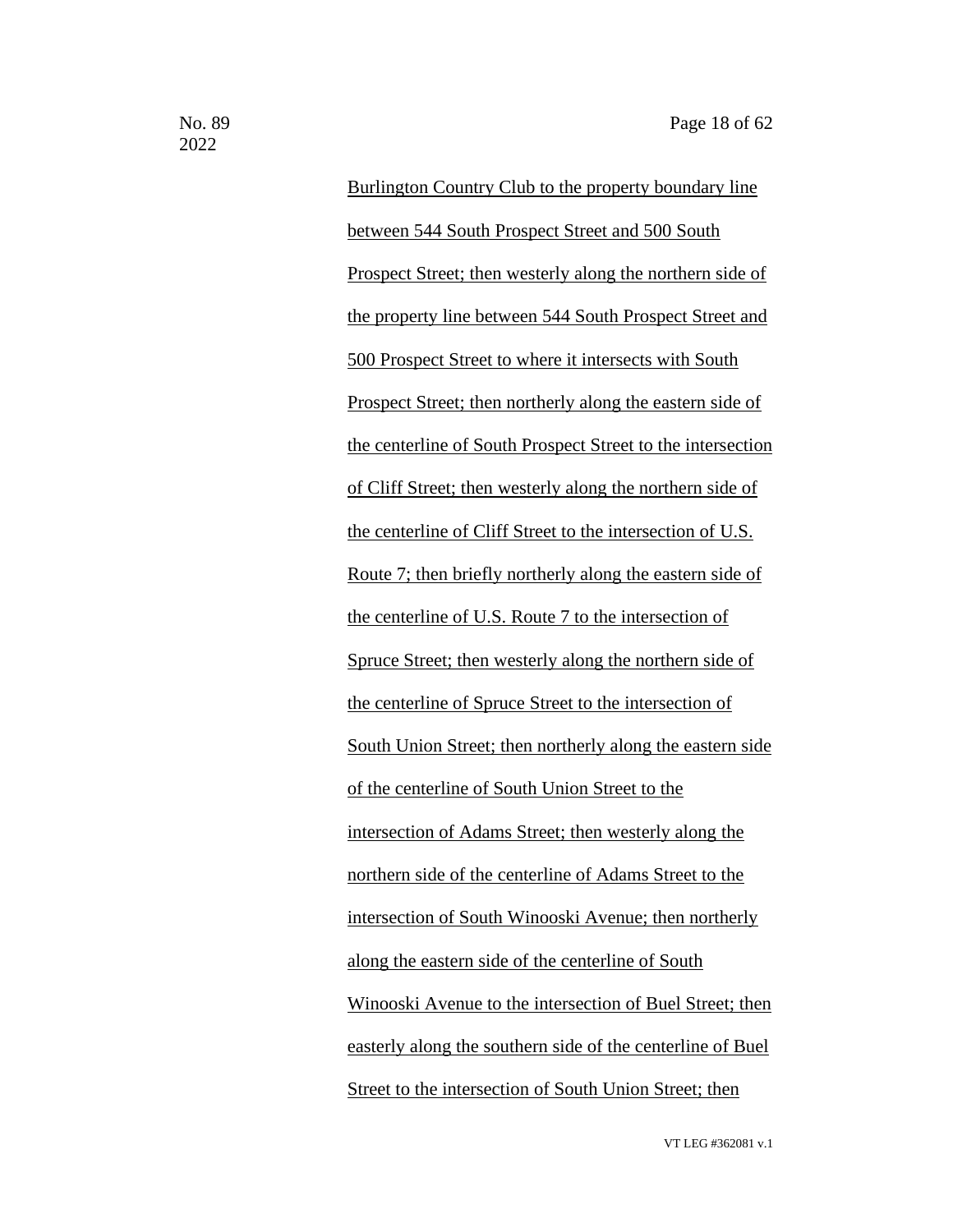northerly along the eastern side of the centerline of South Union Street to the intersection of Pearl Street; then easterly along the southern side of the centerline of Pearl Street to the intersection of U.S. Route 7; then southerly along the western side of the centerline of U.S. Route 7 to the intersection of College Street; then easterly along the southern side of the centerline of College Street to the intersection of South Prospect Street; then southerly along the western side of the centerline of South Prospect Street to the intersection of U.S. Route 2; then southeasterly along the southwestern side of the westbound lane of U.S. Route 2 to the boundary of the city of South Burlington; then southerly along the city line of South Burlington to the point of beginning 2 CHITTENDEN-15 That portion of the city of Burlington encompassed within a boundary beginning at the point where the northern boundary line of the city of Burlington intersects with the railroad tracks crossing the Winooski River; then westerly along the southern side of the railroad tracks to where they intersect with a point representing the end of a straight line extension from the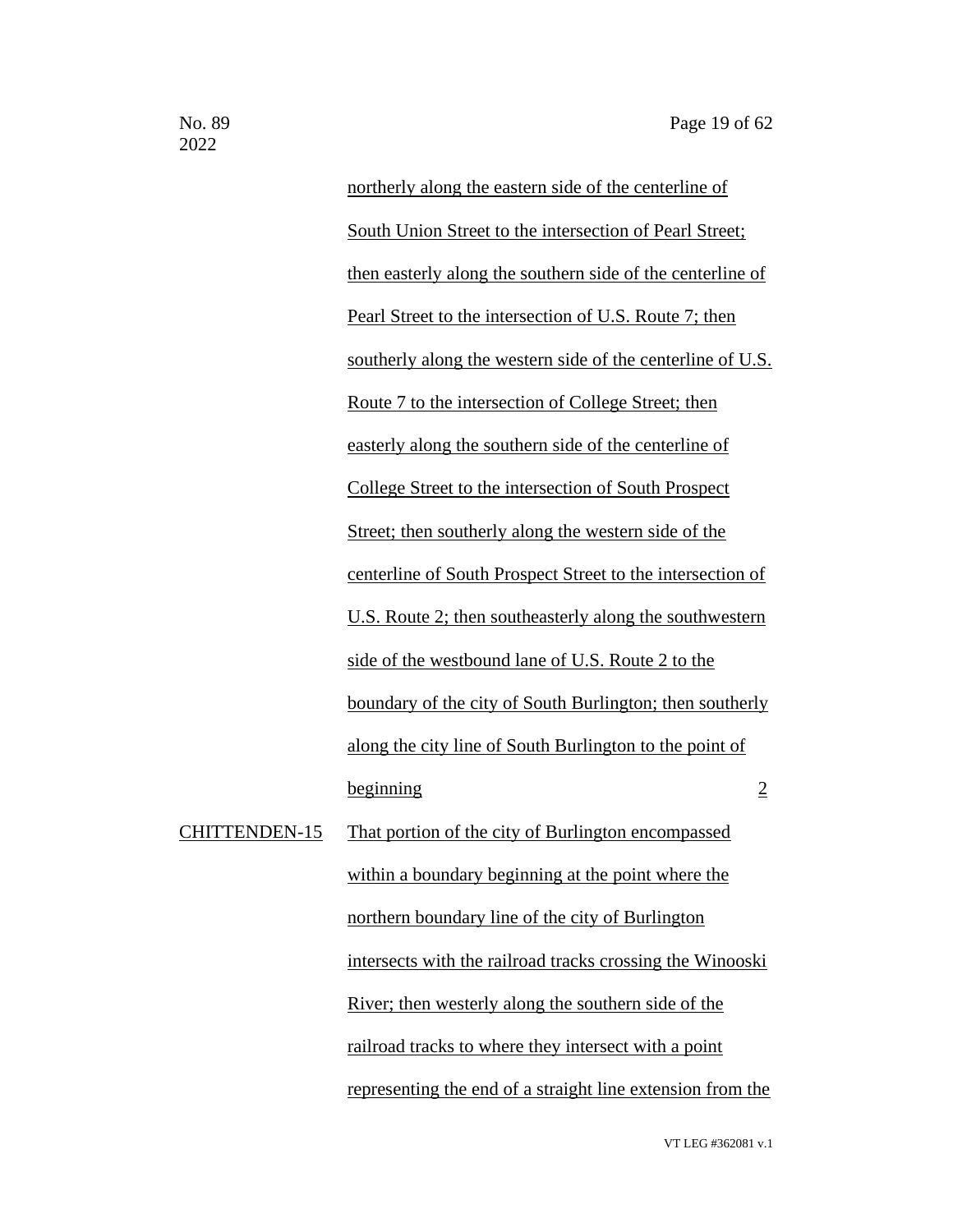centerline of Hyde Street to the railroad tracks; then southwesterly along the eastern side of the straight line extension from the centerline of Hyde Street to the intersection of Hyde Street and Riverside Avenue; then southerly along the eastern side of the centerline of Hyde Street to the intersection of North Willard Street; then southerly along the eastern side of the centerline of North Willard Street to the intersection of North Street; then westerly along the southern side of the centerline of North Street to the intersection of North Winooski Avenue; then southerly along the eastern side of the centerline of North Winooski Avenue to the intersection of Pearl Street; then easterly along the northern side of the centerline of Pearl Street to the intersection of South Willard Street; then southerly along the eastern side of the centerline of South Willard Street to the intersection of College Street; then easterly along the northern side of the centerline of College Street to the intersection of South Prospect Street; then southerly along the eastern side of the centerline of South Prospect Street to the intersection of U.S. Route 2; then southeasterly along the northeastern side of the westbound lane of U.S.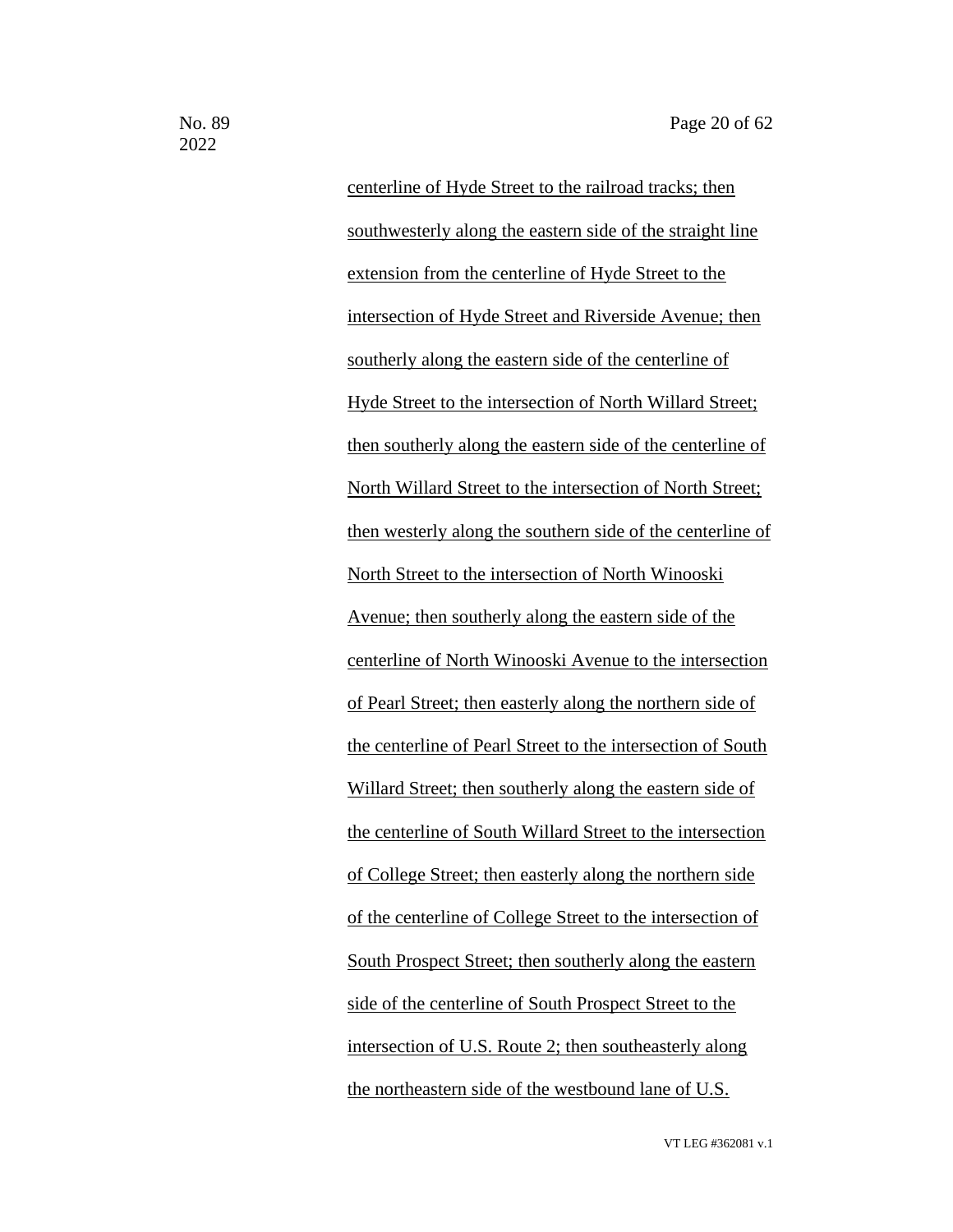|                      | Route 2 to the boundary of the city of South Burlington;    |                |
|----------------------|-------------------------------------------------------------|----------------|
|                      | then southeasterly along the city line of South             |                |
|                      | Burlington and then follow the city line of South           |                |
|                      | Burlington to the boundary of the city of Winooski; then    |                |
|                      | northwesterly along the city line of Winooski to the        |                |
|                      | point of beginning                                          | $\overline{2}$ |
| <b>CHITTENDEN-16</b> | That portion of the city of Burlington not included in      |                |
|                      | CHITTENDEN-13, CHITTENDEN-14,                               |                |
|                      | CHITTENDEN-15, CHITTENDEN-17, and                           |                |
|                      | <b>CHITTENDEN-18</b>                                        | $\overline{2}$ |
| <b>CHITTENDEN-17</b> | That portion of the city of Burlington encompassed          |                |
|                      | within a boundary beginning at the point where the          |                |
|                      | northern boundary line of the city of Burlington            |                |
|                      | intersects with the railroad tracks crossing the Winooski   |                |
|                      | <u>River</u> ; then westerly along the northern side of the |                |
|                      | centerline of the railroad tracks to where it intersects    |                |
|                      | with a point representing the end of a straight line        |                |
|                      | extension from the end of the centerline of Spring Street;  |                |
|                      | then southeasterly along the southwestern side of the       |                |
|                      | straight line extension from the end of Spring Street to    |                |
|                      | the intersection of Manhattan Drive and Spring Street;      |                |
|                      | then westerly along the northern side of the centerline of  |                |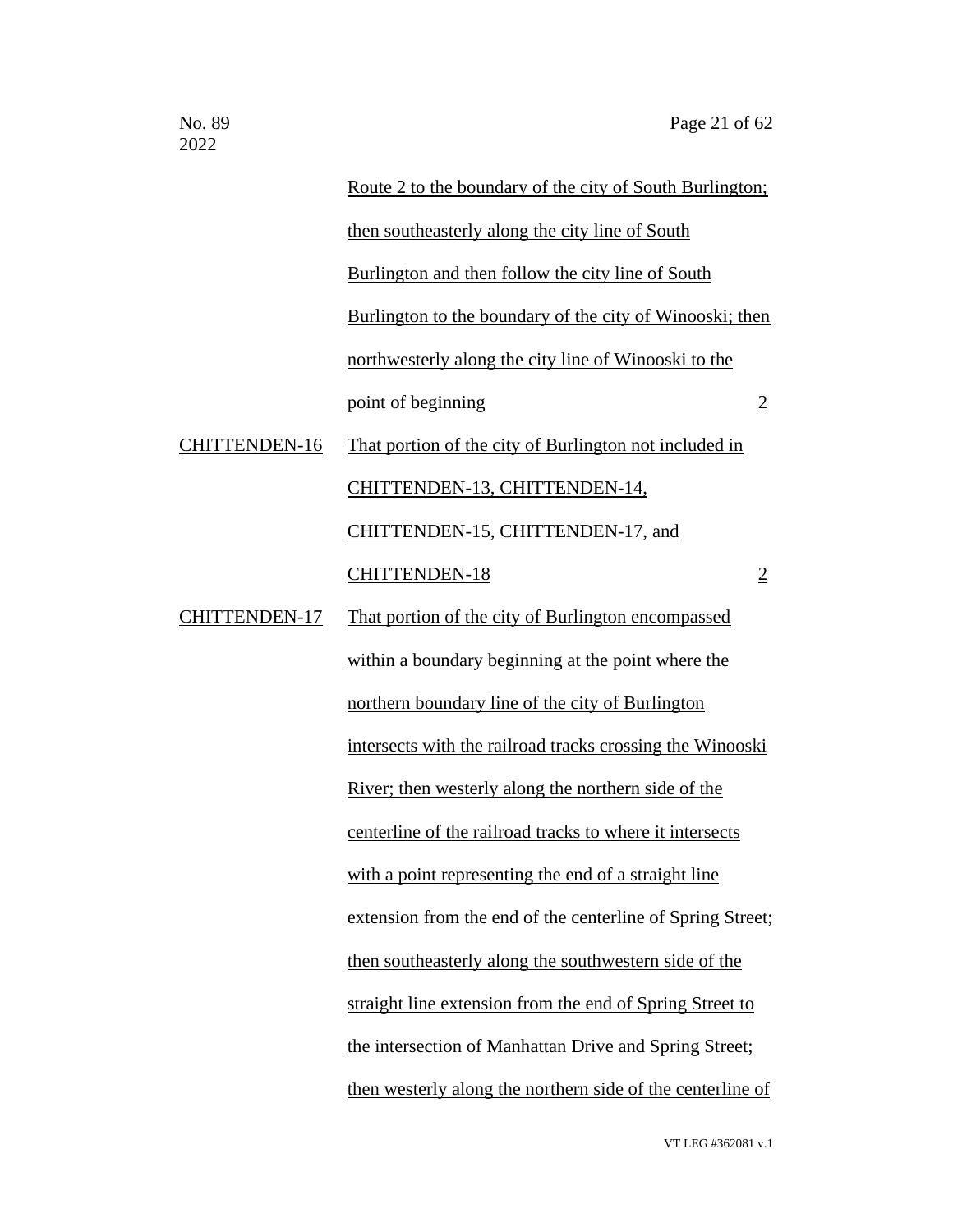Manhattan Drive to the intersection of Park Street; then southerly along the western side of the centerline of Park Street to the intersection of College Street; then westerly along the northern side of the centerline of College Street to the end of College Street; then westerly on the northern side of a line drawn from the end point of College Street due west to the boundary of the city of South Burlington in Lake Champlain; then northerly along the city line of South Burlington to where it intersects with Appletree Point; then northeasterly then southeasterly along the southeastern side of the shore of Lake Champlain to where the northwestern property line of Leddy Park intersects with the shore of Lake Champlain; then northeasterly along the southern side of that property line and continuing from that property line in a straight line to the intersection of North Avenue; then southeasterly along the southwestern side of the centerline of North Avenue to the southern boundary of Farrington's Trailer Park; then northeasterly and then northwesterly along the boundary of Farrington's Trailer Park and the back property lines of property fronting Lopes Avenue to the northwest corner of the corner lot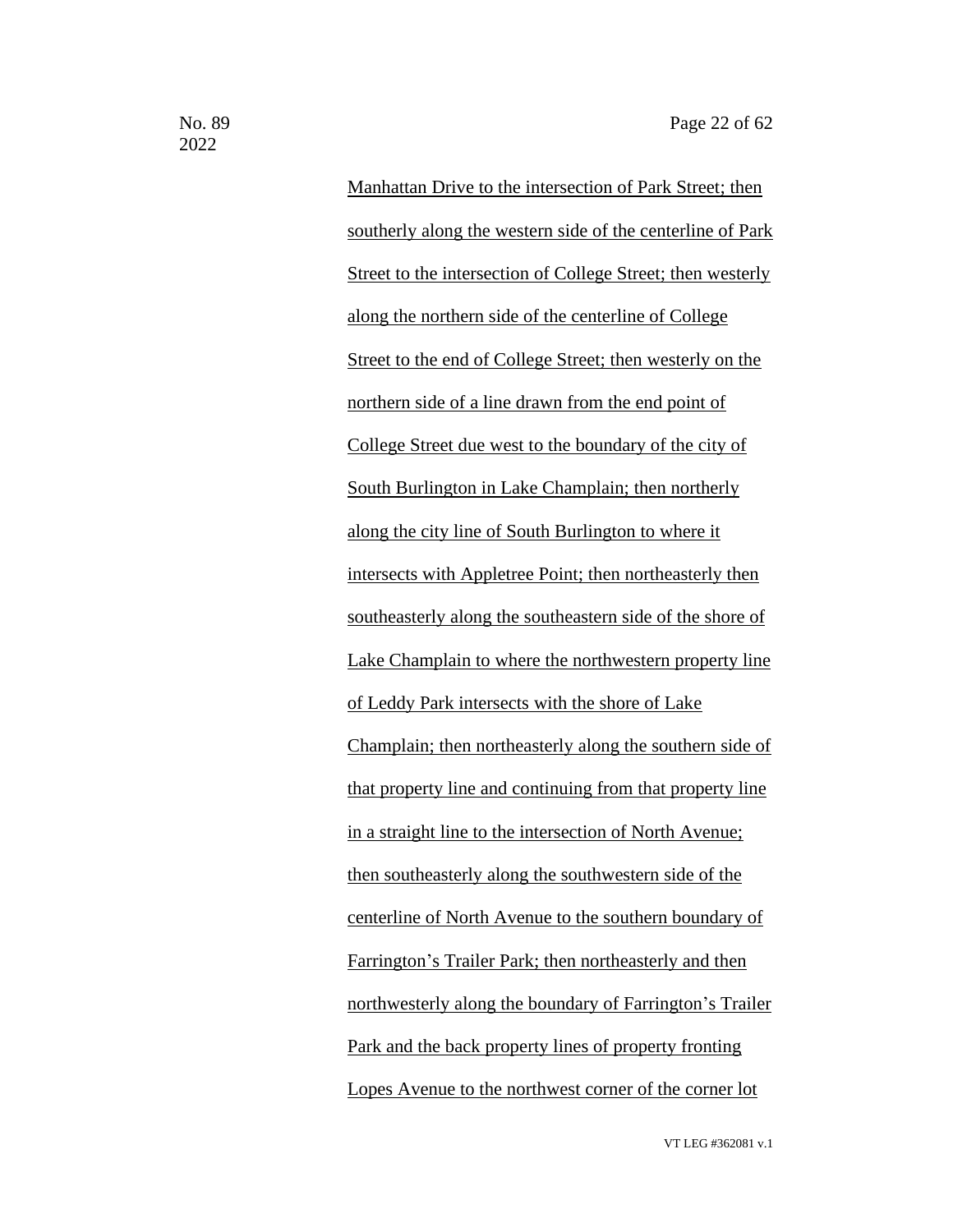at the intersection of Lopes Avenue and Roseade Parkway, including all the residences on Lopes Avenue and Blondin Circle; then northeasterly along the back property lines between property fronting on Roseade Parkway and Arlington Court, including all the residences on Roseade Parkway; then turning northwesterly along the back property lines of property fronting Arlington Court to the intersection of the back property lines of property fronting Farrington Parkway on the southern side; then easterly along those back property lines to Farrington Parkway; then easterly along the southern side of the centerline of Farrington Parkway to the intersection of Ethan Allen Parkway, including all units at 282 Ethan Allen Parkway; then northerly along the eastern side of the centerline of Ethan Allen Parkway to the intersection of VT Route 127; then northwesterly along the northern side of the centerline of VT Route 127 to the intersection of the boundary of the town of Colchester at the Heineberg Bridge over the Winooski River; then northerly and easterly along the town line of Colchester and then follow the town line of Colchester southerly to the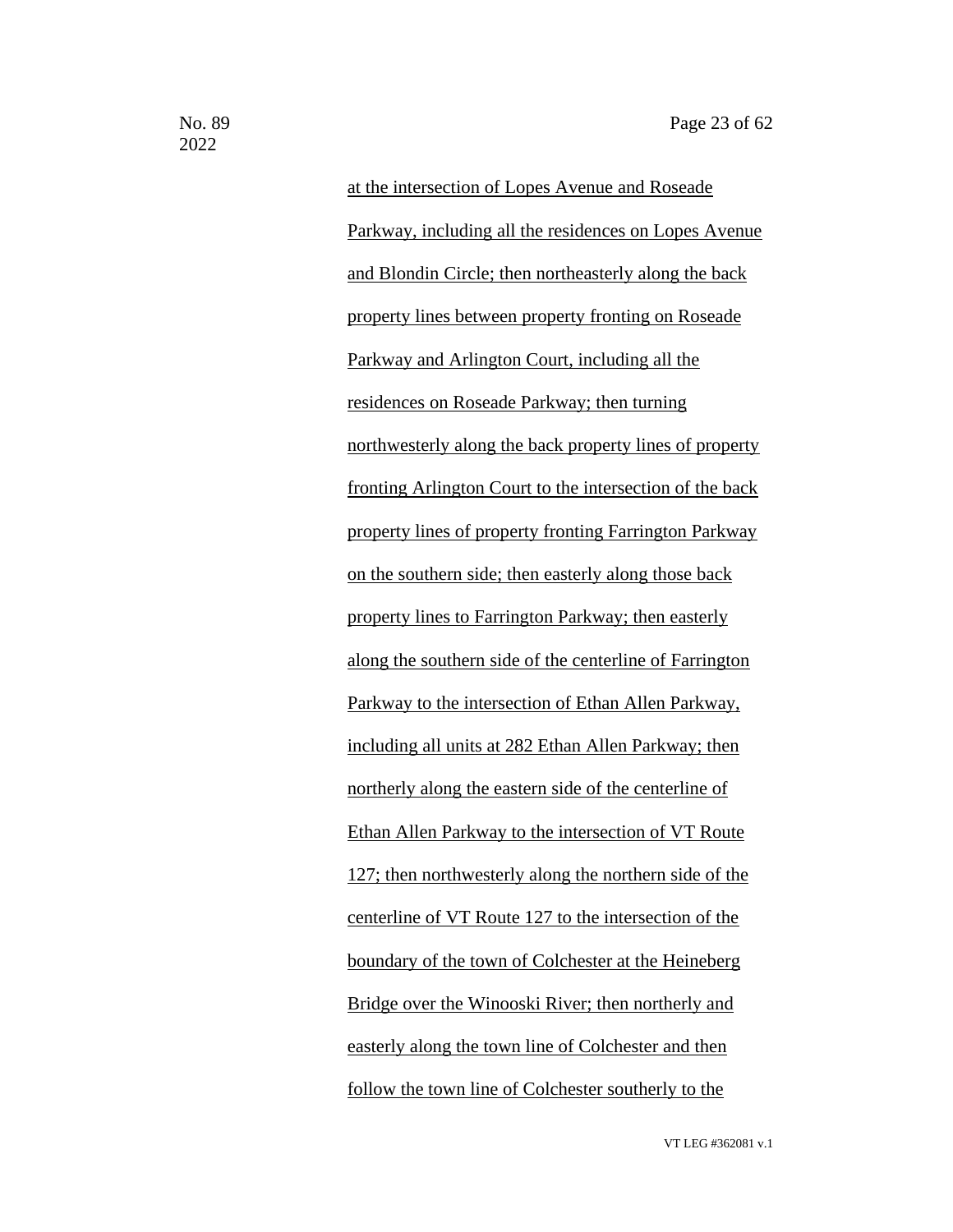boundary of the city of Winooski; then southerly along the city line of Winooski to the point of beginning  $1$ CHITTENDEN-18 That portion of the city of Burlington encompassed within a boundary beginning at the point where the northwestern property line of Leddy Park intersects with the shore of Lake Champlain; then northeasterly along the northern side of that property line and continuing from that property line in a straight line to the intersection of North Avenue; then southeasterly along the northeastern side of the centerline of North Avenue to the southern boundary of Farrington's Trailer Park; then northeasterly and then northwesterly along the boundary of Farrington's Trailer Park and the back property lines of property fronting Lopes Avenue to the northwest corner of the corner lot at the intersection of Lopes Avenue and Roseade Parkway, including all of the residences in Farrington's Trailer Park and on Poirier Place; then northeasterly along the back property lines between property fronting on Roseade Parkway and Arlington Court, including all the residences on Arlington Court; then turning northwesterly along the back property lines of property fronting Arlington Court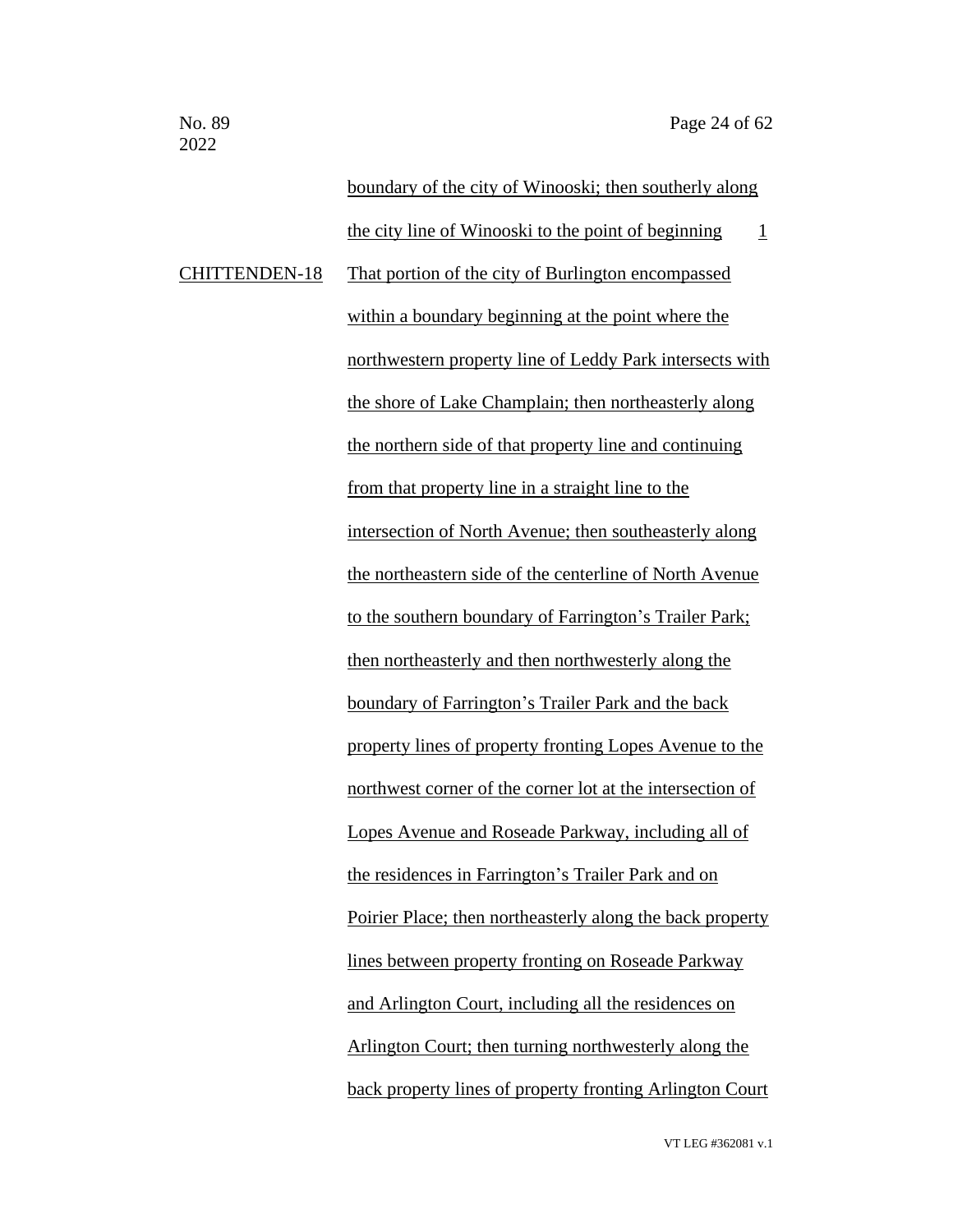to the intersection of the back property lines of property fronting Farrington Parkway on the southern side; then easterly along those back property lines to Farrington Parkway; then easterly along the northern side of the centerline of Farrington Parkway to the intersection of Ethan Allen Parkway; then northerly along the western side of the centerline of Ethan Allen Parkway to the intersection of VT Route 127; then northwesterly along the southern side of the centerline of VT Route 127 to the intersection of the boundary of the town of Colchester at the Heineberg Bridge over the Winooski River; then northerly and westerly along the Colchester town line to the intersection with Lake Champlain; then southerly along the shore of Lake Champlain to the point of beginning 2 CHITTENDEN-19 That portion of the town of Colchester encompassed within a boundary beginning at the point where the southern boundary line of the town of Colchester intersects with the southbound lane of Interstate 89; then northerly along the eastern side of the southbound lane of Interstate 89 to where it intersects with Sunderland Brook; then easterly along the northern side of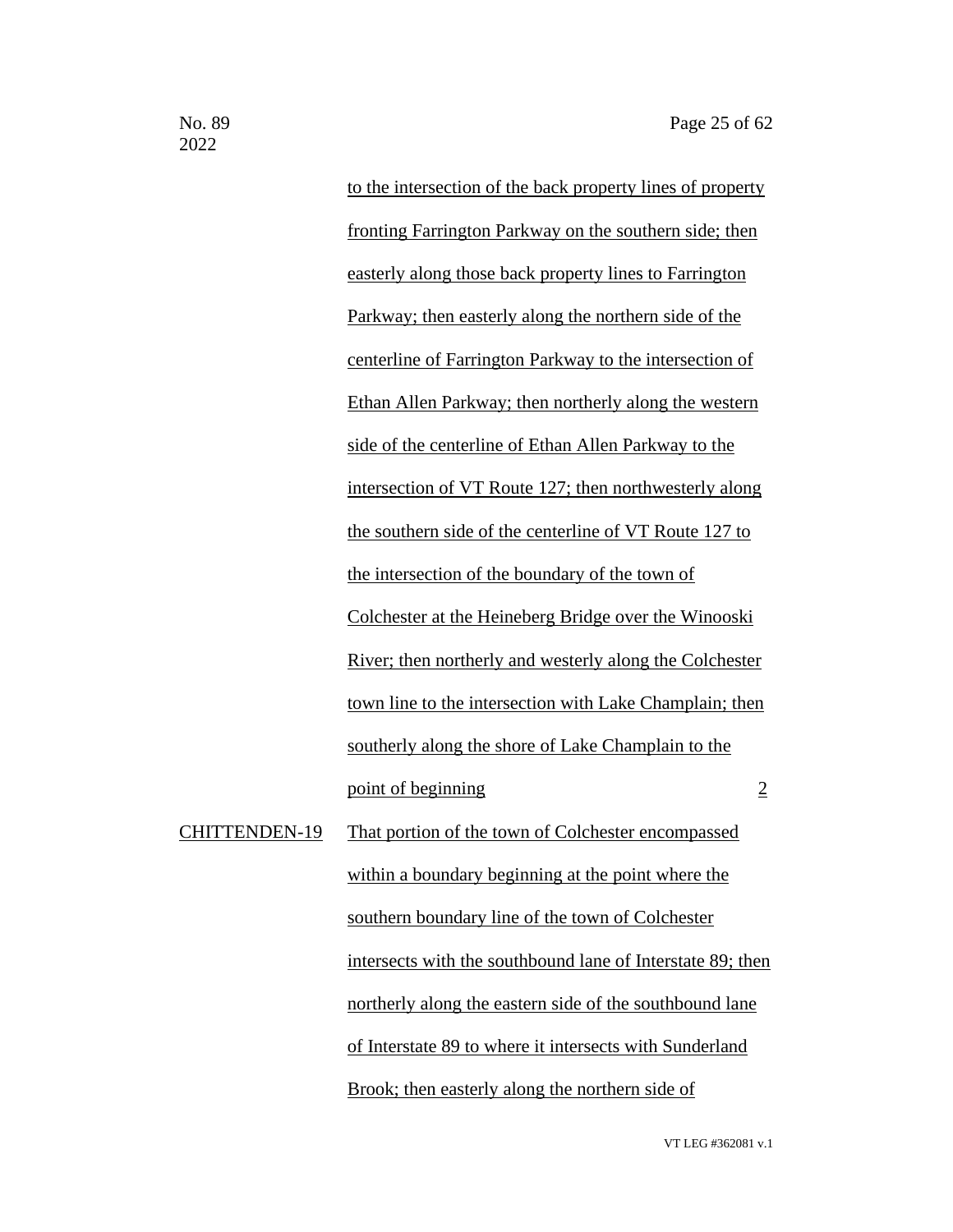Sunderland Brook to where it intersects with U.S. Route 7; then northerly along the western side of the centerline of U.S. Route 7 to the intersection of Blakely Road; then westerly along the southern side of the centerline of Blakely Road to where it intersects with the southbound lane of Interstate 89; then northerly along the western side of the southbound lane of Interstate 89 to where it intersects with the Malletts Creek; then following Malletts Creek westerly out to its mouth joining Malletts Bay; then westerly on the south side of a line drawn across Malletts Bay from Interstate 89 to the boundary of the town of South Hero; than southwesterly along the town line of South Hero to the boundary of the state of New York; then southerly along border of the state of New York to the boundary of the city of South Burlington; then easterly along the city line of South Burlington to the boundary of the city of Burlington; then southeasterly along the city line of Burlington to the boundary of the city of Winooski; then easterly along the city line of Winooski to the point of beginning 2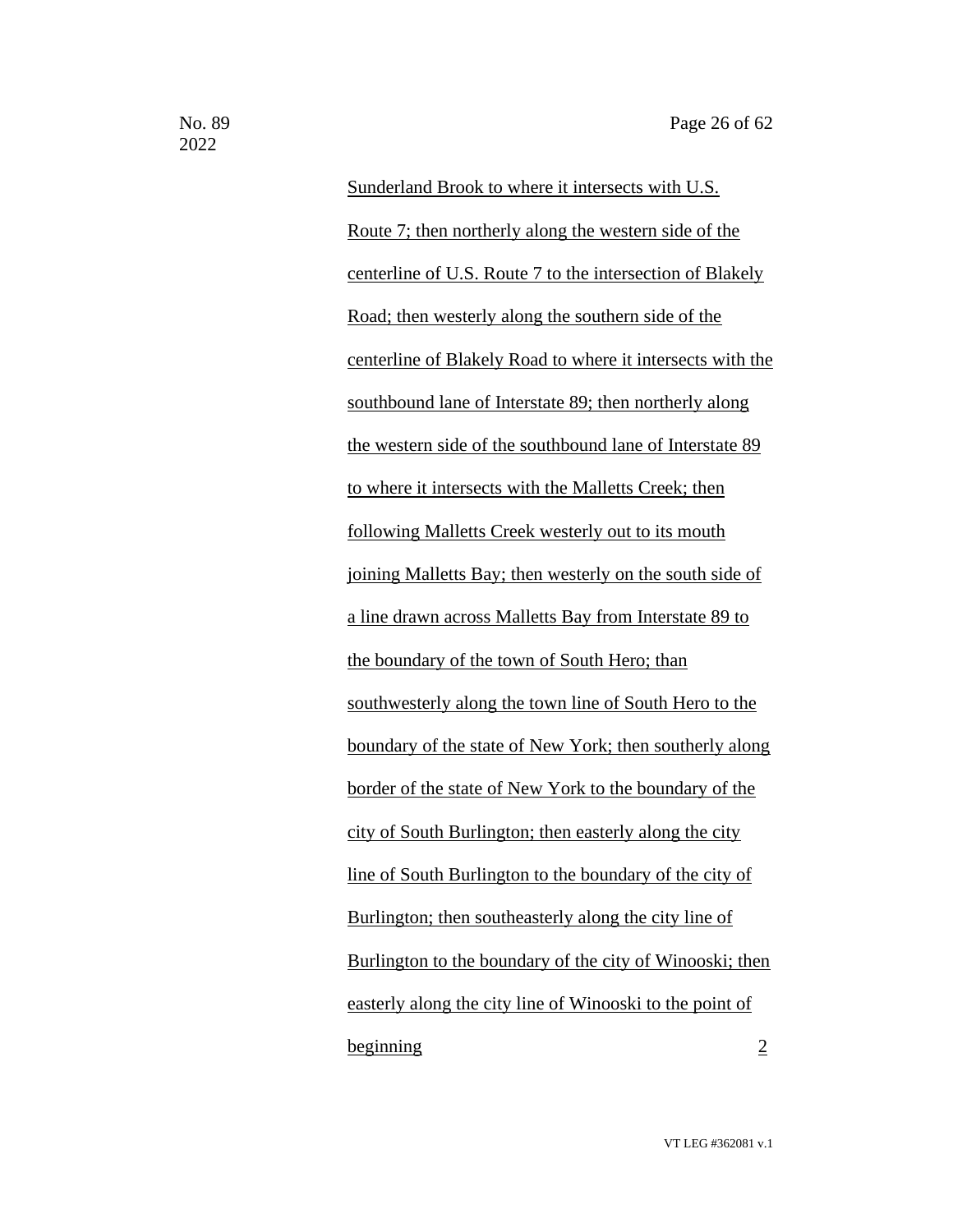| <b>CHITTENDEN-20</b> | That portion of the town of Colchester not included in     |                |
|----------------------|------------------------------------------------------------|----------------|
|                      | <b>CHITTENDEN-19</b>                                       | $\overline{2}$ |
| <b>CHITTENDEN-21</b> | Winooski                                                   | $\overline{2}$ |
| <b>CHITTENDEN-22</b> | That portion of Essex encompassed within a boundary        |                |
|                      | beginning at the point where the southern boundary line    |                |
|                      | of the town of Essex intersects with the property          |                |
|                      | boundary between 18 River Road and 30 River Road;          |                |
|                      | then northerly along the western side of the property      |                |
|                      | boundary between 18 River Road and 30 River Road to        |                |
|                      | the intersection of River Road; then briefly easterly      |                |
|                      | along the northern side of the centerline of River Road    |                |
|                      | to 3 River Road; then turning northeasterly along the      |                |
|                      | western side of the property line of 3 River Road to the   |                |
|                      | southwestern corner of the property boundary of            |                |
|                      | 56 Forest Road; then northeasterly along the western       |                |
|                      | side of the back property lines of the properties fronting |                |
|                      | the west side of Forest Road; then turning west-           |                |
|                      | northwesterly along the western side of the back           |                |
|                      | property lines of the properties fronting the west side of |                |
|                      | Forest Road to the intersection of the back property lines |                |
|                      | of the properties fronting the west side of Sidney Drive;  |                |
|                      | then northwesterly along the western side of the back      |                |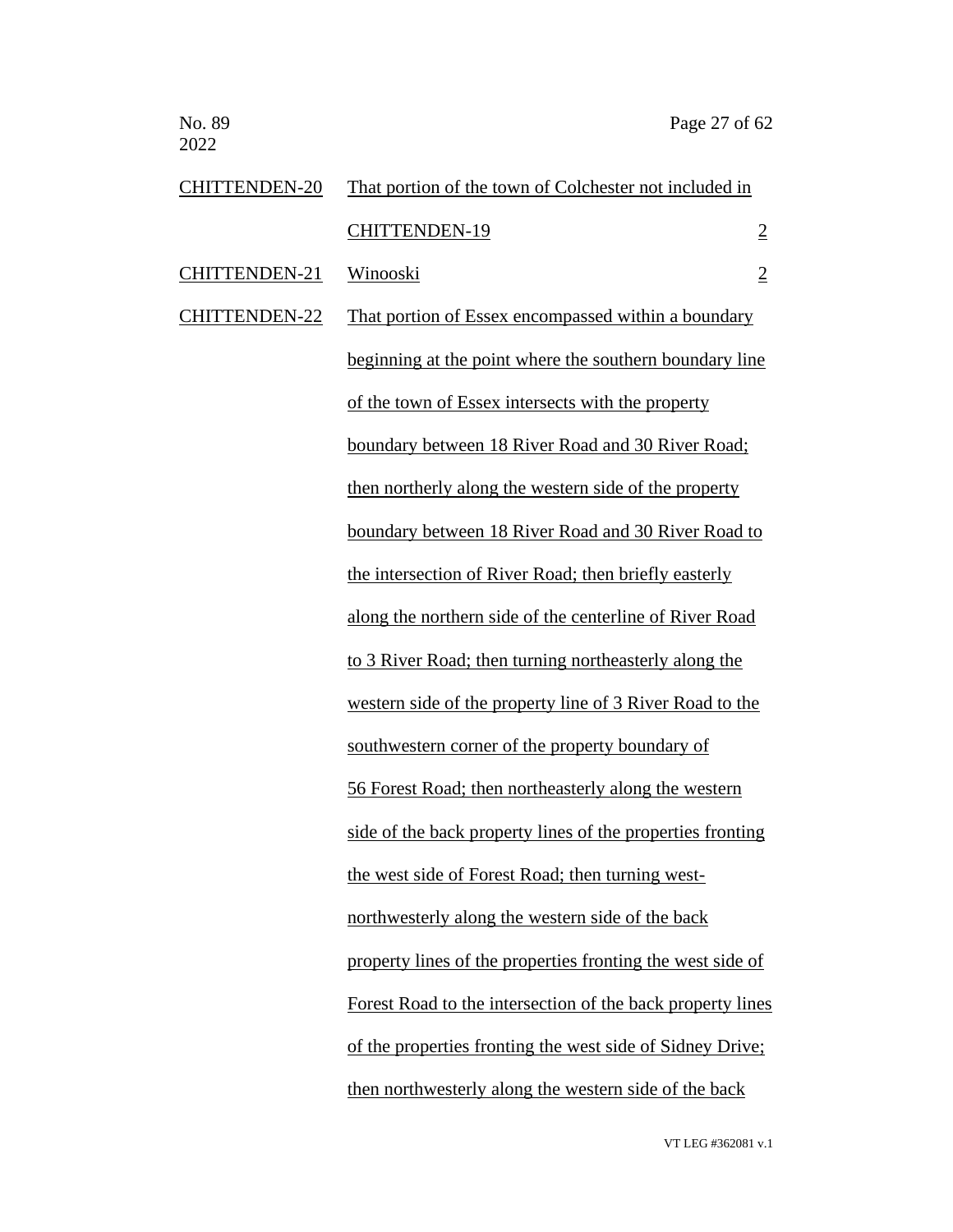property lines of the properties fronting the west side of Sidney Drive to the intersection of the back property lines of the properties fronting the east and north sides of Chestnut Lane; then turning northwesterly along the southwestern side of the back property lines of the properties fronting the east and north sides of Chestnut Lane, the north side of Beech Street, then the north and west sides of Spruce Lane to the intersection of the southern property boundary line of 39 Essex Way; then northwesterly along the southern side of the property line of 39 Essex Way to where it intersects with the Indian Brook; then southerly along the eastern side of the Indian Brook to where it intersects with Hubbells Falls Drive; then northwesterly along the southwestern side of the centerline of Hubbells Falls Drive to the intersection of Juniper Ridge Road; then southwesterly along the southeastern side of the centerline of Juniper Ridge Road to the intersection of Fairview Drive; then southerly following along the southeastern and then southwestern side of the centerline of Fairview Drive to the intersection of Hawthorne Circle; then westerly and northerly along the western and northern side of the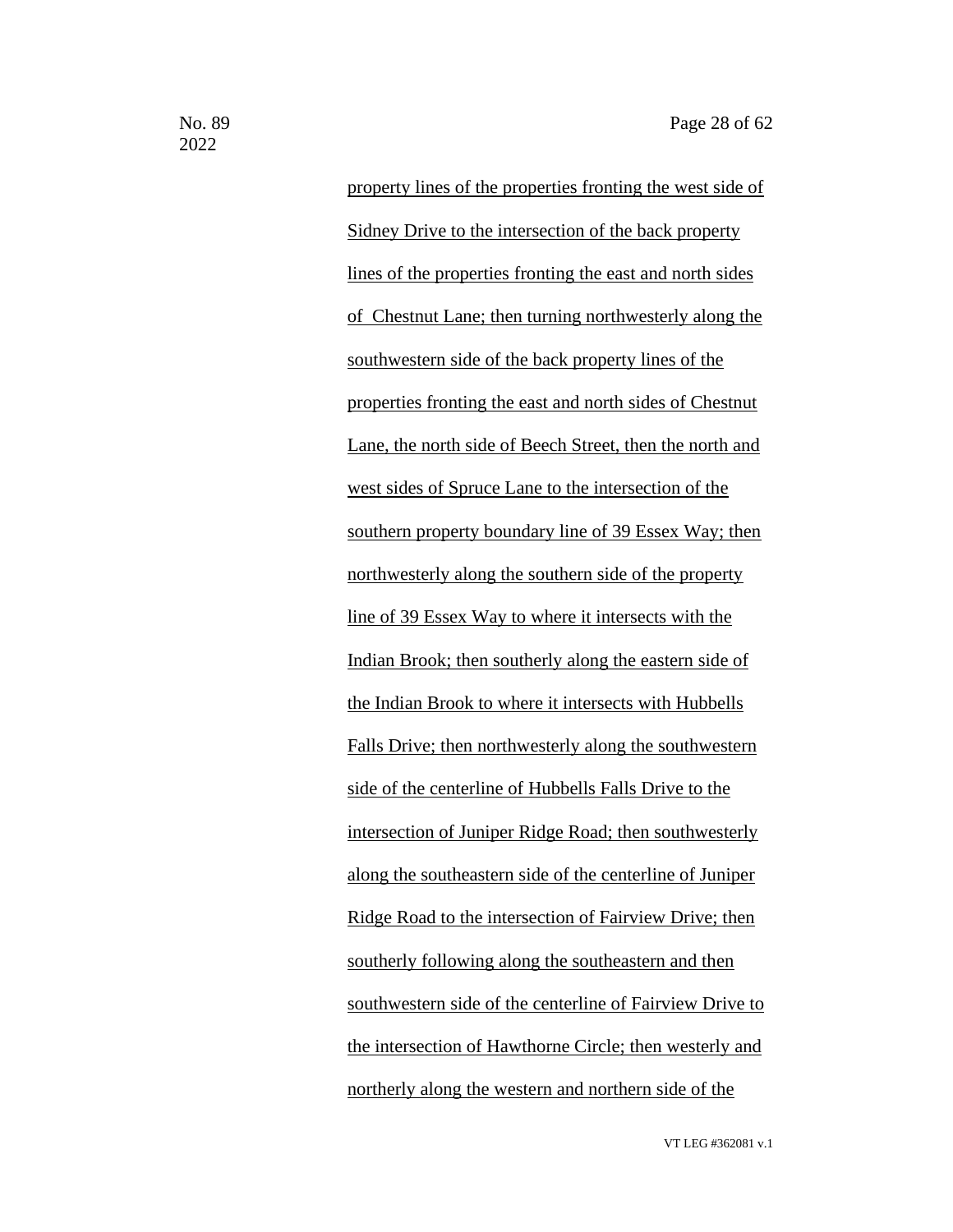centerline of Hawthorne Circle to the intersection of Fairview Drive; then northwesterly along the southwestern side of the centerline of Fairview Drive to the intersection of Main Street; then southwesterly along the southeastern side of the centerline of Main Street to the intersection of Crestview Road; then northwesterly along the southwestern side of the centerline of Crestview Road to the intersection of Drury Drive; then northeasterly along the southwestern side of the centerline of Drury Drive to the intersection of Meadow Terrace; then northwesterly along the southwestern side of the centerline of Meadow Terrace to the intersection of Upland Road; then southwesterly along the southeastern side of the centerline of Upland Road to the intersection of Drury Drive; then southwesterly along the southeastern side of the centerline of Drury Drive to the intersection of Educational Drive; then northwesterly along the southwestern side of the centerline of Educational Drive to the intersection of Old Colchester Road and Grove Street; then southerly along the eastern side of Grove Street to the intersection of North Street; then briefly westerly along the southern side of the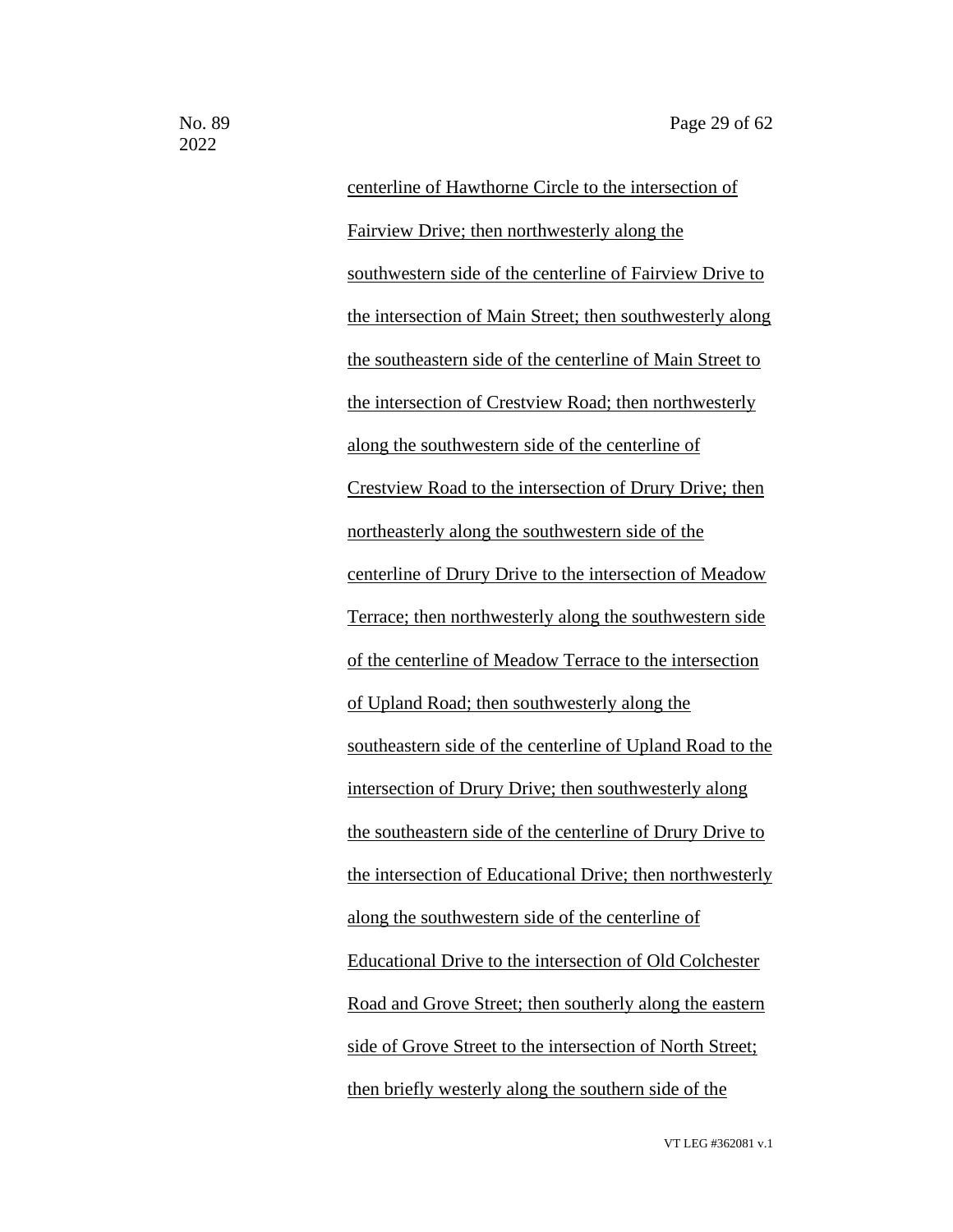centerline of North Street to the intersection of Lincoln Street; then northerly along the western side of the centerline of Lincoln Street and continuing on the western side of Lincoln Street when it turns into Colchester Road to where Colchester Road intersects with the property boundary line between 78 Lincoln Street and 98 Colchester Road; then southwesterly along the southeasterly side of the property boundary line between 78 Lincoln Street and 98 Colchester Road to where it intersects with the Indian Brook; then westerly along the southern side of the back property lines of those properties fronting the south side of Pinecrest Drive to the intersection of the back property lines of the properties fronting the end of Hampshire Court; then southwesterly along the southeastern side of the back property lines of the properties fronting the end of Hampshire Court and fronting the east side of Dartmoor Court; then turning northwesterly along the southern side of the back property lines of property fronting the northeast side of Edgewood Drive to the intersection of the back property lines of the properties fronting the west side of Warner Avenue; then turning southwesterly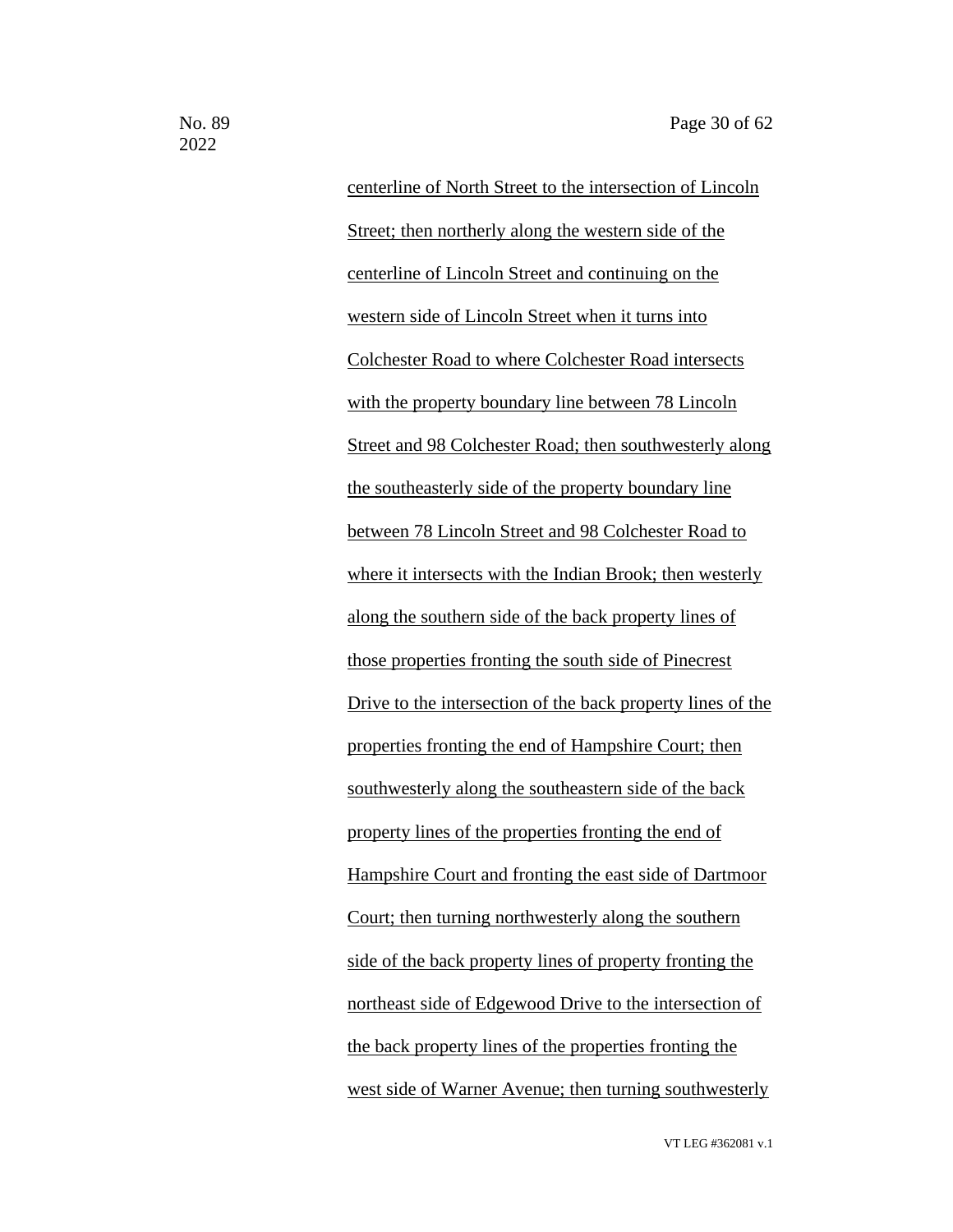along the southeastern side of the back property lines of the properties fronting the west side of Warner Avenue to the end of the Sunderland Brook; then turning southeasterly along the northeastern side of the property boundary between 2 Warner Avenue and 4 Warner Avenue to the intersection of Warner Avenue; then southwesterly along the southeastern side of the centerline of Warner Avenue to the intersection of Pearl Street; then northwesterly along the southern side of the centerline of Pearl Street to where it intersects with the powerlines running perpendicular to Pearl Street between 235 Pearl Street and 241 Pearl Street; then southerly along the eastern side of the powerlines to where they intersect with the boundary of the city of South Burlington; then southeasterly along the city line of South Burlington to the boundary of the town of Williston; then easterly along the town line of Williston to the point of beginning 2 CHITTENDEN-23 That portion of the town of Essex not included in CHITTENDEN-22 or CHITTENDEN-24 2 CHITTENDEN-24 That portion of the town of Essex encompassed within a boundary beginning at the point where the western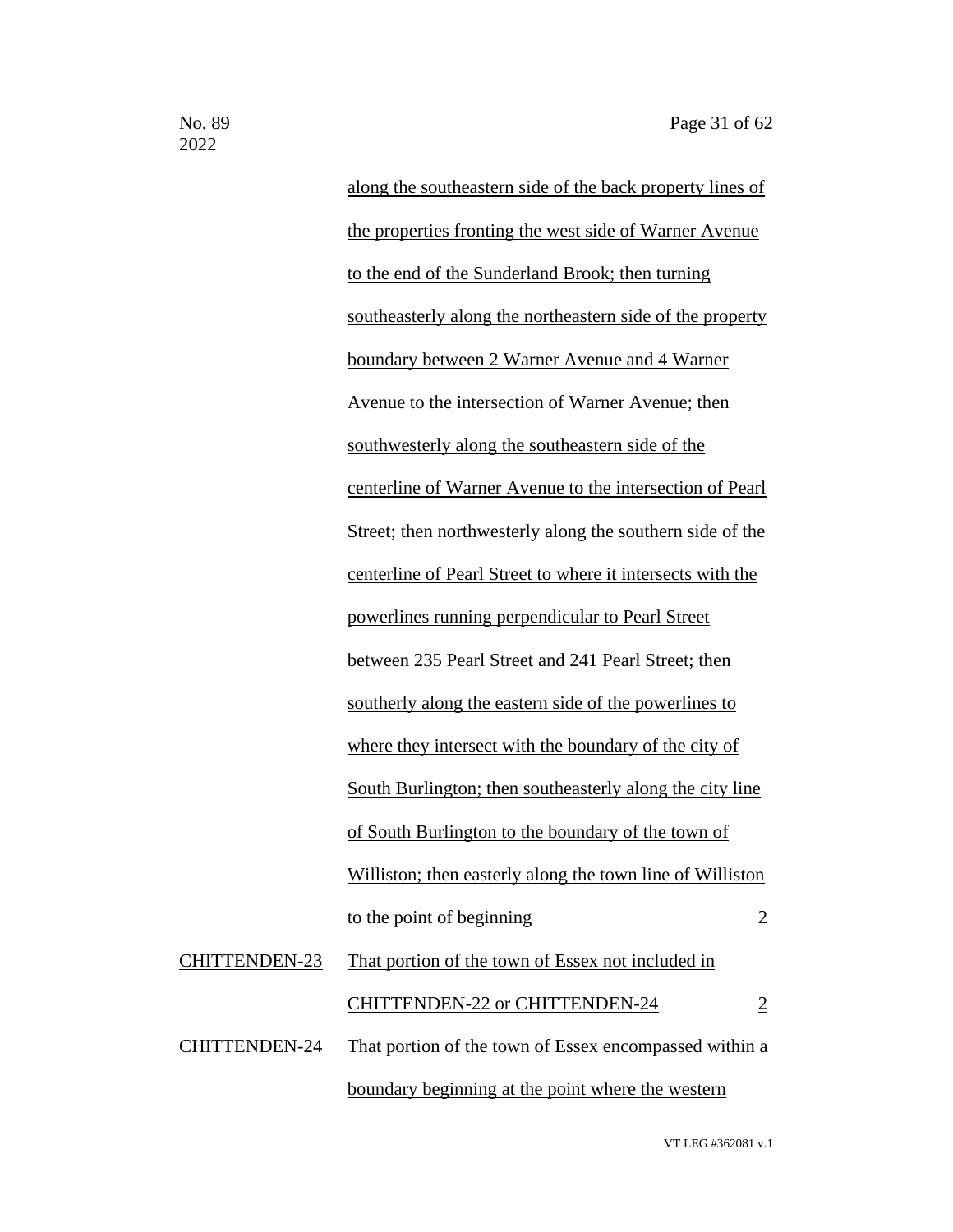boundary line of the town of Essex intersects with VT Route 2A; then southerly along the eastern side of the centerline of VT Route 2A to the intersection of Gentes Road; then briefly easterly along the northern side of the centerline of Gentes Road to where it intersects with the railroad tracks before Lamore Road; then southerly along the eastern side of the railroad tracks to where they intersect with VT Route 289; then southeasterly along the northeastern side of the centerline of VT Route 289 to the intersection of Upper Main Street; then northeasterly along the northwesterly side of the centerline of Upper Main Street to the intersection of Center Road; then easterly along the northern side of the centerline of Center Road to the intersection of Jericho Road; then southeasterly along the northeastern side of the centerline of Jericho Road to the intersection of Allen Martin Drive; then southwesterly along the southeasterly side of the centerline of Allen Martin Road to the intersection of Sandhill Road; then southerly along the eastern side of Sandhill Road to the intersection of River Road; then westerly along the southern side of the centerline of River Road to where it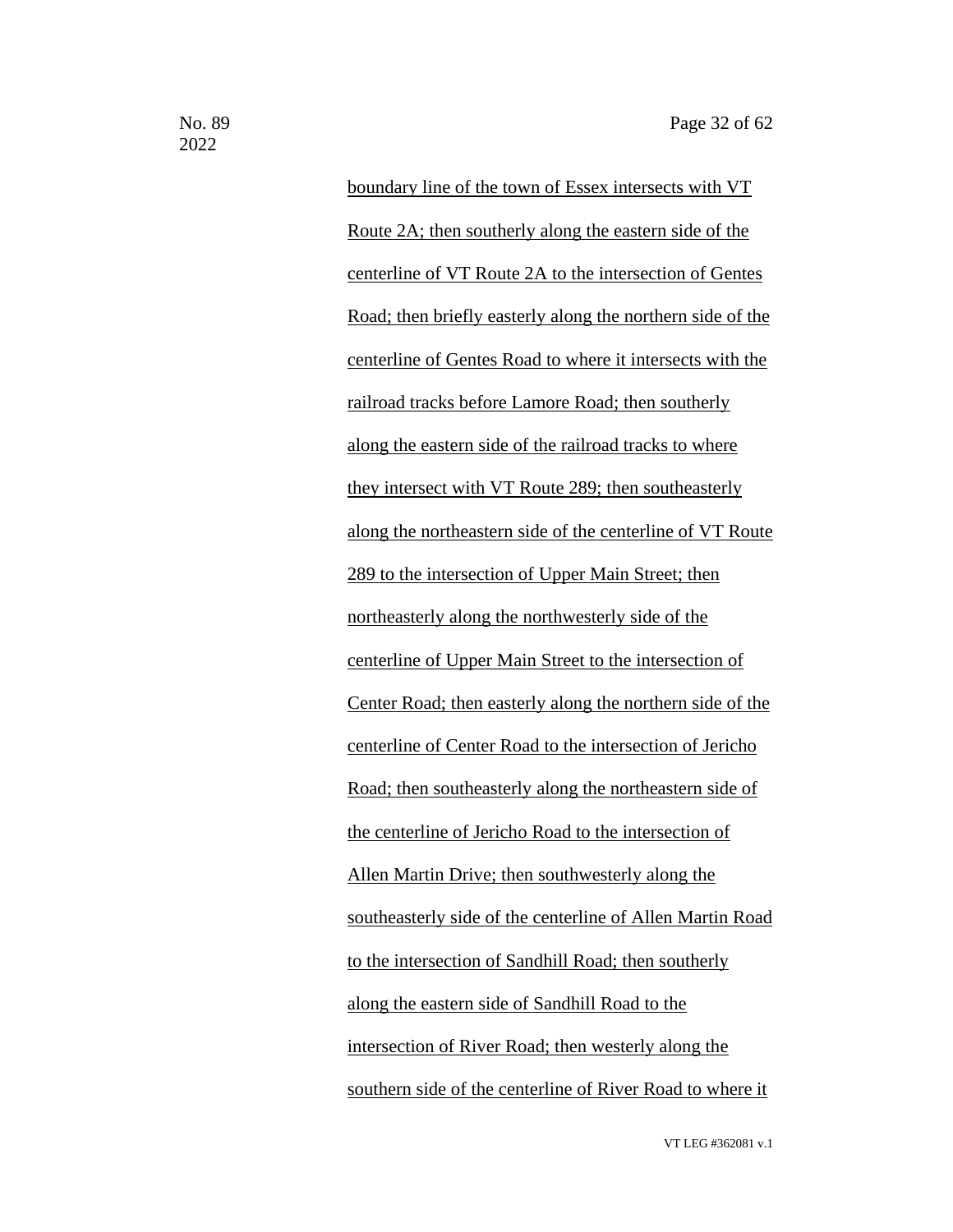intersects with Alder Brook; then southerly along the eastern side of Alder Brook to the boundary of the town of Williston; then easterly along the town line of Williston to the boundary of the town of Jericho; then northeasterly along the town line of Jericho to the boundary of the town of Westford; then westerly along the town line of Westford to the boundary of the town of Colchester; then southerly along the town line of Colchester to the point of beginning 1 CHITTENDEN-25 Westford and that portion of the town of Milton encompassed within a boundary beginning at the point where the southern boundary line of the town of Milton intersects with Middle Road; then northerly along the eastern side of the centerline of Middle Road to the intersection of Hobbs Road; then easterly along the southern side of the centerline of Hobbs Road to the intersection of McMullen Road; then northerly along the eastern side of the centerline of McMullen Road to the intersection of Kingsbury Crossing; then easterly along the southern side of the centerline of Kingsbury

Crossing to where it intersects with the railroad tracks;

then northerly along the eastern side of the railroad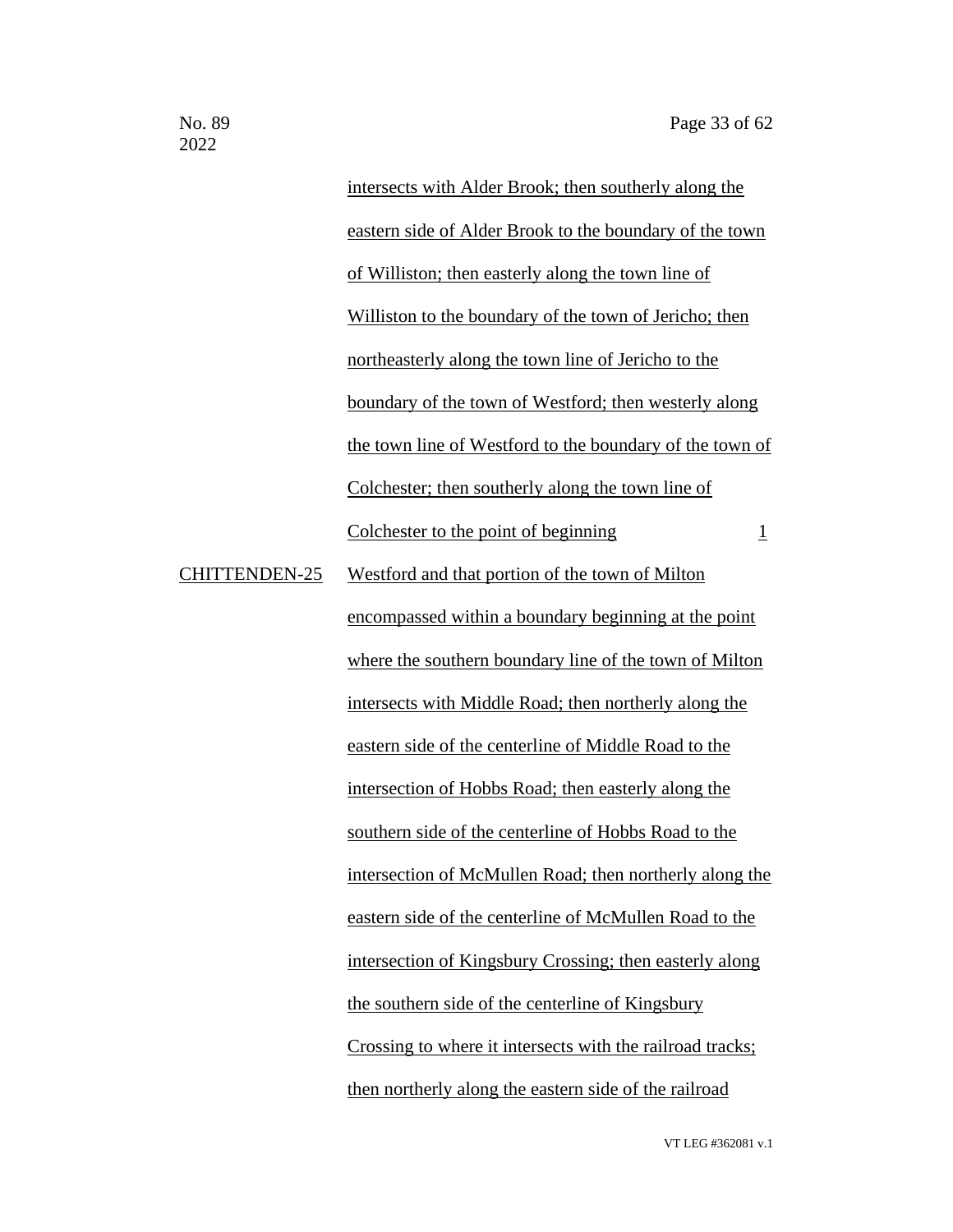tracks to where they intersect Railroad Street; then northerly along the eastern side of the centerline of Railroad Street to the intersection of Main Street; then easterly along the southern side of the centerline of Main Street to the intersection of North Road; then northerly along the eastern side of the centerline of North Road to where it intersects with the railroad tracks at the intersection of Cooper Road; then northerly along the eastern side of the railroad tracks to where they intersect with the boundary of the town of Georgia; then southeasterly along the town line of Georgia to the boundary of the town of Westford; then southwesterly along the town line of Westford to the boundary of the town of Colchester; then westerly along the town line of Colchester to the point of beginning 1

CHITTENDEN-

FRANKLIN That portion of the town of Milton not included in CHITTENDEN-25 or GRAND ISLE-CHITTENDEN and that portion of the town of Georgia encompassed within a boundary beginning at the point where the southern boundary line of the town of Georgia intersects with the northbound lane of Interstate 89; then northerly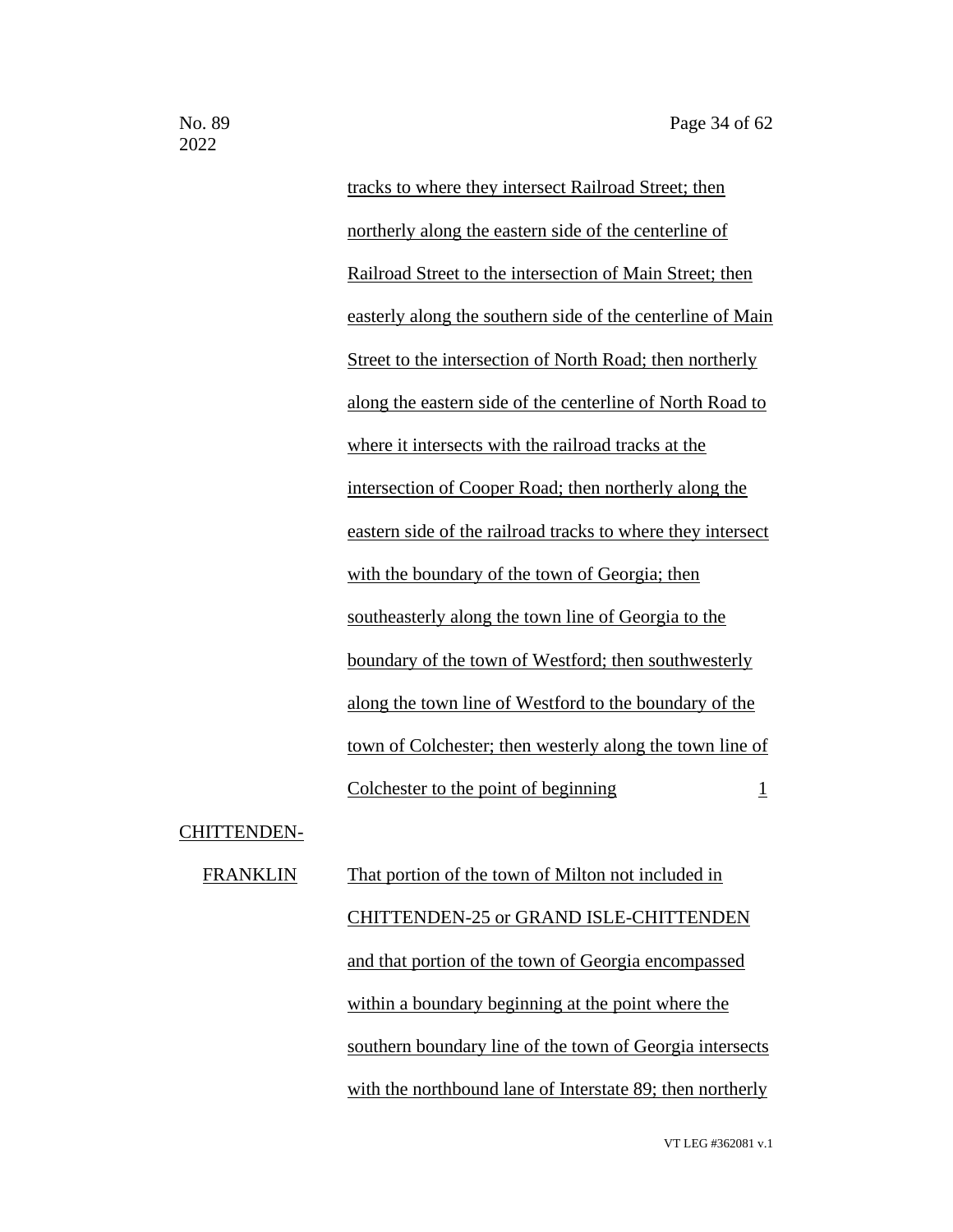along the eastern side of the northbound lane of Interstate 89 to where it intersects with U.S. Route 7; then southerly along the eastern side of the centerline of U.S. Route 7 to the intersection of Highbridge Road; then southeasterly along the southern side of the centerline of Highbridge Road to Arrow Head Lake Road; then southerly and westerly along the western side of Arrow Head Lake Road to the intersection of Georgia Mountain Road; then westerly along the southern side of the centerline of Georgia Mountain Road to where it intersects with the railroad tracks on the southern bank of the Lamoille River; then southerly along the western side of the railroad tracks to the boundary of the town of Milton; then northeasterly along the town line of Milton to the point of  $begin{array}{ccc} \hline \hline \hline 2 \end{array}$ 

ESSEX-

# CALEDONIA Bloomfield, Brunswick, Burke, East Haven, Ferdinand, Granby, Guildhall, Lunenburg, Maidstone, and Victory 1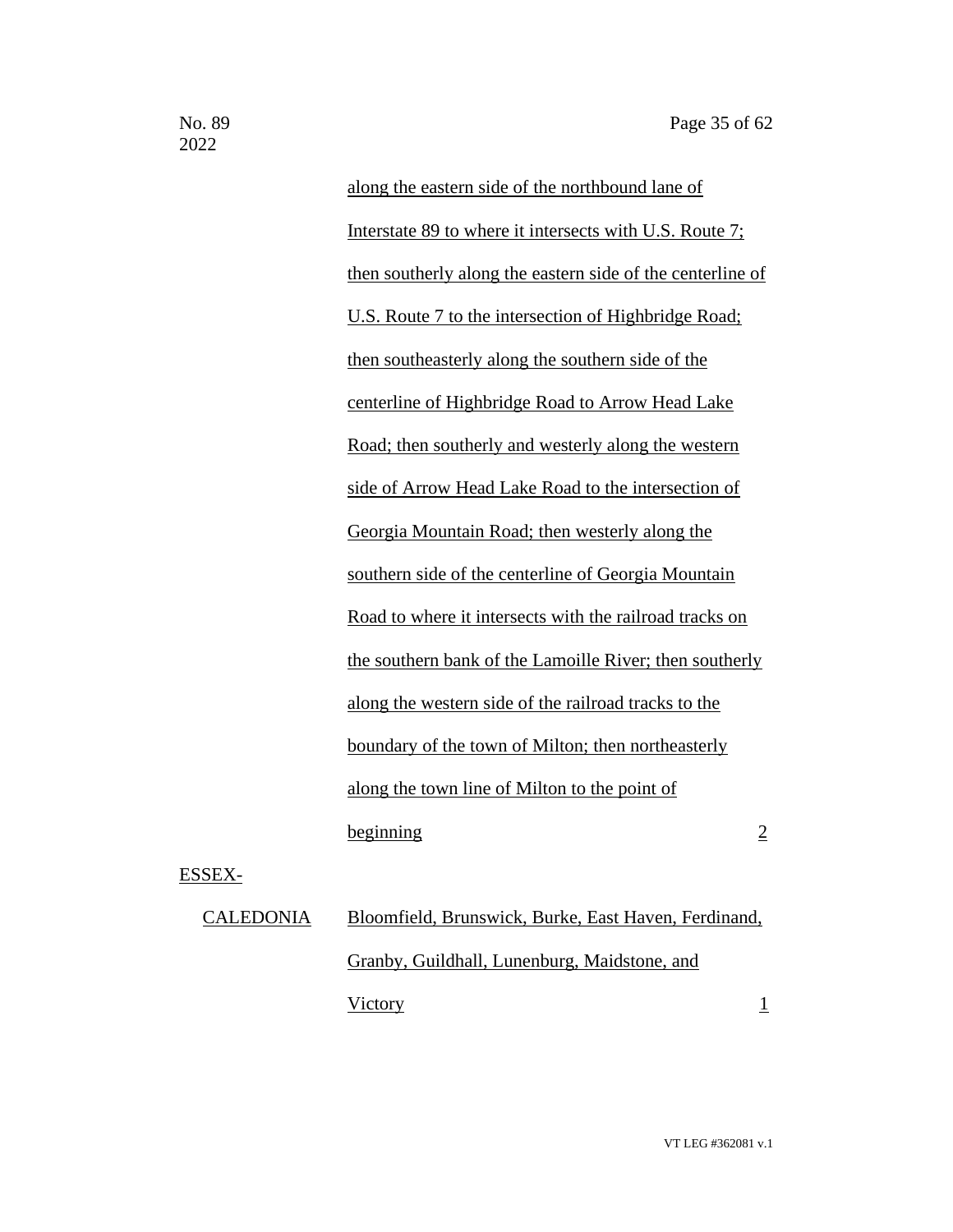ESSEX-

| <b>ORLEANS</b>    | Averill, Avery's Gore, Brighton, Canaan, Charleston,       |                |
|-------------------|------------------------------------------------------------|----------------|
|                   | Holland, Lemington, Lewis, Morgan, Norton,                 |                |
|                   | Warner's Grant, and Warren's Gore                          | $\overline{1}$ |
| FRANKLIN-1        | Fairfax and that portion of the town of Georgia not        |                |
|                   | included in CHITTENDEN-FRANKLIN                            | $\overline{2}$ |
| <b>FRANKLIN-2</b> | That portion of the Town of St. Albans encompassed         |                |
|                   | within a boundary beginning at the point where the         |                |
|                   | southern boundary line of the Town of St. Albans           |                |
|                   | intersects with U.S. Route 7; then northeasterly along     |                |
|                   | the northwestern side of the centerline of U.S. Route 7    |                |
|                   | to the boundary of the City of St. Albans; then            |                |
|                   | northwesterly along the town line of the City of St.       |                |
|                   | Albans to the intersection of Congress Street; then        |                |
|                   | easterly along the northern side of the centerline of      |                |
|                   | Congress Street to the intersection of VT Route 104;       |                |
|                   | then northeasterly along the northwestern side of the      |                |
|                   | centerline of VT Route 104 to where it intersects with     |                |
|                   | the southbound lane of Interstate 89; then southerly       |                |
|                   | along the eastern side of the southbound lane of           |                |
|                   | Interstate 89 to the boundary of the town of Fairfield;    |                |
|                   | then northeasterly along the town line of Fairfield to the |                |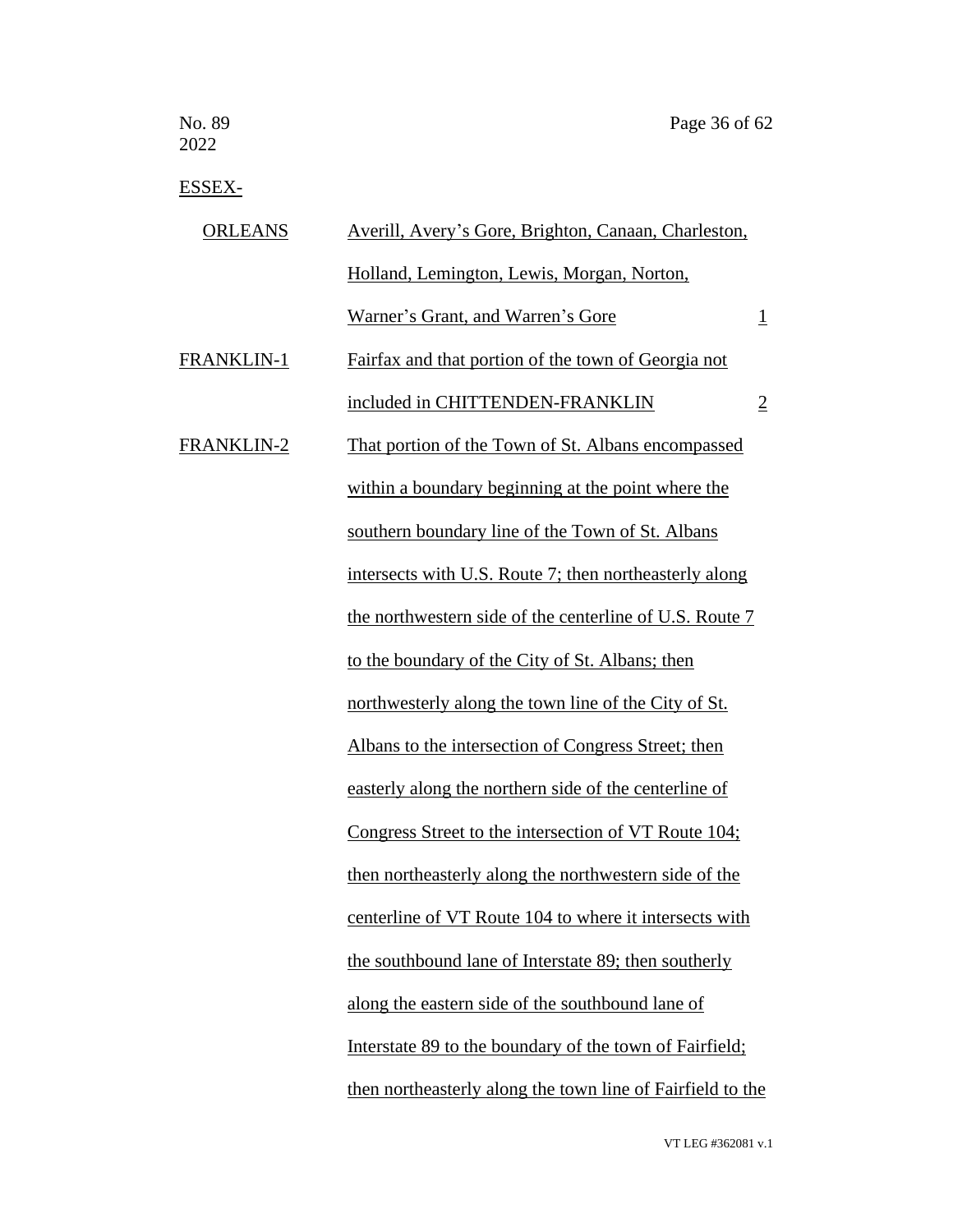boundary of the town of Swanton; then northwesterly along the town line of Swanton to the boundary of the town of North Hero; then southerly along the town line of North Hero to the boundary of the town of Grand Isle; then southerly along the town line of Grand Isle to the boundary of the town of Georgia; then northeasterly along the town line of Georgia to the point of beginning 1 FRANKLIN-3 That portion of the City of St. Albans encompassed within a boundary beginning at the point where the southwestern boundary line of the City of St. Albans intersects with the property boundary line between 2 Bowles Lane and 28 Guyette Circle; then northeasterly along the northwestern side of the property boundary line between 2 Bowles Lane and 28 Guyette Circle to the intersection of Bowles Lane, Guyette Circle, and Edward Street; then northeasterly along the northwestern side of the centerline of Edward Street to the intersection of Lake Street; then easterly along the northern side of the centerline of Lake Street to the intersection of U.S. Route 7; then southerly along the eastern side of the centerline of U.S. Route 7 to the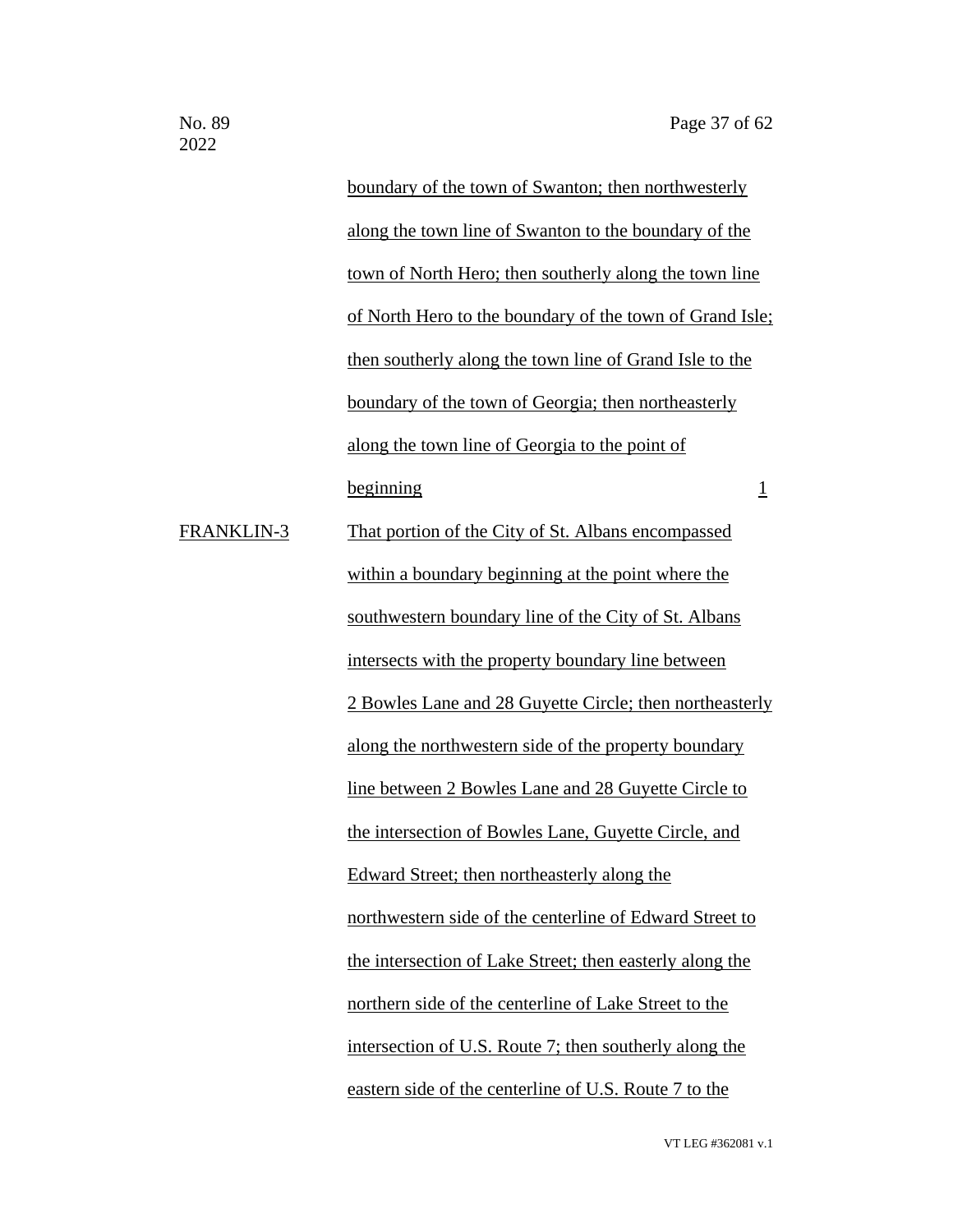| intersection of Diamond Street; then easterly along the    |                         |
|------------------------------------------------------------|-------------------------|
| northern side of the centerline of Diamond Street to the   |                         |
| intersection of Lincoln Avenue; then northerly along the   |                         |
| western side of the centerline of Lincoln Avenue to the    |                         |
| intersection of Fairfield Street; then southeasterly along |                         |
| the northeastern side of Fairfield Street to the boundary  |                         |
| line of the Town of St. Albans; then northerly along the   |                         |
| town line of the Town of St. Albans, then follow the       |                         |
| town line to the point of beginning                        | $\overline{1}$          |
| <b>Sheldon and Swanton</b>                                 | $\overline{2}$          |
| Berkshire, Franklin, Highgate, and Richford                | $\overline{2}$          |
| Bakersfield, Fairfield, and Fletcher                       | $\overline{1}$          |
| <b>Enosburgh and Montgomery</b>                            | $\overline{\mathbf{1}}$ |
| That portion of the City of St. Albans not included in     |                         |
| FRANKLIN-3 and that portion of the Town of St.             |                         |
| Albans not included in FRANKLIN-2                          | $\overline{1}$          |
|                                                            |                         |

## GRAND ISLE-

| 'HITTENDEN | Alburgh, Grand Isle, Isle La Motte, North Hero, South      |
|------------|------------------------------------------------------------|
|            | Hero, and that portion of the town of Milton               |
|            | encompassed within a boundary beginning at the point       |
|            | where the northern boundary line of the town of Milton     |
|            | intersects with the southbound lane of Interstate 89; then |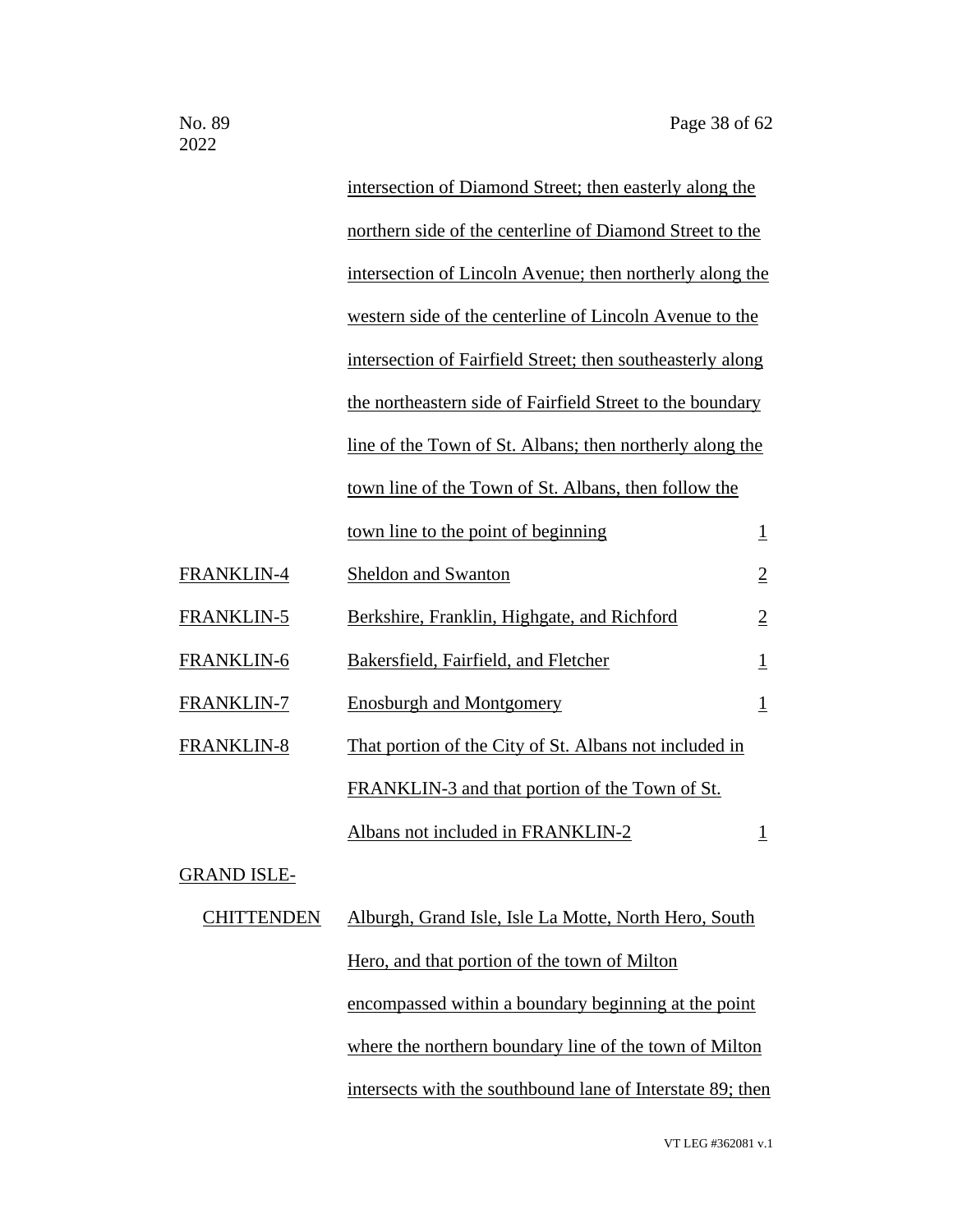southerly along the western side of the southbound lane of Interstate 89 to where it intersects with the Lamoille River; then southeasterly along the northwestern side of the Lamoille River to where it intersects with the boundary of the town of Colchester; then westerly along the town line of Colchester to the boundary of the town of South Hero; then northerly along the town line of South Hero to the boundary of the town of Grand Isle; then northerly along the town line of Grand Isle to the boundary of the town of Georgia; then southeasterly along the town line of Georgia to the point of beginning 2

LAMOILLE-1 That portion of the town of Stowe encompassed within a boundary beginning at the point where the northeastern boundary line of the town of Stowe intersects with Moulton Lane; then southeasterly along the southwestern side of the centerline of Moulton Lane to where it intersects with the Sterling Brook; then southerly along the western side of Sterling Brook to the point it becomes the Waterbury River; then southerly along the western side of the Waterbury River to where it intersects with West Hill Road; then southeasterly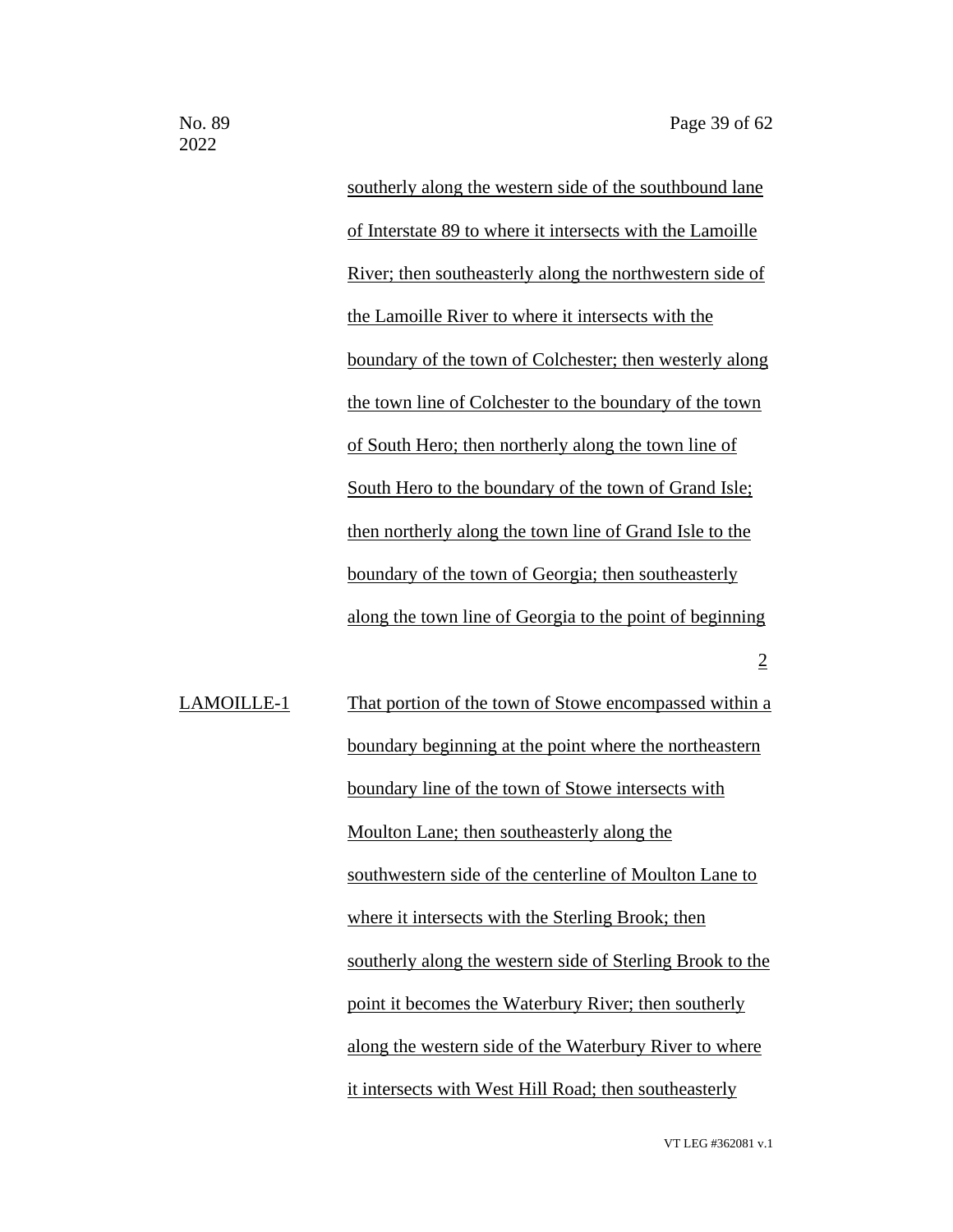along the southwestern side of the centerline of West Hill Road to the intersection of VT Route 100; then briefly northeasterly along the southeastern side of the centerline of VT Route 100 to the intersection of Brush Hill Road; then easterly along the southern side of the centerline of Brush Hill Road to the intersection of Brownsville Road; then easterly along the southern side of the centerline of Brownsville Road to the intersection of Moss Glen Falls Road; then northerly along the eastern side of the centerline of Moss Glen Falls Road to the intersection of Randolph Road; then briefly easterly along the southern side of the centerline of Randolph Road to the intersection of Elmore Mountain Road; then easterly along the southern side of the centerline of Elmore Mountain Road to the boundary of the town of Morristown; then easterly along the town line of Morristown to the boundary of the town of Worcester; then southwesterly along the town line of Worcester to the boundary of the town of Waterbury; then westerly along the town line of Waterbury to the boundary of the town of Bolton; then westerly along the town line of Bolton to the boundary of the town of Underhill; then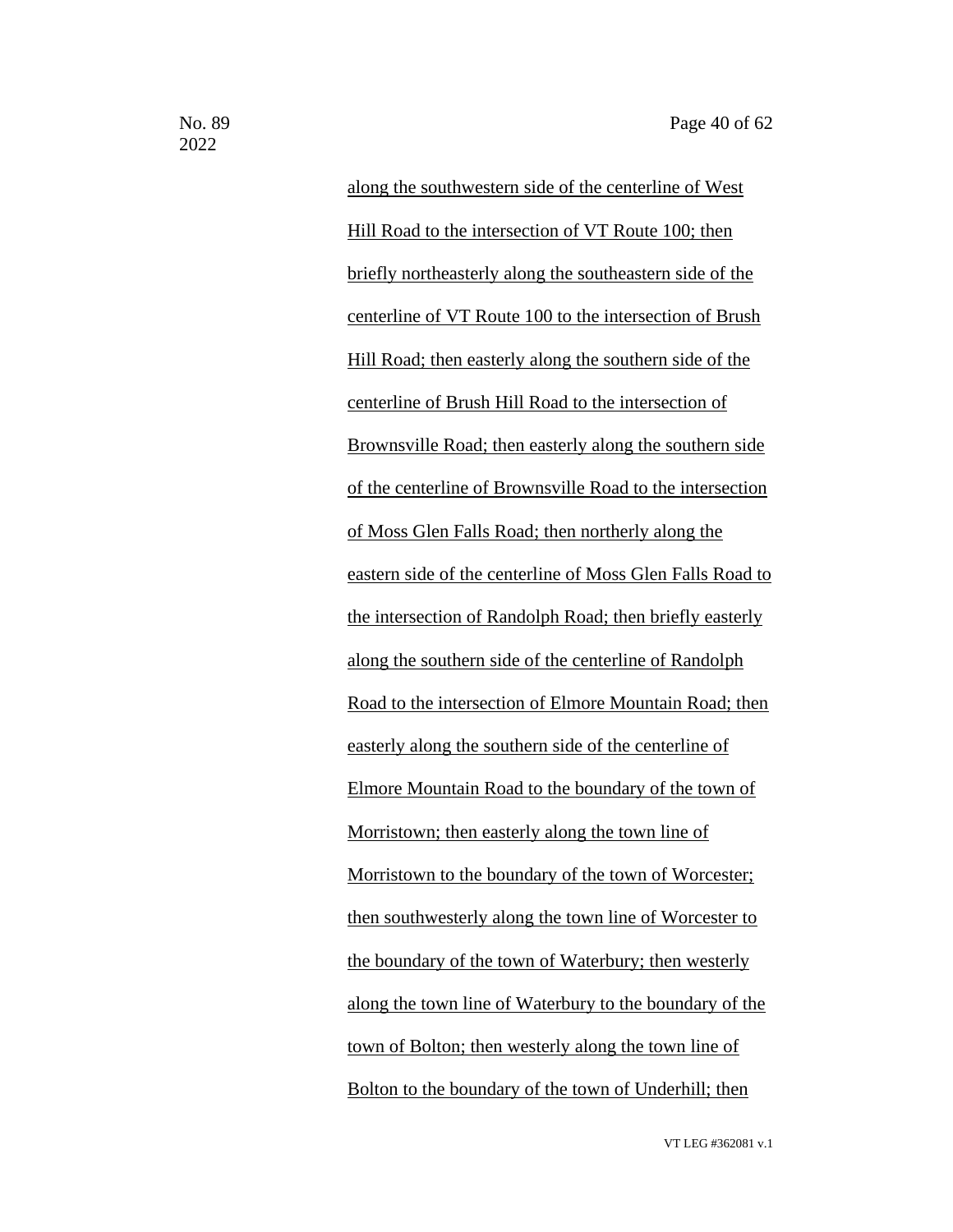|                   | northerly along the town line of Underhill to the         |                         |
|-------------------|-----------------------------------------------------------|-------------------------|
|                   | boundary of the town of Cambridge; then northerly         |                         |
|                   | along the town line of Cambridge to the boundary of the   |                         |
|                   | town of Morristown; then southeasterly along the town     |                         |
|                   | line of Morristown to the point of beginning              | $\perp$                 |
| LAMOILLE-2        | Belvidere, Hyde Park, Johnson, and Wolcott                | $\overline{2}$          |
| LAMOILLE-3        | <b>Cambridge and Waterville</b>                           | $\perp$                 |
| LAMOILLE-         |                                                           |                         |
| <b>WASHINGTON</b> | Elmore, Morristown, Woodbury, Worcester, and that         |                         |
|                   | portion of Stowe not included in LAMOILLE-1               | $\overline{2}$          |
| ORANGE-1          | Corinth, Orange, Vershire, and Washington                 | $\overline{\mathbf{1}}$ |
| <b>ORANGE-2</b>   | Bradford, Fairlee, and West Fairlee                       | $\overline{\mathbf{1}}$ |
| ORANGE-3          | Chelsea and that portion of the town of Williamstown      |                         |
|                   | encompassed within a boundary beginning at the point      |                         |
|                   | where the northern boundary line of the town of           |                         |
|                   | Williamstown intersects with McGlynn Road; then           |                         |
|                   | southerly along the western side of the centerline of     |                         |
|                   | McGlynn Road to the intersection of Graniteville Road;    |                         |
|                   | then briefly westerly along the northern side of the      |                         |
|                   | centerline of Graniteville Road to the intersection of    |                         |
|                   | Martin Road; then easterly along the southern side of the |                         |
|                   | centerline of Martin Road to the intersection of          |                         |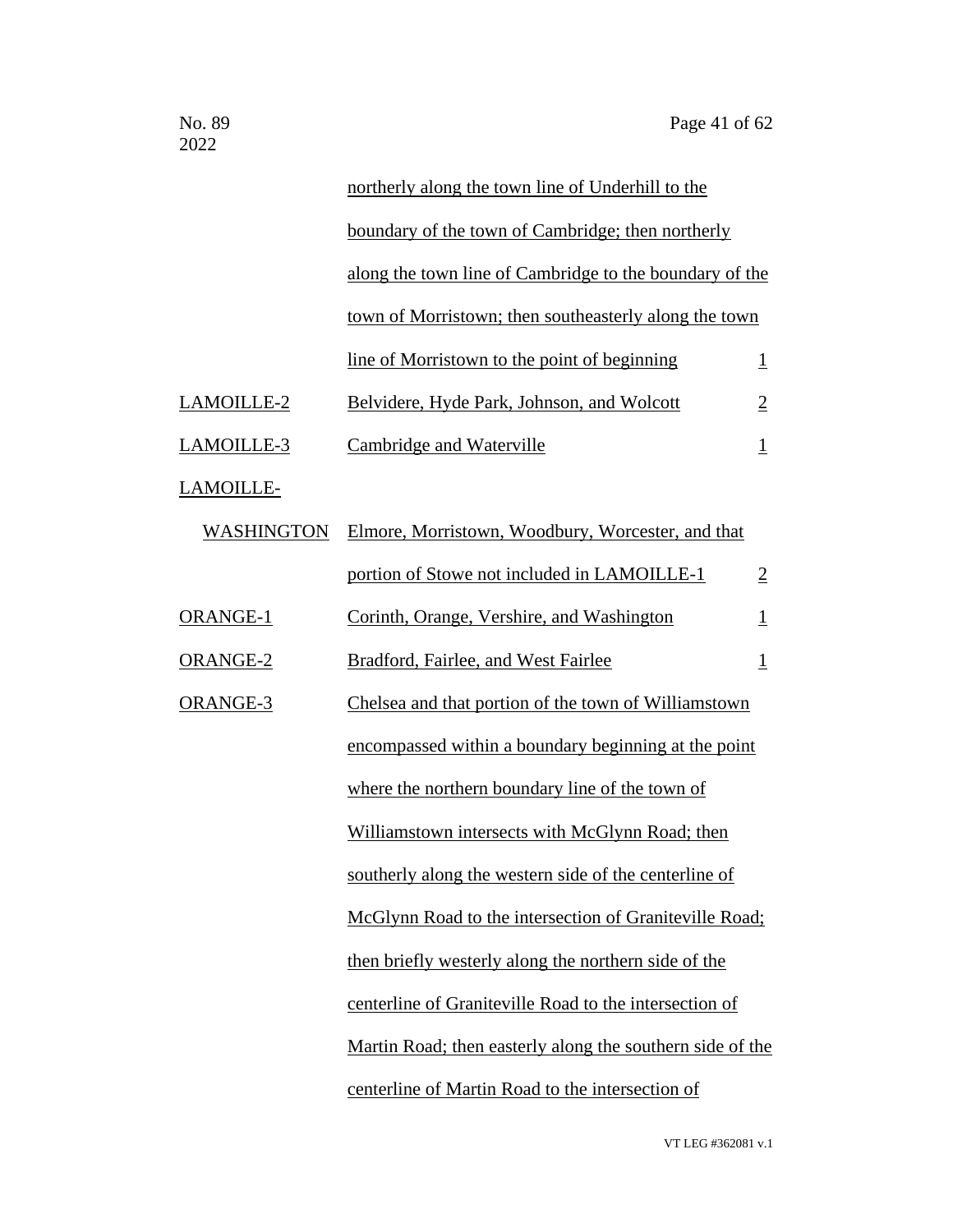|                    | Therriault Hill Road; then easterly along the southern     |                         |
|--------------------|------------------------------------------------------------|-------------------------|
|                    | side of the centerline of Therriault Hill Road to the      |                         |
|                    | intersection of Sugarhouse Road; then easterly along the   |                         |
|                    | southern side of the centerline of Sugarhouse Road to      |                         |
|                    | the boundary of the town of Washington; then southerly     |                         |
|                    | along the town line of Washington to the boundary of       |                         |
|                    | the town of Chelsea; then westerly along the town line     |                         |
|                    | of Chelsea to the boundary of the town of Brookfield;      |                         |
|                    | then westerly along the town line of Brookfield to         |                         |
|                    | boundary of the town of Northfield; then northerly along   |                         |
|                    | the town line of Northfield to the boundary of the town    |                         |
|                    | of Berlin; then easterly and northerly along the town line |                         |
|                    | of Berlin to the boundary of the Town of Barre; then       |                         |
|                    | easterly along the town line of Barre to the point of      |                         |
|                    | beginning                                                  | $\overline{\mathbf{1}}$ |
| <b>ORANGE-</b>     |                                                            |                         |
|                    | CALEDONIA Groton, Newbury, and Topsham                     | $\overline{1}$          |
| <b>ORANGE-</b>     |                                                            |                         |
| <b>WASHINGTON-</b> |                                                            |                         |
| <b>ADDISON</b>     | Braintree, Brookfield, Granville, Randolph, and            |                         |
|                    | <b>Roxbury</b>                                             | $\overline{2}$          |
| <b>ORLEANS-1</b>   | Derby                                                      | $\perp$                 |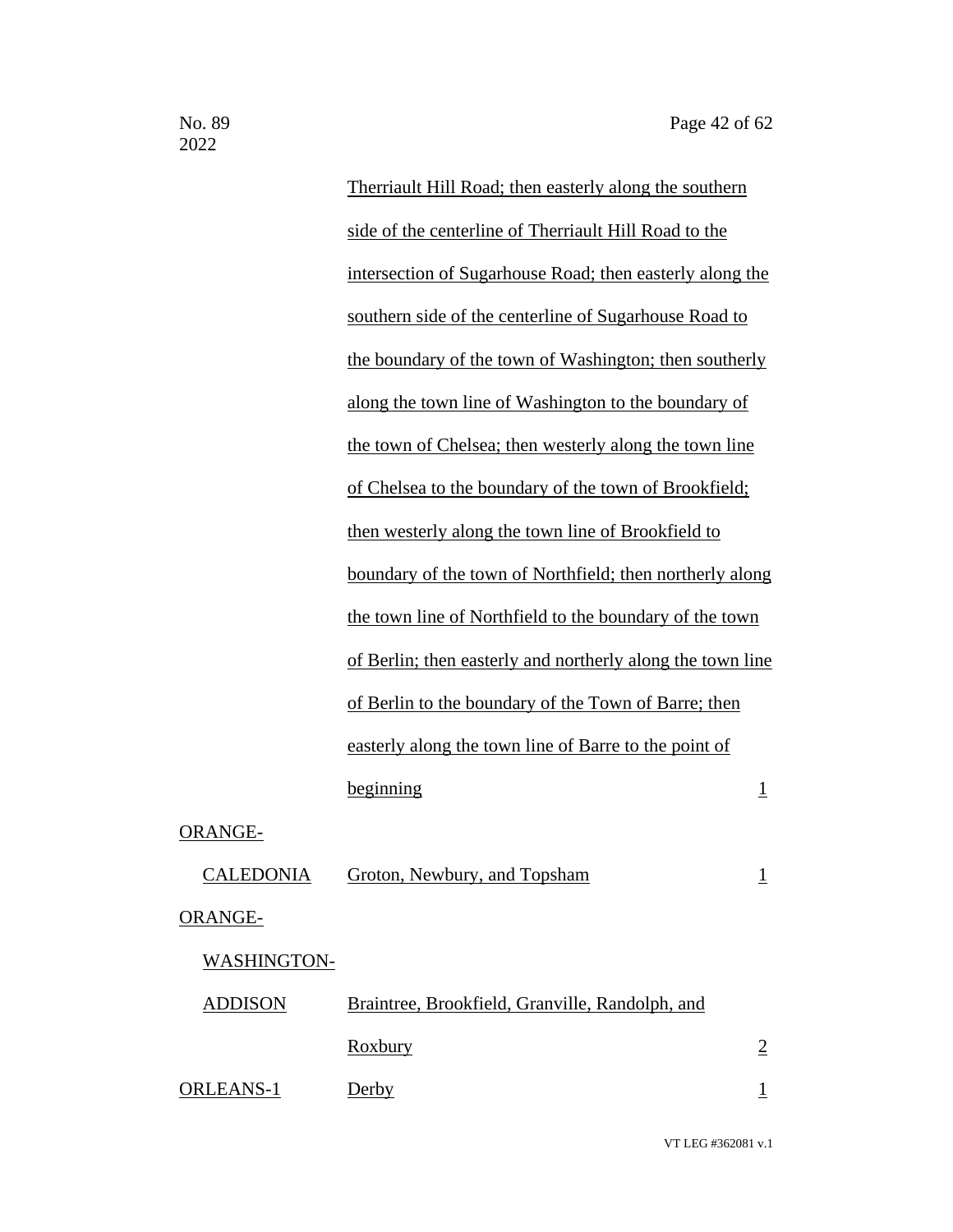| No. 89<br>2022   | Page 43 of 62                                                     |                |
|------------------|-------------------------------------------------------------------|----------------|
| <b>ORLEANS-2</b> | <b>Newport City</b>                                               | $\overline{1}$ |
| <b>ORLEANS-3</b> | <b>Barton, Brownington, and Westmore</b>                          | $\perp$        |
| <b>ORLEANS-4</b> | Albany, Craftsbury, Glover, and Greensboro                        | $\mathbf{1}$   |
| <b>ORLEANS-</b>  |                                                                   |                |
| <b>LAMOILLE</b>  | <u>Coventry, Eden, Irasburg, Jay, Lowell, Newport Town,</u>       |                |
|                  | Troy, and Westfield                                               | $\overline{2}$ |
| <b>RUTLAND-1</b> | Ira, Poultney, and that portion of the town of Wells not          |                |
|                  | in RUTLAND-BENNINGTON                                             | $\overline{1}$ |
| <b>RUTLAND-2</b> | Clarendon, Wallingford, West Rutland, and                         |                |
|                  | that portion of Rutland Town not included in                      |                |
|                  | <b>RUTLAND-4</b>                                                  | $\overline{2}$ |
| <b>RUTLAND-3</b> | <b>Castleton</b>                                                  | $\overline{1}$ |
| <b>RUTLAND-4</b> | That portion of Rutland City not included in                      |                |
|                  | RUTLAND-5, RUTLAND-6, or RUTLAND-7, and that                      |                |
|                  | portion of Rutland Town encompassed within a                      |                |
|                  | boundary beginning at the point where the northern                |                |
|                  | boundary line of Rutland Town intersects with North               |                |
|                  | Grove Street; then southerly along the eastern side of the        |                |
|                  | centerline of North Grove Street to the boundary of               |                |
|                  | <u>Rutland City; then easterly along the northern side of the</u> |                |
|                  | city line of Rutland City to the intersection of U.S.             |                |
|                  | Route 4; then northeasterly along the northwestern side           |                |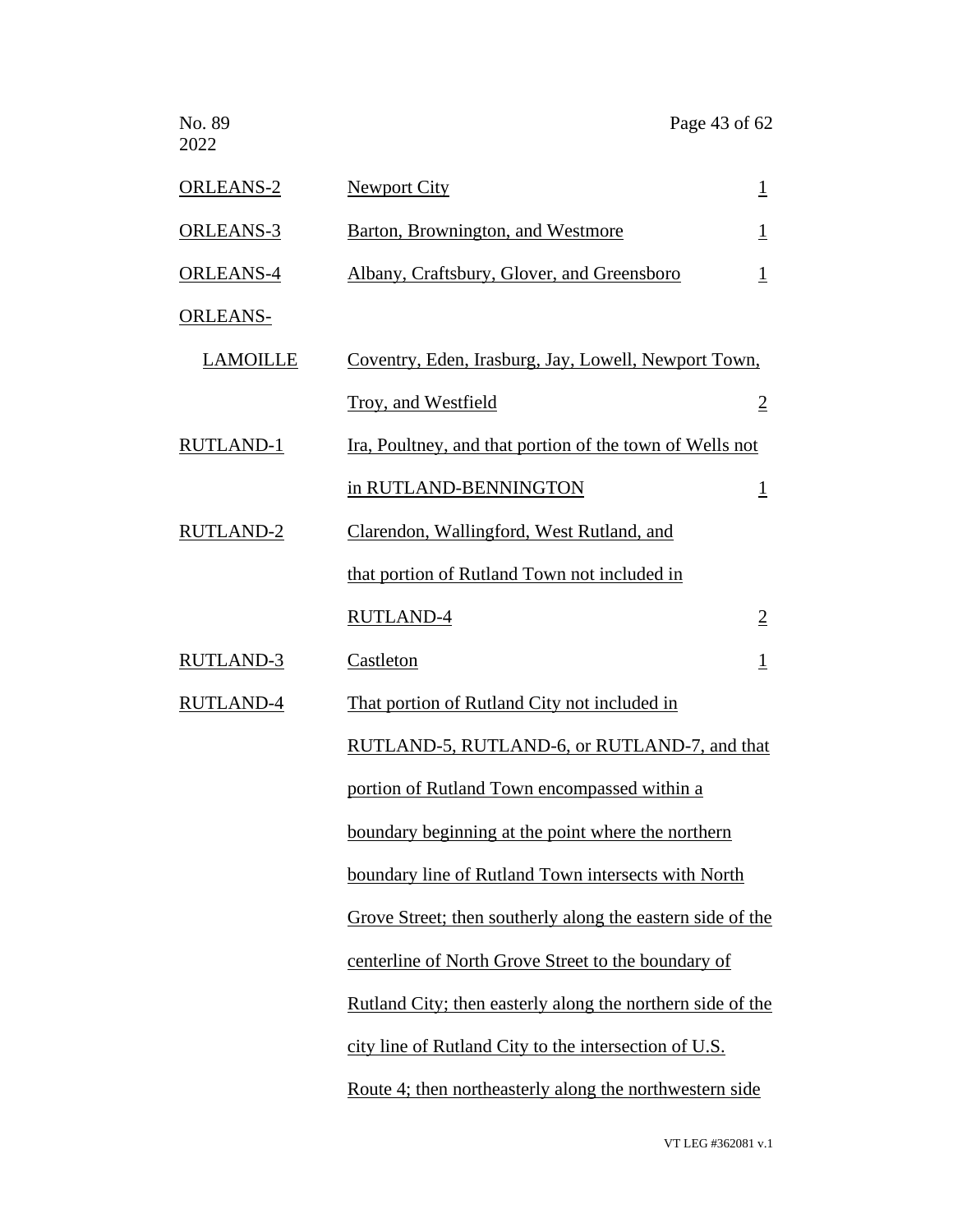|           | of the centerline of U.S. Route 4 to the boundary of the        |
|-----------|-----------------------------------------------------------------|
|           | town of Mendon; then northerly along the town line of           |
|           | Mendon to the boundary of the town of Pittsford; then           |
|           | westerly along the town line of Pittsford to the point of       |
|           | beginning<br>$\perp$                                            |
| RUTLAND-5 | That portion of Rutland City encompassed within a               |
|           | boundary beginning at the point where the northeastern          |
|           | boundary line of Rutland City intersects with U.S. Route        |
|           | 4; then southwesterly along the southeastern side of the        |
|           | centerline of U.S. Route 4 to the intersection of East          |
|           | Street; then southerly along the eastern side of the            |
|           | centerline of East Street to the intersection of Jackson        |
|           | <u>Avenue; then briefly westerly along the southern side of</u> |
|           | the centerline of Jackson Avenue to intersection of U.S.        |
|           | <u>Route 7; then southerly along the eastern side of the</u>    |
|           | centerline of U.S. Route 7 to the intersection of Allen         |
|           | Street; then briefly easterly along the northern side of        |
|           | the centerline of Allen Street to where it intersects with      |
|           | the railroad tracks; then southeasterly along the               |
|           | northeastern side of the railroad tracks to where the           |
|           | railroad tracks intersect with the boundary of Rutland          |
|           | Town; then easterly along the town line of Rutland              |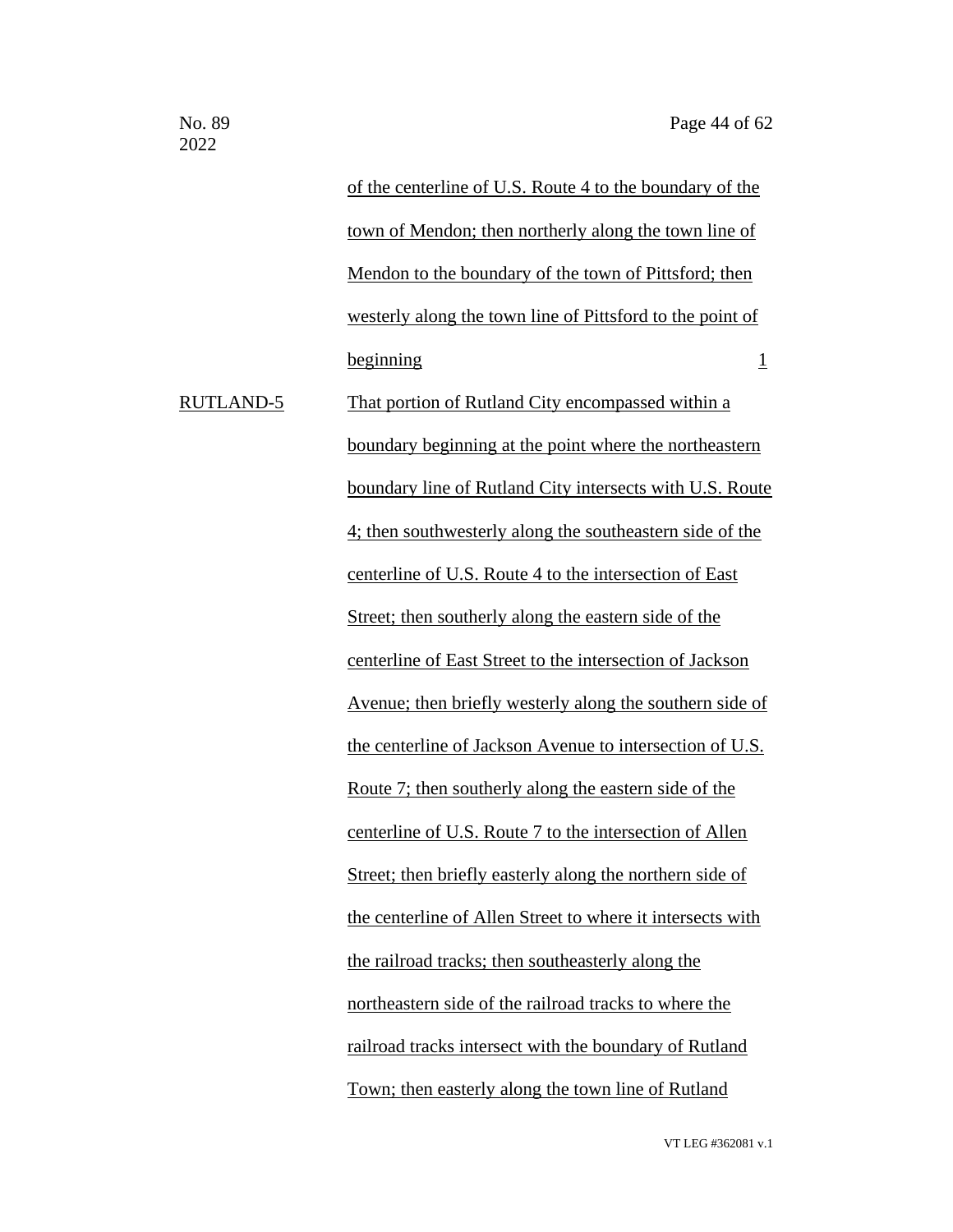Town, then follow the town line of Rutland Town to the point of beginning 1 RUTLAND-6 That portion of Rutland City encompassed within a boundary beginning at the point where the western boundary line of Rutland City intersects with West Street; then easterly along the southern side of the centerline of West Street to the intersection of U.S. Route 7; then northerly along the eastern side of the centerline of U.S. Route 7 to intersection of U.S. Route 4; then easterly along the southern side of the centerline of U.S. Route 4 to the intersection of East Street; then southerly along the western side of the centerline of East Street to the intersection of Jackson Avenue; then westerly along the northern side of the centerline of Jackson Avenue to the intersection of U.S. Route 7; then southerly along the western side of the centerline of U.S. Route 7 to the intersection of Allen Street; then briefly easterly along the southern side of the centerline of Allen Street to where it intersects with the railroad tracks; then southeasterly along the southwestern side of the railroad tracks to where the railroad tracks intersect with the boundary of Rutland Town; then westerly along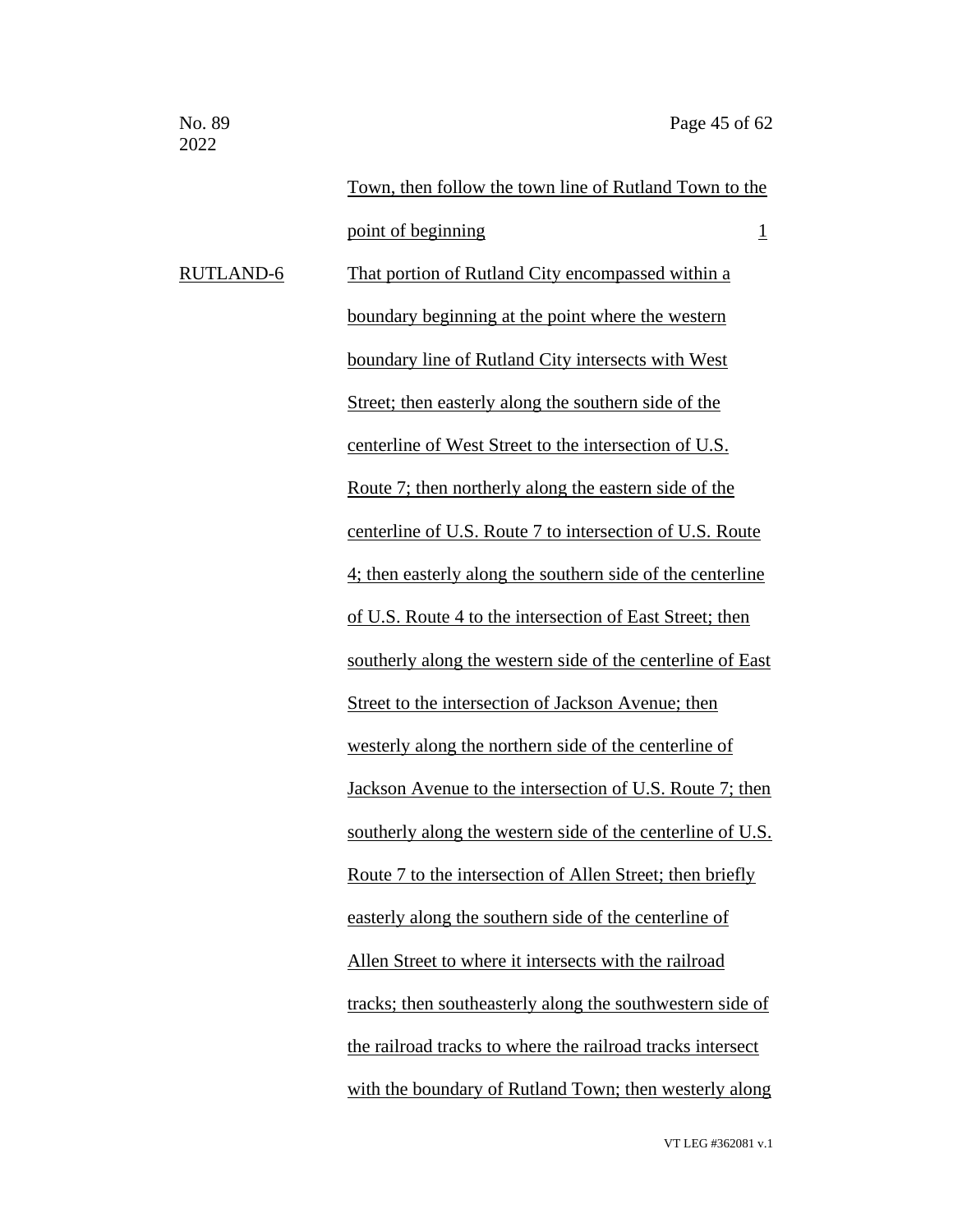|                  | the town line of Rutland Town; then follow the town      |                |
|------------------|----------------------------------------------------------|----------------|
|                  | line of Rutland Town to the point of beginning           | $\overline{1}$ |
| <b>RUTLAND-7</b> | That portion of Rutland City encompassed within a        |                |
|                  | boundary beginning at the point where the western        |                |
|                  | boundary line of Rutland City intersects with West       |                |
|                  | Street; then easterly along the northern side of the     |                |
|                  | centerline of West Street to the intersection of Church  |                |
|                  | Street; then northerly along the western side of the     |                |
|                  | centerline of Church Street to intersection of North     |                |
|                  | Street; then briefly easterly along the northern side of |                |
|                  | the centerline of North Street to the intersection of    |                |
|                  | Lincoln Avenue; then briefly southerly along the eastern |                |
|                  | side of the centerline of Lincoln Avenue to the          |                |
|                  | intersection of Melrose Avenue; then easterly along the  |                |
|                  | north side of the centerline of Melrose Avenue to the    |                |
|                  | intersection of U.S. Route 7; then northerly along the   |                |
|                  | western side of the centerline of U.S. Route 7 to the    |                |
|                  | boundary of Rutland Town; then westerly along the        |                |
|                  | town line of Rutland Town; then follow the town line of  |                |
|                  | Rutland Town to the point of beginning                   | $\overline{1}$ |
| RUTLAND-8        | <b>Pittsford and Proctor</b>                             | $\mathbf{1}$   |
| RUTLAND-9        | <b>Brandon</b>                                           | $\mathbf{1}$   |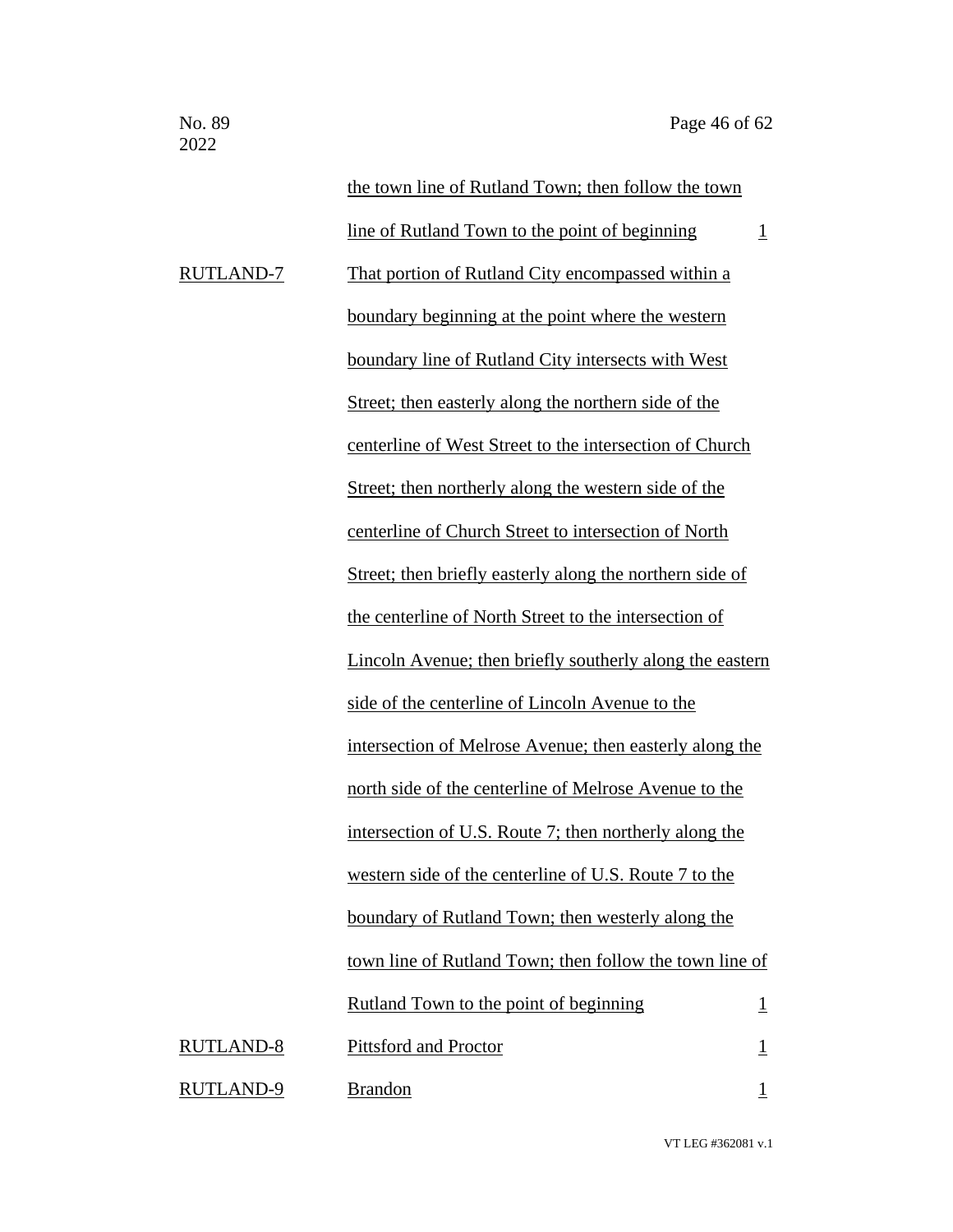| RUTLAND-10        | Benson, Fair Haven, and West Haven                     |  |
|-------------------|--------------------------------------------------------|--|
| RUTLAND-11        | Chittenden, Killington, Mendon, and Pittsfield         |  |
| RUTLAND-          |                                                        |  |
| <b>BENNINGTON</b> | Middletown Springs, Pawlet, Rupert, Tinmouth, and that |  |
|                   | portion of the town of Wells encompassed within a      |  |

boundary beginning at the point where the northern boundary line of Wells intersects with VT Route 30; then southerly along the eastern side of the centerline of VT Route 30 to the intersection of VT Route 30 and Main Street; then continuing southwesterly along the southeastern side of the centerline of VT Route 30 to the boundary of Pawlet; then easterly along the town line of Pawlet to the boundary of the town of Tinmouth; then northerly along the town line of Tinmouth to the boundary of the town of Middletown Springs; then northeasterly along the town line of Middletown Springs to the boundary of the town of Poultney, then westerly along the town line of Poultney to the point of beginning

#### 1

#### RUTLAND-

| <b>WINDSOR</b> | Ludlow, Mount Holly, and Shrewsbury |  |
|----------------|-------------------------------------|--|
| WASHINGTON-1   | Berlin and Northfield               |  |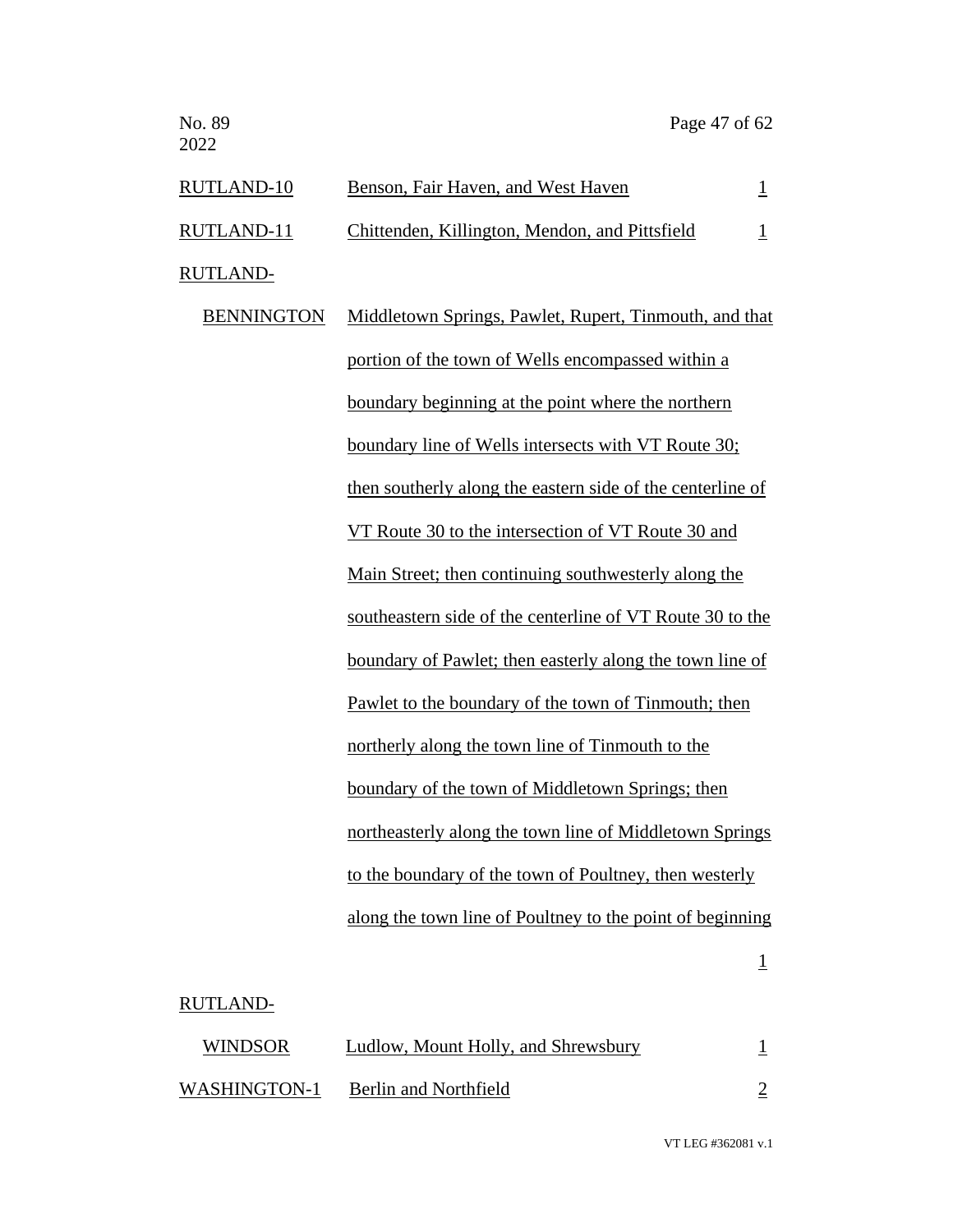No. 89 Page 48 of 62 2022 WASHINGTON-2 Duxbury, Fayston, Moretown, Waitsfield, and Warren 2 WASHINGTON-3 Barre City 2 WASHINGTON-4 Montpelier 2 WASHINGTON-5 East Montpelier and Middlesex 1 WASHINGTON-6 Calais, Marshfield, and Plainfield 1 WASHINGTON- CHITTENDEN Bolton, Buels Gore, Huntington, and Waterbury 2 WASHINGTON- ORANGE Barre Town and that portion of the town of Williamstown not included in ORANGE-3 2 WINDHAM-1 Guilford and Vernon 1 WINDHAM-2 Dover, Jamaica, Somerset, Stratton, and Wardsboro 1 WINDHAM-3 Brookline, Rockingham, and Westminster 2 WINDHAM-4 Dummerston and Putney 1 WINDHAM-5 Marlboro, Newfane, and Townshend 1 WINDHAM-6 Halifax, Wilmington, and Whitingham 1 WINDHAM-7 That portion of the town of Brattleboro encompassed within a boundary beginning at the point where the boundary line between the town of Brattleboro and the town of Dummerston intersects with Wickopee Hill Road; then southerly along the western side of the centerline of Wickopee Hill Road and then continuing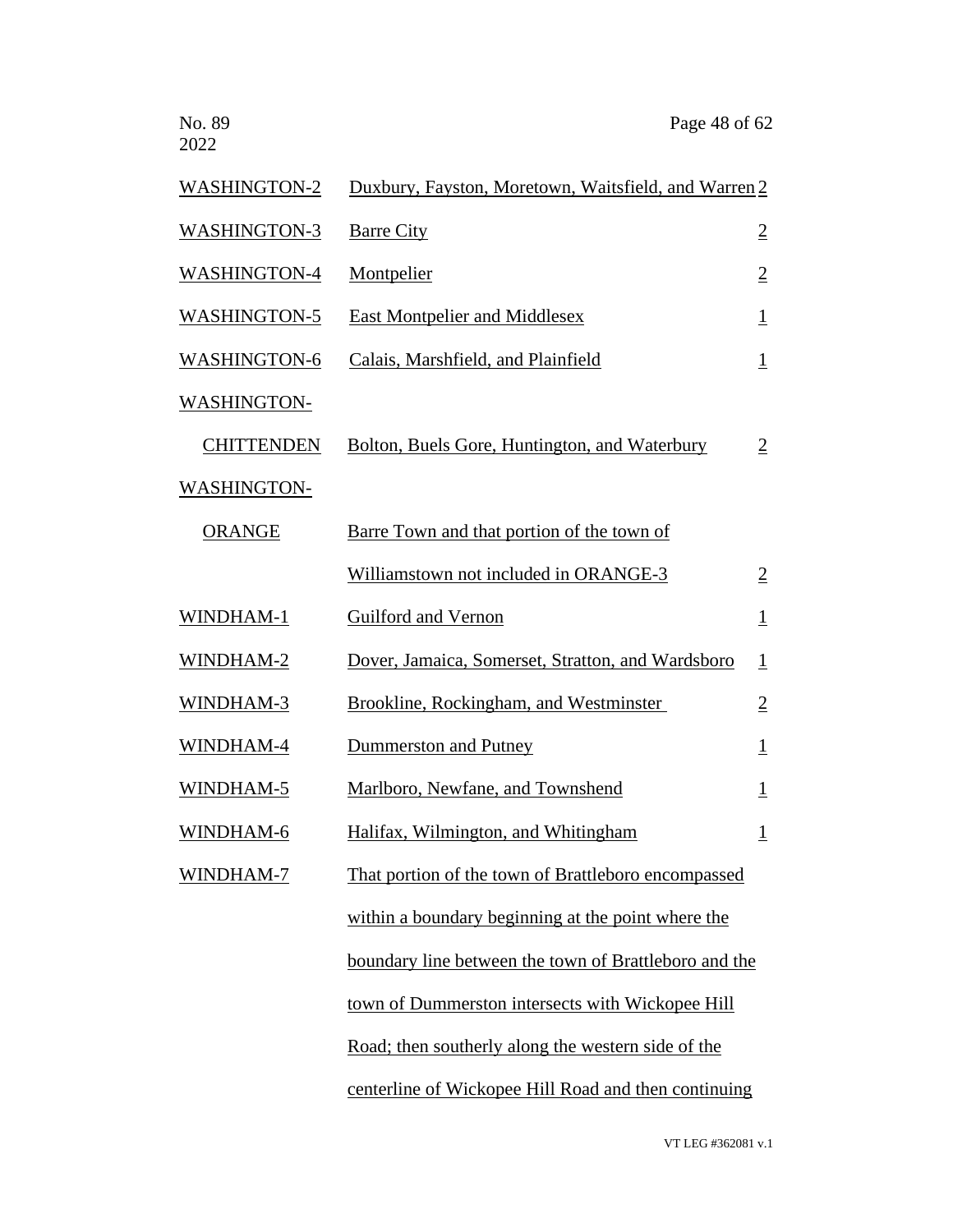southerly along the western side of the centerline of Pleasant Valley Road to the intersection of Meadowbrook Road; then northeasterly along the southern side of the centerline of Meadowbrook Road to the intersection of Upper Dummerston Road; then southerly along the western side of the centerline of Upper Dummerston Road to the intersection of East Orchard Street; then southerly along the western side of the centerline of East Orchard Street to the intersection of Orchard Street; then southerly along the western side of the centerline of Orchard Street to the intersection of Western Avenue; then westerly along the northern side of the centerline of Western Avenue to the intersection of Guilford Street; then southerly along the western side of the centerline of Guilford Street to the intersection of Maple Street; then easterly along the southern side of the centerline of Maple Street to where it intersects with tax map parcel 00110367.000; then southerly along the western side of the western boundary of tax map parcels 00110367.000 and 00110368.000; then westerly along the northern side of the southern boundary of tax parcel 00110369.000 to tax map parcel 00110378.000; then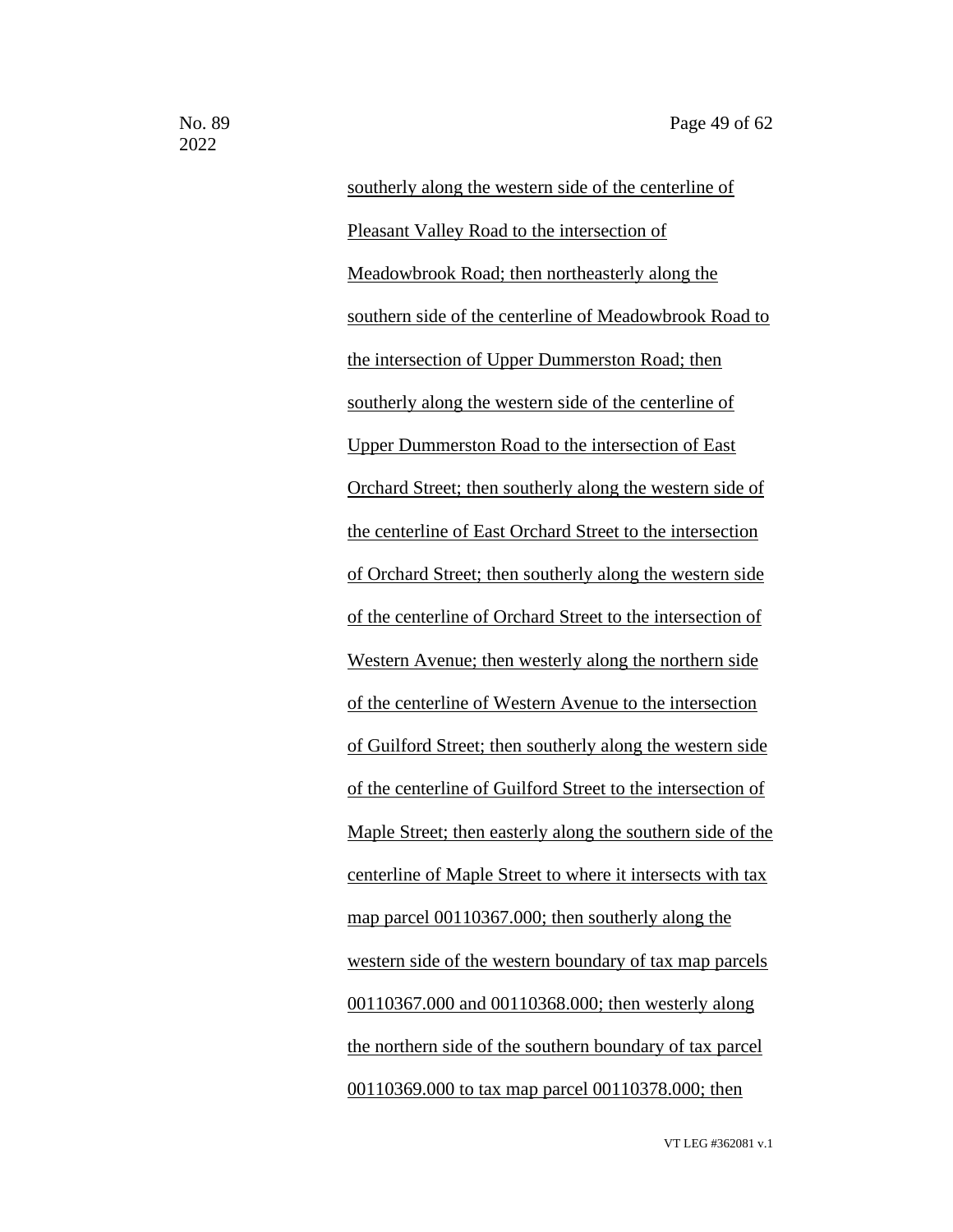north easterly along the eastern side of the easterly boundary of tax parcel 0110378.000 following the parcel boundary to Guilford Street; then southerly along the western side of the centerline of Guilford Street to the boundary of the town of Guilford; then westerly along the town line of Guilford to the boundary of the town of Marlboro; then northerly along the town line of Marlboro to the boundary of the town of Dummerston; then easterly along the town line of Dummerston to the point of beginning 1 Tax parcel ID numbers in WINDHAM-7 are those numbers recorded in the town clerk's office as of April 1, 2020. WINDHAM-8 That portion of the town of Brattleboro encompassed within a boundary beginning at the point where the eastern boundary line of the town of Brattleboro along the Connecticut River intersects with the Whetstone Brook; then westerly along the southern side of the Whetstone Brook to the intersection with Elm Street; then northerly along the western side of the centerline of Elm Street to the intersection of Frost Street; then westerly along the southern side of the centerline of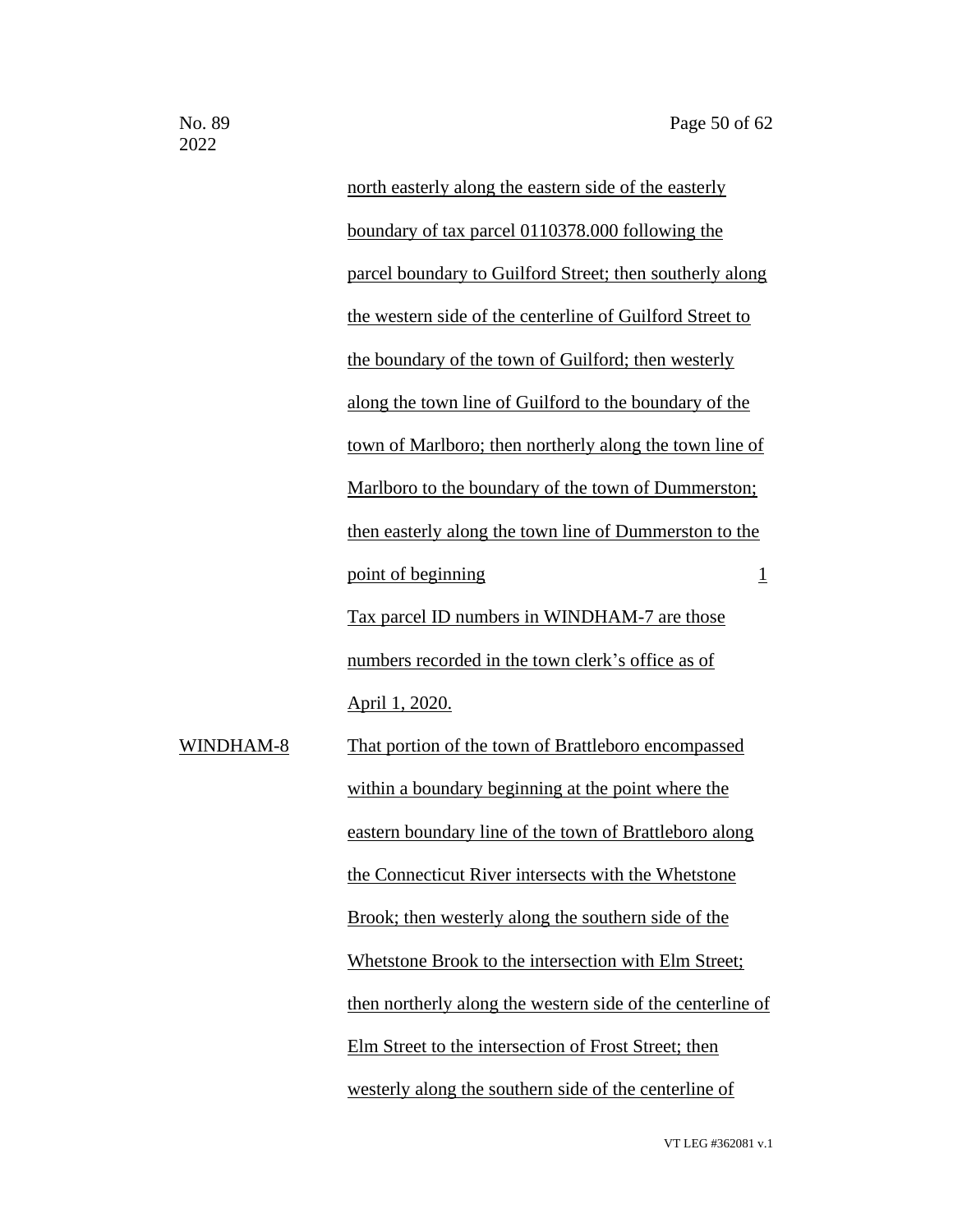Frost Street to the intersection of Williams Street; then westerly along the southern side of the centerline of Williams Street to the intersection of Brannan Street; then southerly along the eastern side of the centerline of Brannan Street to the intersection of West Street; then westerly along the southern side of the centerline of West Street to the intersection of Strand Avenue; then southerly along the eastern side of the centerline of West Street to the intersection of Williams Street; then westerly along the southern side of the centerline of Williams Street past Whetstone Drive to where it intersects with the Whetstone Brook; then westerly along the southern side the centerline of the Whetstone Brook past Interstate 91 to the intersection of Guilford Street; then southerly along the eastern side of the centerline of Guilford Street to the intersection of Maple Street; then easterly along the northern side of the centerline of Maple Street to the westerly boundary of tax parcel 00110367.000; then southerly along the eastern side of the western boundary of tax parcels 00110367.000 and 00110368.000; then westerly along the south side of the southern boundary of tax parcel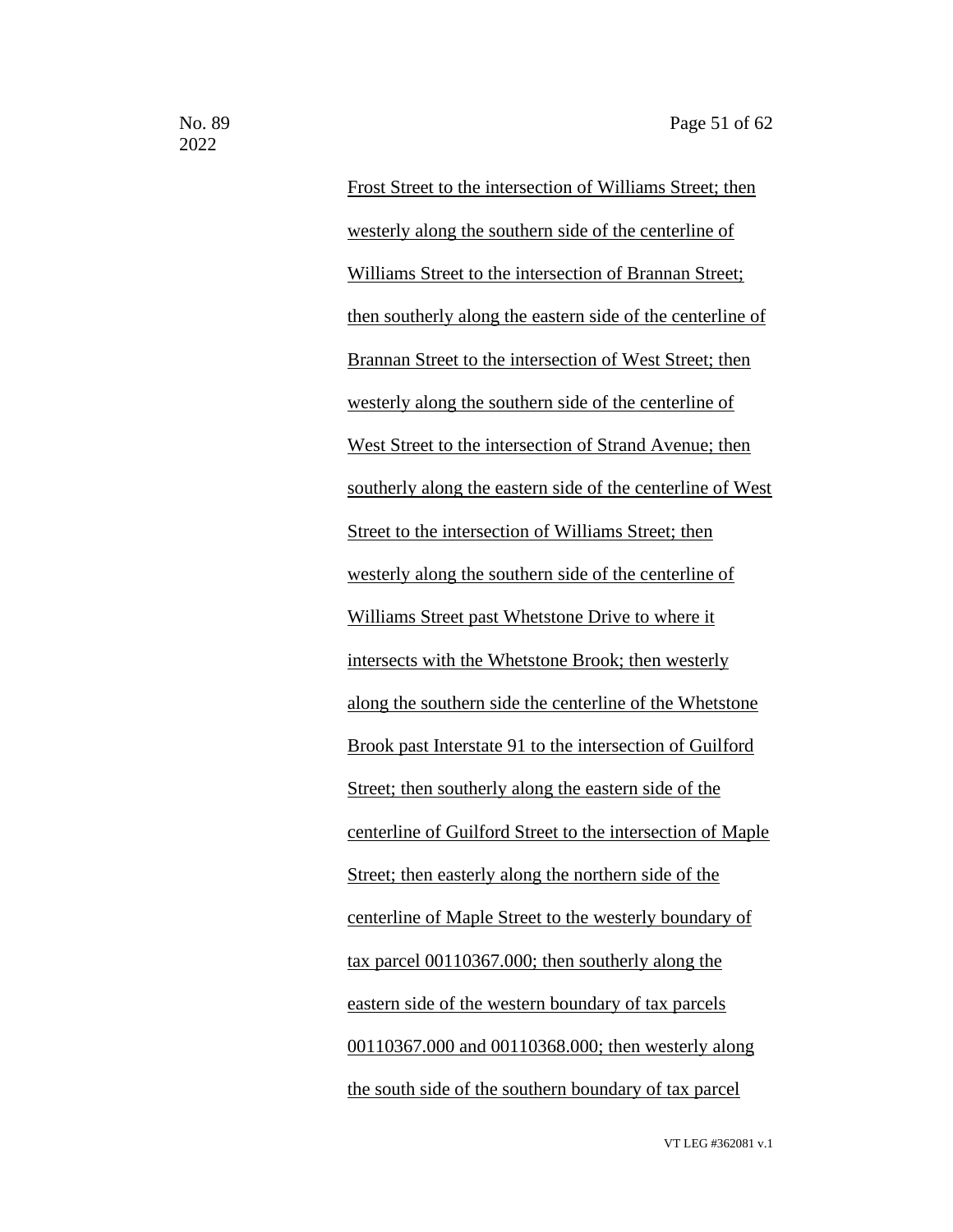|           | 00110369.000 to tax parcel 00110378.000; then                |                         |
|-----------|--------------------------------------------------------------|-------------------------|
|           | northeasterly along the western side of the eastern          |                         |
|           | boundary of tax parcel 00110378.000 following the            |                         |
|           | parcel boundary to Guilford Street; then southerly along     |                         |
|           | the eastern side of the centerline of Guilford Street to the |                         |
|           | boundary of the town of Guilford; then easterly along        |                         |
|           | the town line of Guilford to the intersection with the       |                         |
|           | Connecticut River; then northerly along the Connecticut      |                         |
|           | River to the point of beginning.                             | $\overline{\mathbf{1}}$ |
|           | Tax parcel ID numbers in WINDHAM-8 are those                 |                         |
|           | numbers recorded in the town clerk's office as of            |                         |
|           | April 1, 2020.                                               |                         |
| WINDHAM-9 | That portion of the town of Brattleboro not located in       |                         |
|           | WINDHAM-7 or WINDHAM-8                                       | 1                       |
| WINDHAM-  |                                                              |                         |
| WINDSOR-  |                                                              |                         |
|           | <b>BENNINGTON</b> Andover, Londonderry, Weston, and Winhall  | $\overline{1}$          |
| WINDSOR-1 | Hartland, West Windsor, and Windsor                          | $\overline{2}$          |
| WINDSOR-2 | Baltimore, Cavendish, and Weathersfield                      | $\mathbf{1}$            |
| WINDSOR-3 | Springfield                                                  | $\overline{2}$          |
| WINDSOR-4 | Barnard, Bridgewater, Pomfret, and that portion of the       |                         |
|           | town of Hartford encompassed within a boundary               |                         |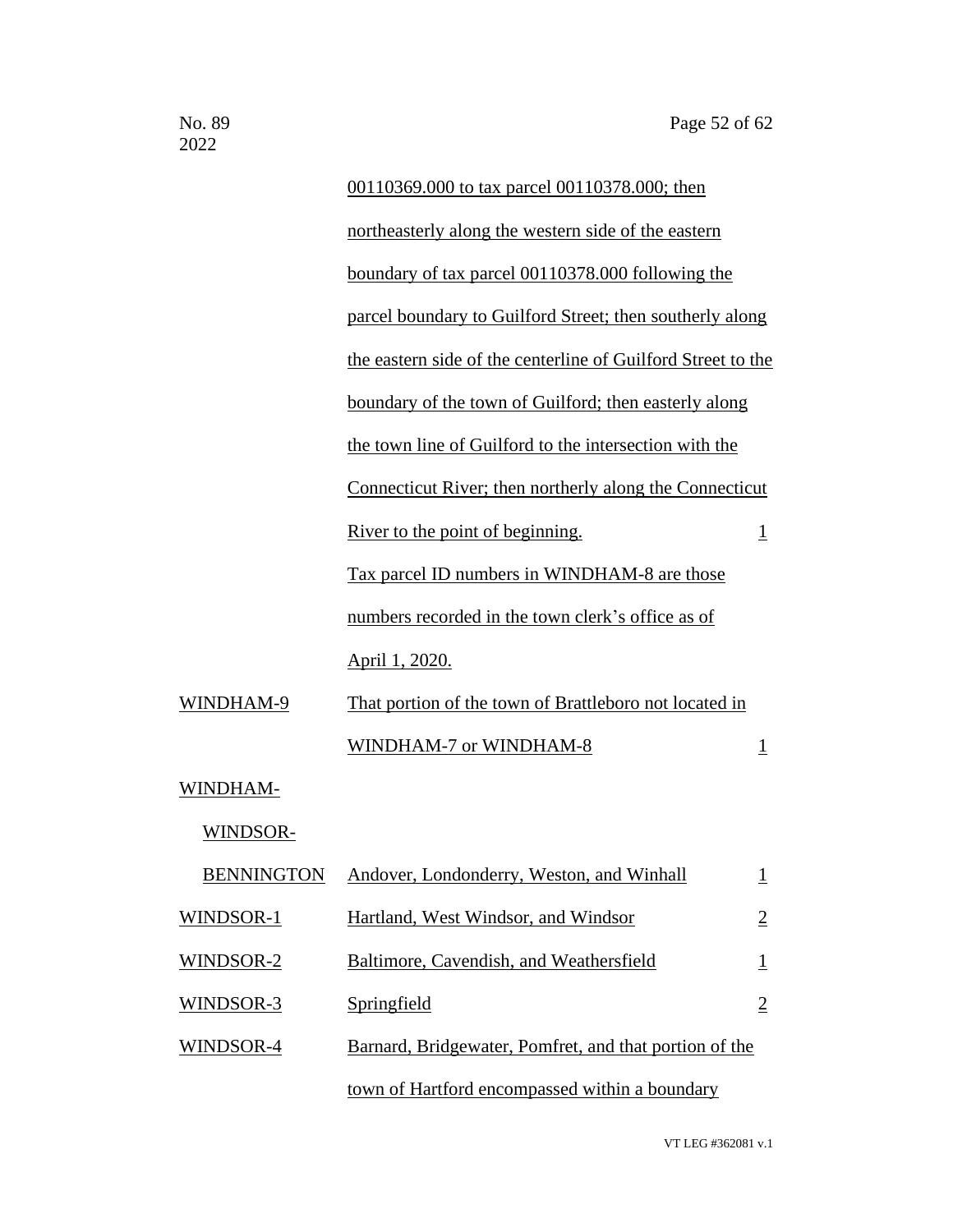beginning at the point where the northern boundary line of Hartford and Norwich intersects with Joshua Road; then southerly along the western side of the centerline of Joshua Road to the intersection of Jericho Street; then southwesterly along the northern side of the centerline of Jericho Street to the intersection of VT Route 14; then easterly along the southern side of the centerline of VT Route 14 to the intersection of the centerline of Runnals Road and VT Route 14; then turn south along the southwesterly side of a straight line extension from the end of Runnals Road across the White River to the intersection of Old River Road and the beginning of Costello Road; then westerly along the northern side of the centerline of Costello Road to the intersection of Old Quechee Road; then southwesterly along the northeasterly side of the centerline of Old Quechee Road to the intersection of Quechee Main Street; then westerly along the northern side of the centerline of Quechee Main Street to the intersection of Waterman Hill Road and the Quechee Covered Bridge; then westerly along the northern side of the Ottauquechee River to the boundary line of the town of Hartland; then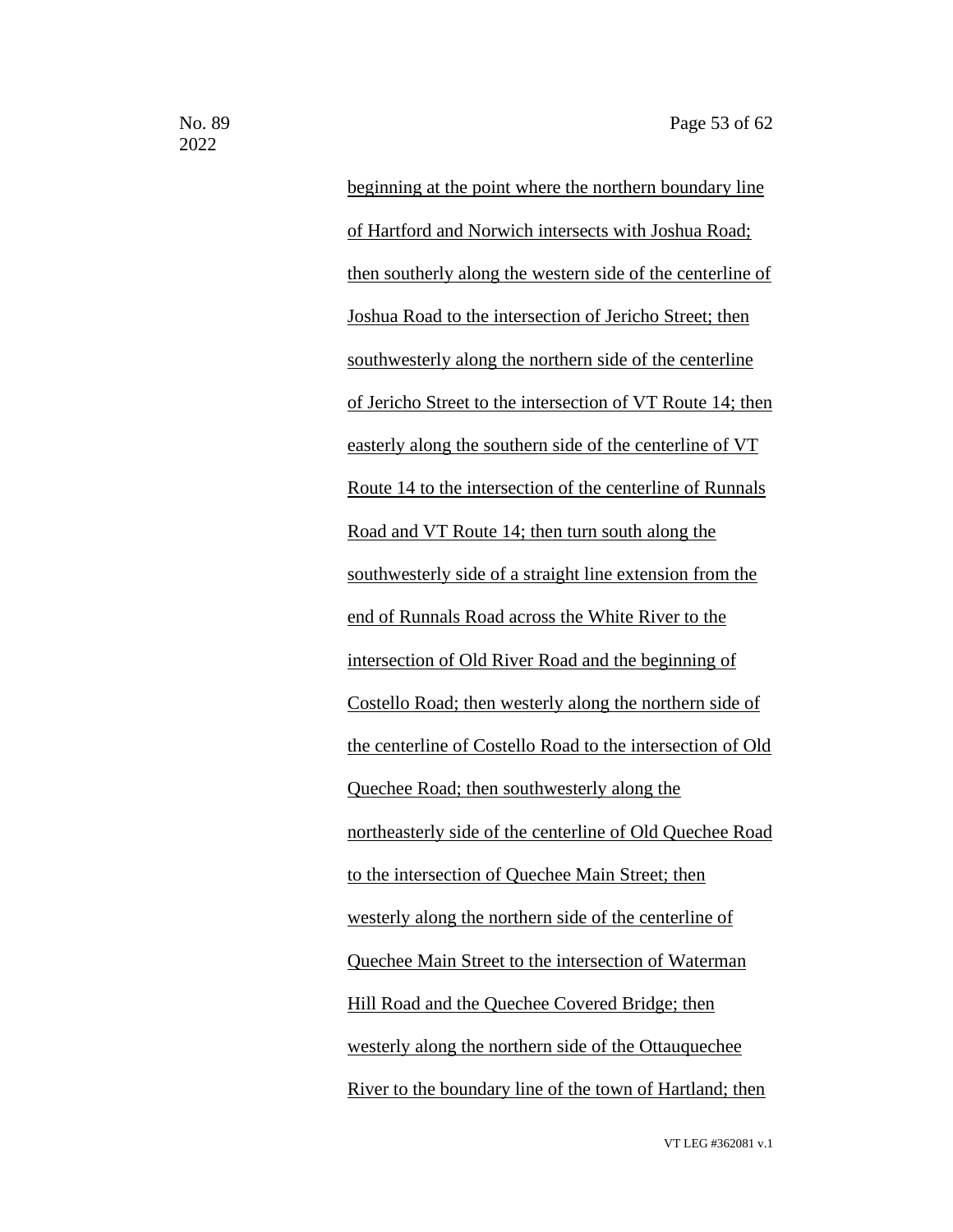|                                              | westerly along the town line of Hartland to the boundary |                          |  |
|----------------------------------------------|----------------------------------------------------------|--------------------------|--|
|                                              | of the town of Woodstock; then westerly along the town   |                          |  |
|                                              | line of Woodstock to the boundary of the town of         |                          |  |
|                                              | Pomfret; then northerly along the town line of Pomfret   |                          |  |
|                                              | along the town line of Sharon to the boundary of the     |                          |  |
|                                              | town of Norwich; then easterly along the town line of    |                          |  |
|                                              | Norwich to the point of beginning                        | $\overline{\mathbf{1}}$  |  |
| WINDSOR-5                                    | Plymouth, Reading, and Woodstock                         | <u>1</u>                 |  |
| WINDSOR-6                                    | That portion of the town of Hartford not located in      |                          |  |
|                                              | WINDSOR-4                                                | $\overline{2}$           |  |
| WINDSOR-                                     |                                                          |                          |  |
| <b>ADDISON</b>                               | Bethel, Hancock, Rochester, and Stockbridge              | $\mathbf{\underline{1}}$ |  |
| WINDSOR-                                     |                                                          |                          |  |
| <b>ORANGE-1</b>                              | <b>Royalton and Tunbridge</b>                            | $\overline{1}$           |  |
| WINDSOR-                                     |                                                          |                          |  |
| ORANGE-2                                     | Norwich, Sharon, Strafford, and Thetford                 | $\overline{2}$           |  |
| WINDSOR-                                     |                                                          |                          |  |
| <u>WINDHAM</u>                               | Athens, Chester, Grafton, and Windham                    | T                        |  |
| Sec. 3. 17 V.S.A. § 1881 is amended to read: |                                                          |                          |  |

## § 1881. NUMBER TO BE ELECTED

Senatorial districts and the number of Senators to be elected from each are as follows: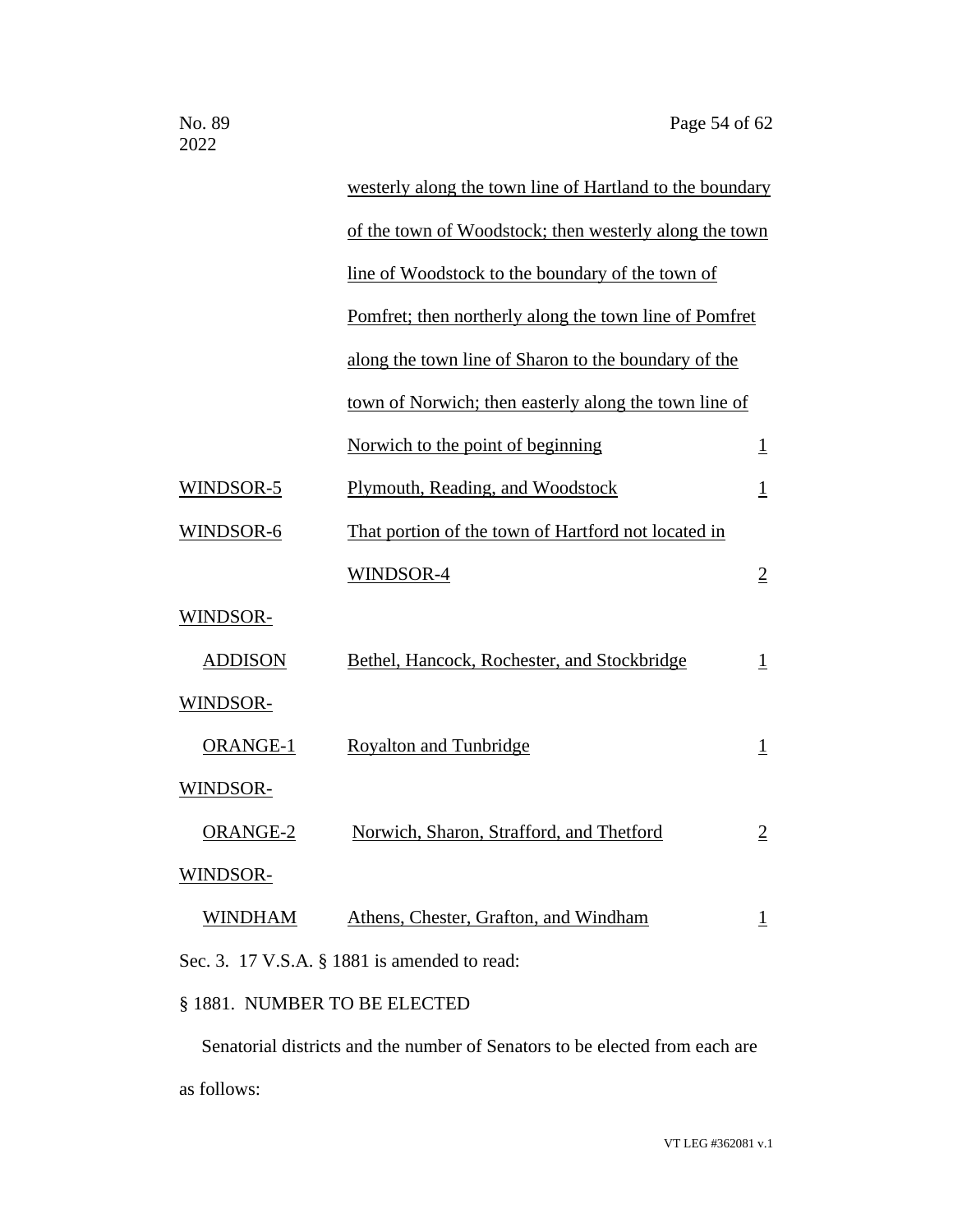(1) Addison Senatorial District, composed of the towns of Addison, Bridport, Bristol, Buel's Gore, Cornwall, Ferrisburgh, Goshen, Granville, Hancock, Huntington, Leicester, Lincoln, Middlebury, Monkton, New Haven, Orwell, Panton, Rochester, Ripton, Salisbury, Shoreham, Starksboro, Vergennes, Waltham, Weybridge, and Whiting........ two;

(2) Bennington Senatorial District, composed of the towns of Arlington, Bennington, Dorset, Glastenbury, Landgrove, Londonderry, Manchester, Peru, Pownal, Readsboro, Rupert, Sandgate, Searsburg, Shaftsbury, Somerset, Stamford, Stratton, Sunderland, Wilmington, Winhall, and Woodford........ two;

(3) Caledonia Senatorial District, composed of the towns of Barnet, Bradford, Burke, Danville, Fairlee, Groton, Hardwick, Kirby, Lyndon, Newark, Newbury, Orange, Peacham, Ryegate, St. Johnsbury, Sheffield, Stannard, Sutton, Topsham, Walden, Waterford, West Fairlee, and Wheelock................ two one;

(4) Chittenden Chittenden-Central Senatorial District, composed of towns of Bolton, Burlington, Charlotte, Essex, Hinesburg, Jericho, Milton, Richmond, St. George, Shelburne, South Burlington, Underhill, Westford, Williston, and Winooski the city of Winooski, that portion of the town of Essex not included in Chittenden-North Senatorial District, that portion of the town of Colchester not included in Grand Isle Senatorial District, and that portion of the city of Burlington encompassed within a boundary beginning at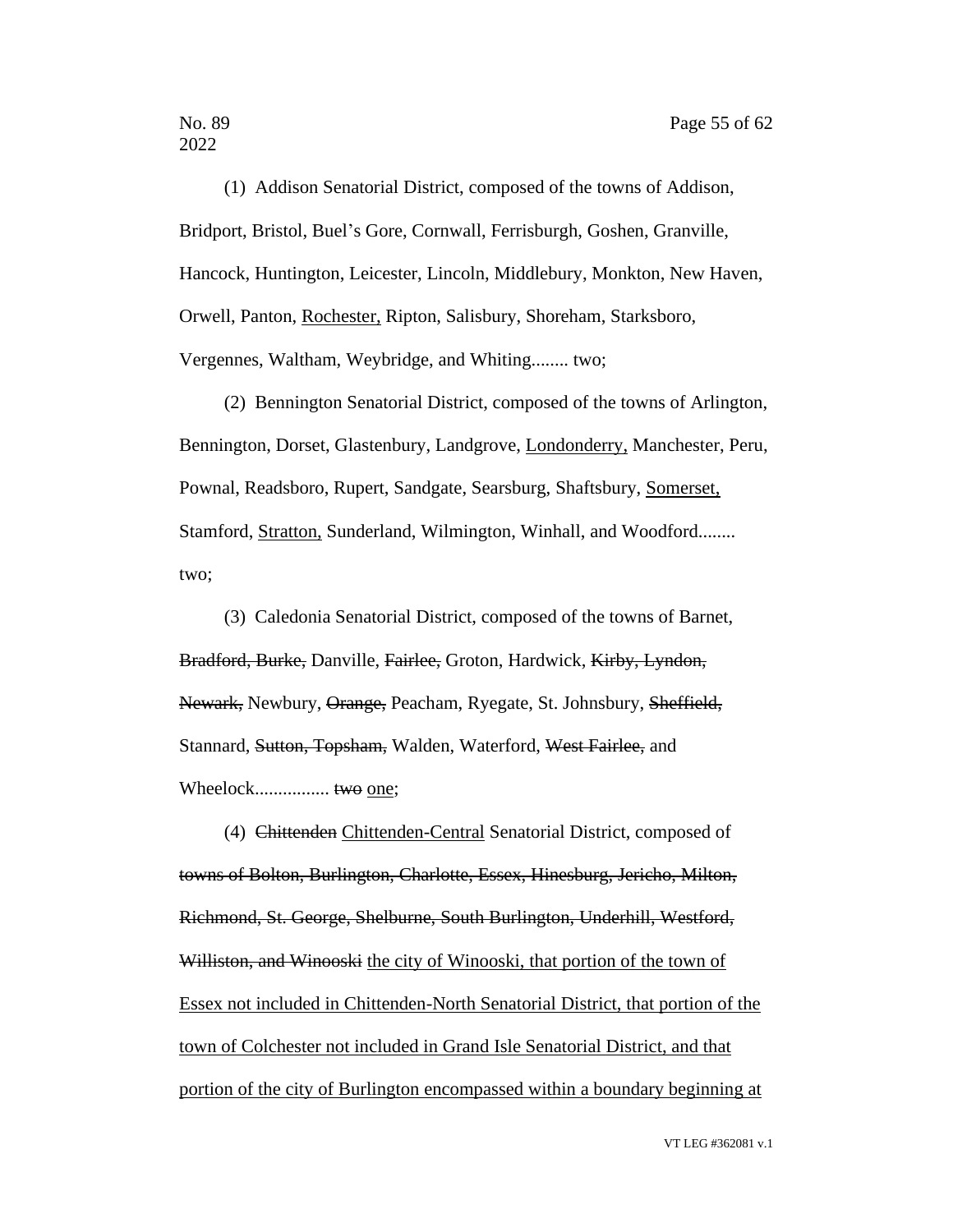the point where the eastern boundary line of the city of Burlington intersects with the South Burlington Recreation Path; then westerly along the northern side of the boundary between the South Burlington Recreation Path and the Burlington Country Club to where the South Burlington Recreation Path turns north; then continuing westerly along the northern side of the property boundary of the Burlington Country Club to the property boundary line between 544 South Prospect Street and 500 South Prospect Street; then westerly along the northern side of the property line between 544 South Prospect Street and 500 Prospect Street to where it intersects with South Prospect Street; then northerly along the eastern side of the centerline of South Prospect Street to the intersection of Cliff Street; then westerly along the northern side of the centerline of Cliff Street to the intersection of U.S. Route 7; then briefly northerly along the eastern side of the centerline of U.S. Route 7 to the intersection of Spruce Street; then westerly along the northern side of the centerline of Spruce Street to the intersection of South Union Street; then northerly along the eastern side of the centerline of South Union Street to the intersection of Adams Street; then westerly along the northern side of the centerline of Adams Street to the intersection of South Winooski Avenue; then northerly along the eastern side of the centerline of South Winooski Avenue to the intersection of Maple Street; then westerly along the northern side of the centerline of Maple Street to the end of Maple Street; then continuing on a line due west across Lake Champlain to the boundary of the city of South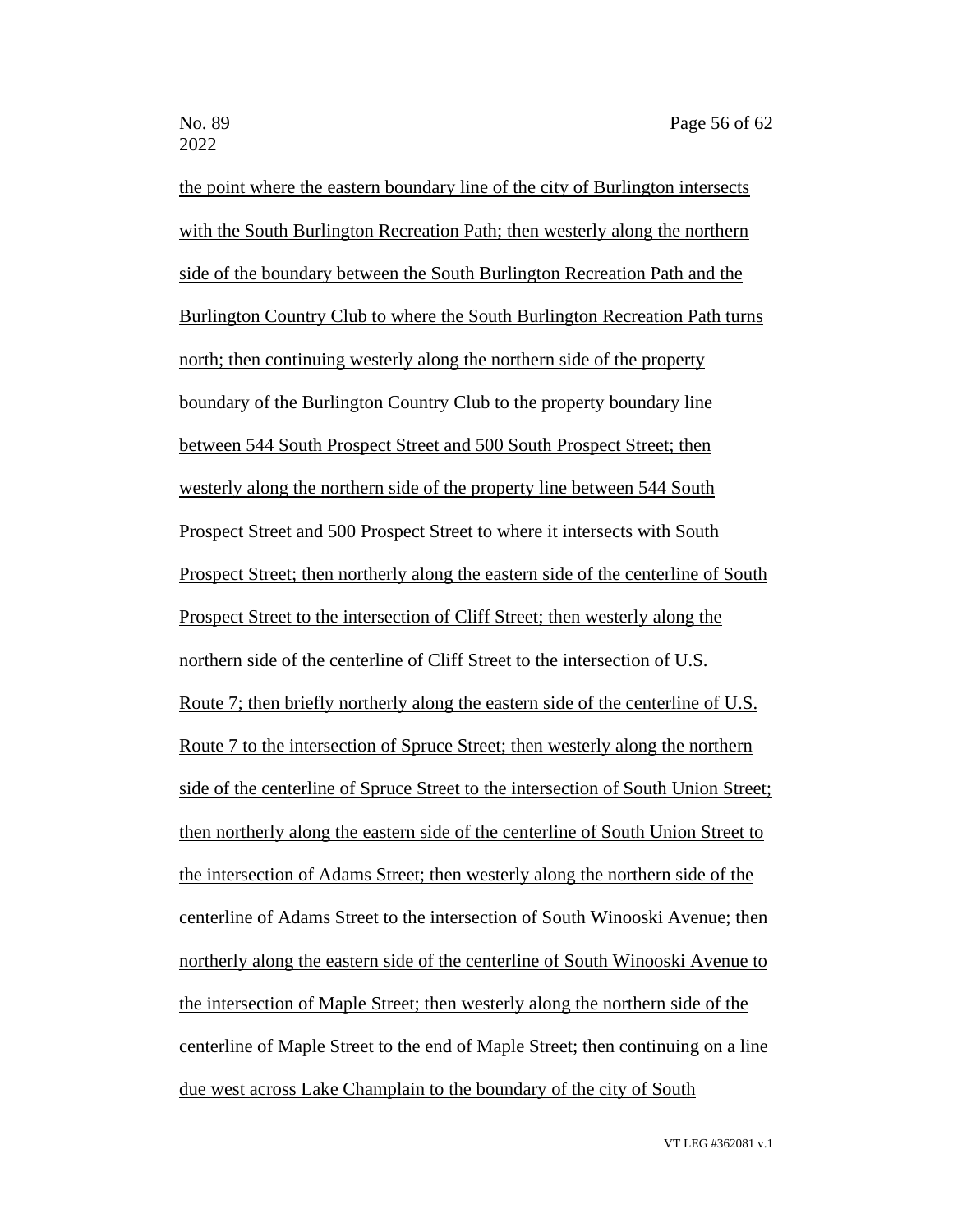Burlington in Lake Champlain; then northerly along the city line of South Burlington in Lake Champlain and continuing along the city line of South Burlington as it follows the eastern shore of Lake Champlain to the boundary of the town of Colchester; then northerly and then southeasterly along the town line of Colchester to the boundary of the city of Winooski; then southeasterly along the city line of Winooski to the boundary of the city of South Burlington; then southwesterly along the city line of South Burlington to the point of beginning......... six three;

(5) Chittenden-North Senatorial District, composed of towns of Fairfax, Milton, Westford, and that portion of the town of Essex encompassed within a boundary beginning at the point where the western boundary line of the town of Essex intersects with VT Route 2A; then southerly along the eastern side of the centerline of VT Route 2A to the intersection of Gentes Road; then briefly easterly along the northern side of the centerline of Gentes Road to where it intersects with the railroad tracks before Lamore Road; then southerly along the eastern side of the railroad tracks to where they intersect with VT Route 289; then southeasterly along the northeastern side of the centerline of VT Route 289 to the intersection of Upper Main Street; then northeasterly along the northwestern side of the centerline of Upper Main Street to the intersection of Center Road; then easterly along the northern side of the centerline of Center Road to the intersection of Jericho Road; then southeasterly along the northeastern side of the centerline of Jericho Road to the intersection of Allen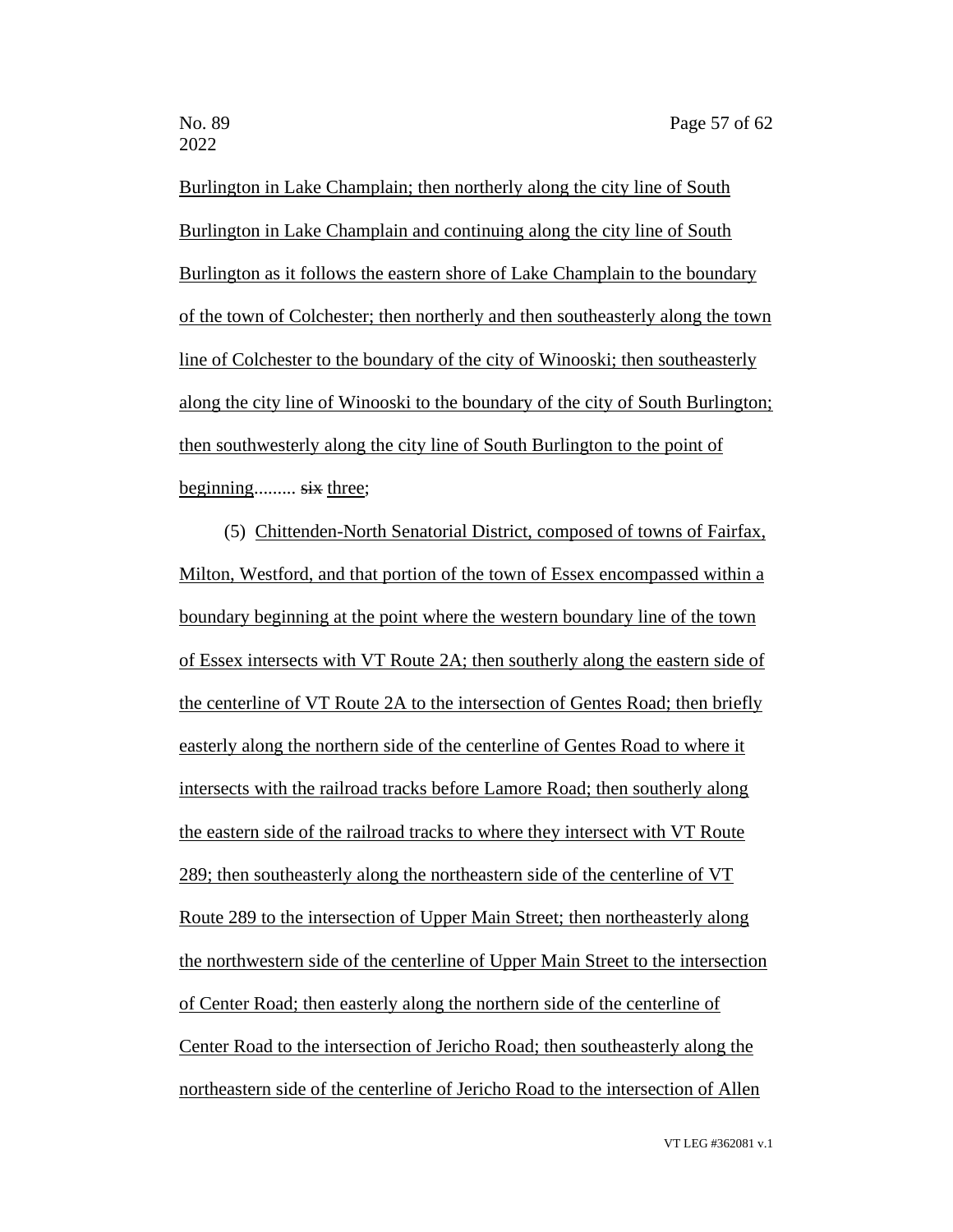Martin Drive; then southwesterly along the southeastern side of the centerline of Allen Martin Road to the intersection of Sandhill Road; then southerly along the eastern side of Sandhill Road to the intersection of River Road; then westerly along the southern side of the centerline of River Road to where it intersects with Alder Brook; then southerly along the eastern side of Alder Brook to the boundary of the town of Williston; then easterly along the town line of Williston to the boundary of the town of Jericho; then northeasterly along the town line of Jericho to the boundary of the town of Westford; then westerly along the town line of Westford to the boundary of the town of Colchester; then southerly along the town line of Colchester to the point of beginning………. one;

(6) Chittenden-Southeast Senatorial District, composed of towns of Bolton, Charlotte, Hinesburg, Jericho, Richmond, Shelburne, South Burlington, St. George, Underhill, Williston, and that portion of the city of Burlington not included in Chittenden-Central Senatorial District……. three;

(7) Essex-Orleans Essex Senatorial District, composed of the towns of Albany, Averill, Avery's Gore, Barton, Bloomfield, Brighton, Brownington, Brunswick, Canaan, Charleston, Concord, Coventry, Craftsbury, Derby, East Haven, Ferdinand, Glover, Granby, Greensboro, Guildhall, Holland, Irasburg, Jay, Kirby, Lemington, Lewis, Lowell, Lunenburg, Lyndon, Maidstone, Montgomery, Morgan, Newport City, Newport Town, Norton, Richford, Troy,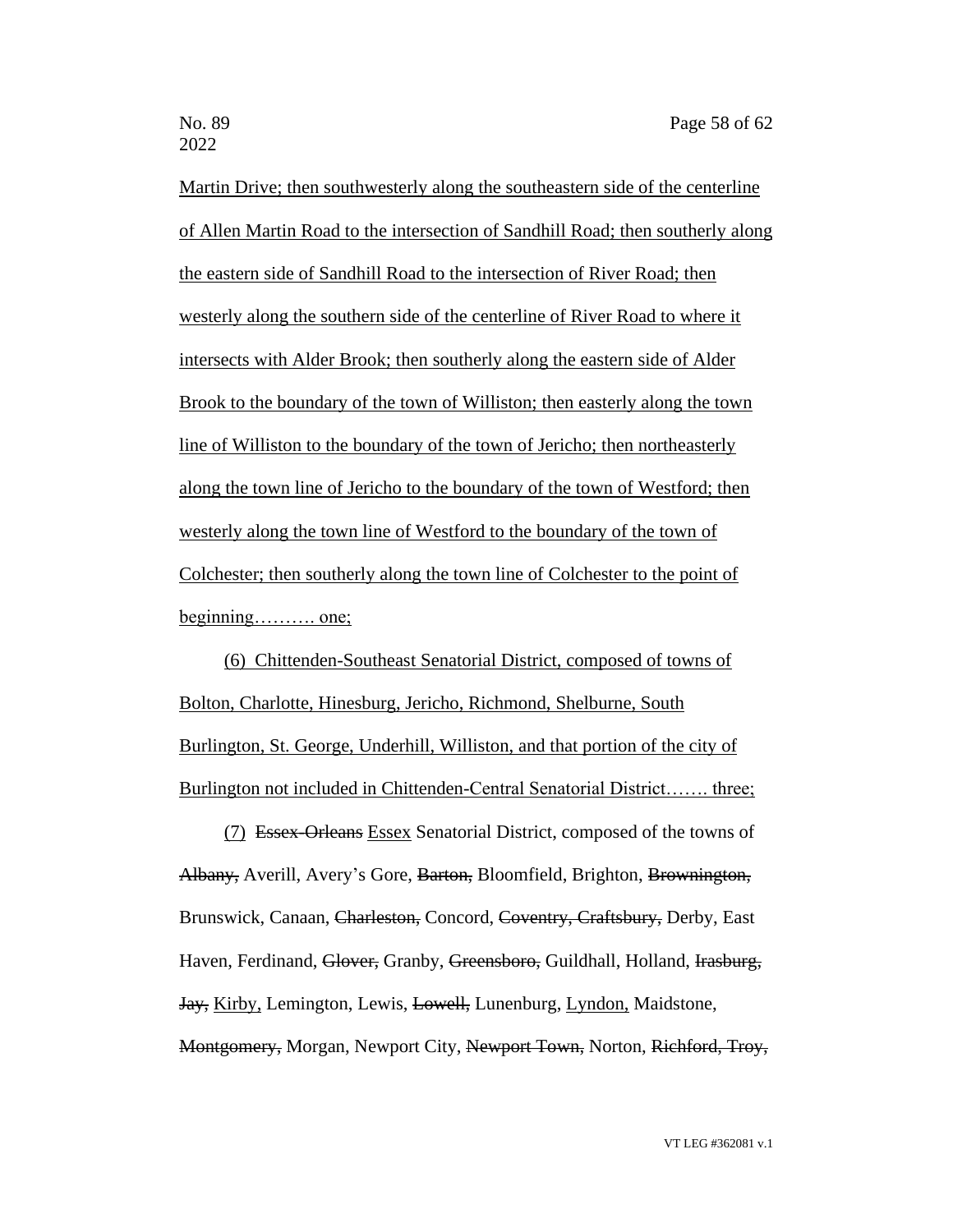Victory, Warner's Grant, and Warren Gore, Westfield, Westmore, and Wolcott................ two one;

(6)(8) Franklin Senatorial District, composed of the towns of Alburgh, Bakersfield, Berkshire, Enosburgh, Fairfax, Fairfield, Fletcher, Franklin, Georgia, Highgate, Richford, St. Albans City, St. Albans Town, Sheldon, and Swanton................ two;

(7)(9) Grand Isle Senatorial District, composed of the towns of Colchester, Grand Isle, Isle La Motte, North Hero, and South Hero, and that portion of the town of Colchester encompassed within a boundary beginning at the point where the southern boundary line of Colchester and the northern boundary of the city of Winooski intersects with U.S. Route 7; then northerly along the western side of the centerline of U.S. Route 7 to the intersection of Hercules Drive; then easterly along the northern side of the centerline of Hercules Drive; then continue southerly along the eastern side of the centerline of Hercules Drive to the intersection of Vermont National Guard Road; then southeasterly along the northeastern side of the centerline of Vermont National Guard Road to the intersection of Hegeman Avenue; then northeasterly along the northwestern side of the centerline of Hegeman Avenue to the intersection of Barnes Avenue; then briefly northwesterly along the southwestern side of the centerline of Barnes Avenue to the intersection of Troy Avenue; then northeasterly along the northwestern side of the centerline of Troy Avenue to where it joins Hegeman Avenue; then briefly southeasterly along the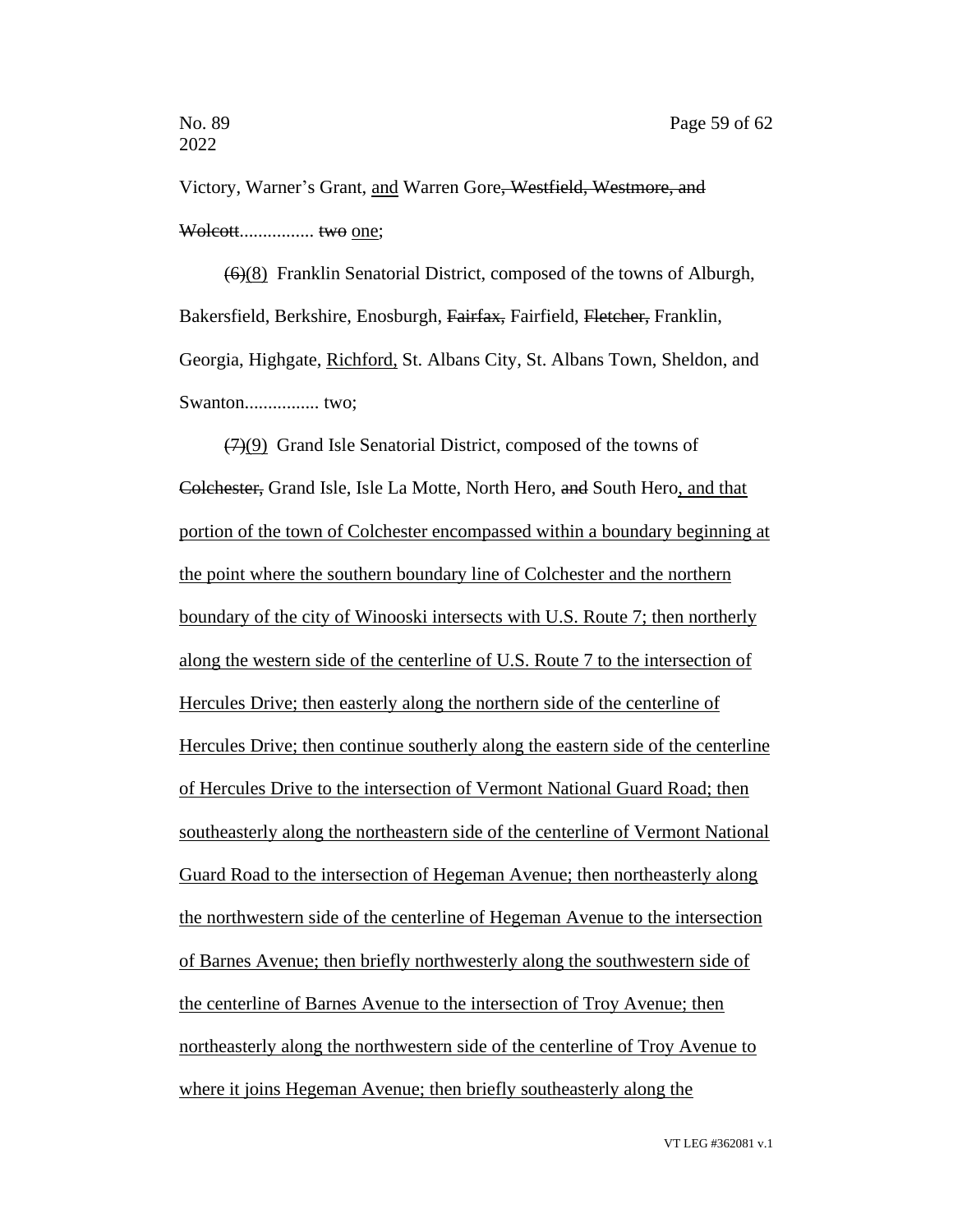northeastern side of the centerline of Hegeman Avenue to the intersection of Vermont Avenue; then briefly easterly along the northern side of the centerline of Vermont Avenue to where it intersects with the boundary of the town of Essex; then northeasterly along the town line of Essex to the boundary of the town of Milton; then northwesterly along the town line of Milton to the boundary of the town of South Hero; then southwesterly along the town line of South Hero to the state border of New York; then southerly along the state border of New York to the boundary of the city of South Burlington in Lake Champlain; then easterly along the city line of South Burlington to the boundary of the city of Burlington; then easterly along the city line of Burlington to the boundary of the city of Winooski; then northeasterly along the city line of Winooski; then continue along the city line of Winooski to the point of beginning................ one;

(8)(10) Lamoille Senatorial District, composed of the towns of Belvidere, Cambridge, Eden, Elmore, Fletcher, Hyde Park, Johnson, Morristown, Stowe, and Waterville, and Wolcott................ one;

(9)(11) Orange Senatorial District, composed of the towns of Braintree, Bradford, Brookfield, Chelsea, Corinth, Fairlee, Randolph, Strafford, Thetford, Topsham, Tunbridge, Vershire, Washington, West Fairlee, and Williamstown................ one;

(12) Orleans Senatorial District, composed of the towns of Albany, Barton, Brownington, Burke, Charleston, Coventry, Craftsbury, Glover,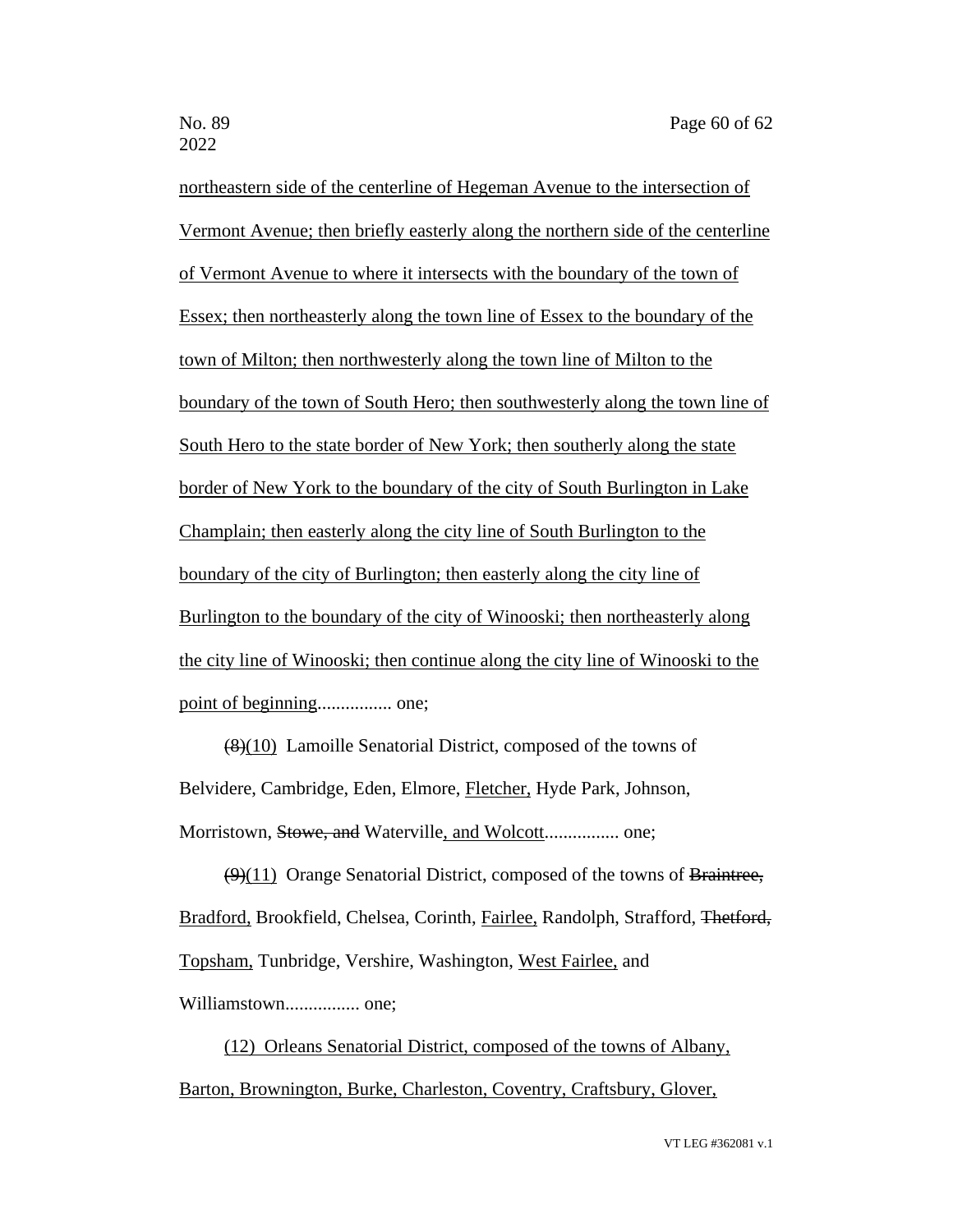Greensboro, Irasburg, Jay, Lowell, Montgomery, Newport Town, Newark, Sheffield, Sutton, Troy, Westfield, and Westmore................ one;

(10)(13) Rutland Senatorial District, composed of the towns of Benson, Brandon, Castleton, Chittenden, Clarendon, Danby, Fair Haven, Hubbardton, Ira, Killington, Mendon, Middletown Springs, Mt. Holly, Mt. Tabor, Pawlet, Pittsfield, Pittsford, Poultney, Proctor, Rutland City, Rutland Town, Shrewsbury, Sudbury, Tinmouth, Wallingford, Wells, West Haven, and West Rutland................ three;

(11)(14) Washington Senatorial District, composed of the towns of Barre City, Barre Town, Berlin, Braintree, Cabot, Calais, Duxbury, East Montpelier, Fayston, Marshfield, Middlesex, Montpelier, Moretown, Northfield, Orange, Plainfield, Roxbury, Stowe, Waitsfield, Warren, Waterbury, Woodbury, and Worcester................ three;

(12)(15) Windham Senatorial District, composed of the towns of Athens, Brattleboro, Brookline, Dover, Dummerston, Grafton, Guilford, Halifax, Jamaica, Marlboro, Newfane, Putney, Rockingham, Somerset, Stratton, Townshend, Vernon, Wardsboro, Westminster, Whitingham, and Windham................ two;

(13)(16) Windsor Senatorial District, composed of the towns of Andover, Baltimore, Barnard, Bethel, Bridgewater, Cavendish, Chester, Hartford, Hartland, Londonderry, Ludlow, Mt. Holly, Norwich, Pittsfield, Plymouth, Pomfret, Reading, Rochester, Royalton, Sharon, Springfield,